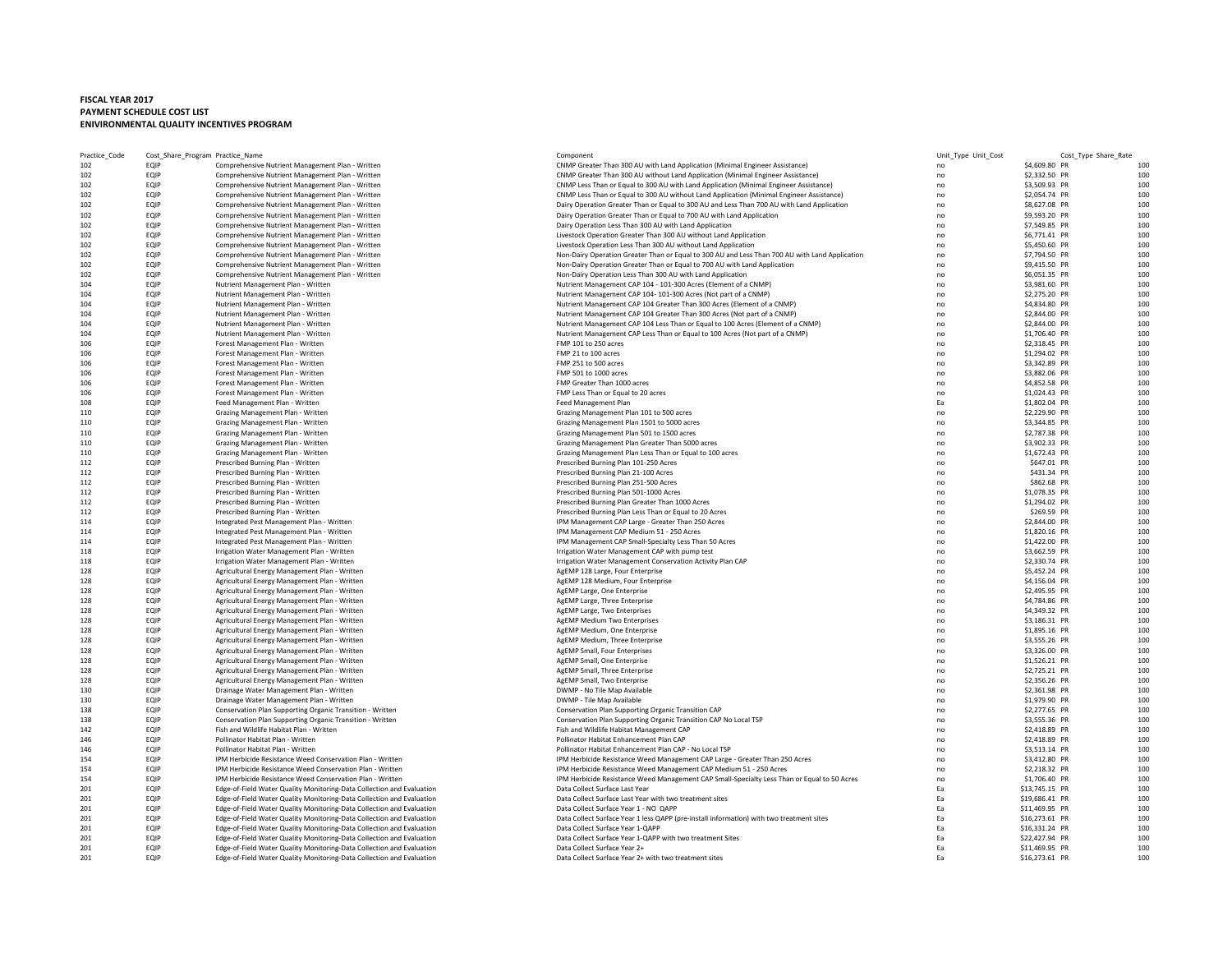| 201<br>EQIP<br>Edge-of-Field Water Quality Monitoring-Data Collection and Evaluation<br>Data Collect Tile Last Year with two treatment sites<br>Ea<br>201<br>EQIP<br>Edge-of-Field Water Quality Monitoring-Data Collection and Evaluation<br>Data Collect Tile Year 1 - NO QAPP<br>Ea<br>201<br>EQIP<br>Edge-of-Field Water Quality Monitoring-Data Collection and Evaluation<br>Data Collect Tile Year 1 less QAPP (pre-install information) with two treatment sites<br>Ea<br><b>FOIP</b><br>201<br>Edge-of-Field Water Quality Monitoring-Data Collection and Evaluation<br>Data Collect Tile Year 1 with two treatment sites and QAPP<br>Fa<br>201<br>EQIP<br>Edge-of-Field Water Quality Monitoring-Data Collection and Evaluation<br>Data Collect Tile Year 1-QAPP<br>Ea<br>201<br>EQIP<br>Edge-of-Field Water Quality Monitoring-Data Collection and Evaluation<br>Data Collect Tile Year 2+<br>Ea<br>EQIP<br>Edge-of-Field Water Quality Monitoring-Data Collection and Evaluation<br>Data Collect Tile Year 2+ with two treatment sites<br>Ea<br>201<br>202<br>EQIP<br>Edge-of-Field Water Quality Monitoring-System Installation<br>System Installation-Above&Below cold climate<br>Ea<br>Ea<br>202<br><b>FOIP</b><br>Edge-of-Field Water Quality Monitoring-System Installation<br>System Installation-Retrofit 1<br>EQIP<br>System Installation-Retrofit 2<br>Ea<br>202<br>Edge-of-Field Water Quality Monitoring-System Installation<br>202<br>EQIP<br>Edge-of-Field Water Quality Monitoring-System Installation<br>System Installation-Retrofit 3<br>Ea<br>202<br>EQIP<br>Edge-of-Field Water Quality Monitoring-System Installation<br>System Installation-Retrofit Above 2<br>Ea<br>202<br>EQIP<br>Edge-of-Field Water Quality Monitoring-System Installation<br>System Installation-Retrofit Above 3<br>Ea<br>202<br>EQIP<br>Edge-of-Field Water Quality Monitoring-System Installation<br>Ea<br>System Installation-Retrofit Above and Below 1<br>EQIP<br>Edge-of-Field Water Quality Monitoring-System Installation<br>202<br>System Installation-Surface Cold Climate<br>Fa<br>EQIP<br>Edge-of-Field Water Quality Monitoring-System Installation<br>202<br>System Installation-Tile Cold Climate<br>Ea<br>309<br>EQIP<br><b>Agrichemical Handling Facility</b><br>Concrete Agrichemical Handling Pad for mixing and loading<br>sq ft<br><b>FOIP</b><br>309<br><b>Agrichemical Handling Facility</b><br>Liquid Agrichemical Storage, Concrete Walls and 12 inch Floor<br>sq ft<br>EQIP<br>309<br><b>Agrichemical Handling Facility</b><br>Fa<br>Liquid Agrichemical Storage, Double walled tank<br>309<br>EQIP<br><b>Agrichemical Handling Facility</b><br>Liquid Agrichemical Storage, Lined earthen basin<br>sa ft<br>EQIP<br>309<br><b>Agrichemical Handling Facility</b><br>Liquid Agrichemical Storage, Treated Timber Walls<br>sq ft<br>313<br>EQIP<br><b>Waste Storage Facility</b><br>Composted Bedded Pack, 6 inch Reinforced Concrete Floor<br>sq ft<br>313<br>EQIP<br>Waste Storage Facility<br>Concrete Lid Tank, >=1,000 Cu Ft Storage<br>cu ft<br><b>FOIP</b><br>313<br><b>Waste Storage Facility</b><br>Concrete Tank Open Top, <5,000 Cu Ft Storage<br>cu ft<br>EQIP<br><b>Waste Storage Facility</b><br>Concrete Tank Open Top, >=110,000 Cu Ft Storage<br>313<br>cu ft<br>313<br>EQIP<br><b>Waste Storage Facility</b><br>Concrete Tank Open Top, 15,000 - 24,999 Cu Ft Storage<br>cu ft<br>EQIP<br><b>Waste Storage Facility</b><br>Concrete Tank Open Top, 25,000 - 49,999 Cu Ft Storage<br>313<br>cu ft<br>313<br><b>FOIP</b><br>Waste Storage Facility<br>Concrete Tank Open Top, 5,000 - 7,499 Cu Ft Storage<br>cu ft<br><b>FOIP</b><br>Concrete Tank Open Top, 50,000 - 74,999 Cu Ft Storage<br>313<br><b>Waste Storage Facility</b><br>cu ft<br>EQIP<br>313<br><b>Waste Storage Facility</b><br>Concrete Tank Open Top, 7,500 - 14,999 Cu Ft Storage<br>cu ft<br>313<br>EQIP<br><b>Waste Storage Facility</b><br>Concrete Tank Open Top, 75,000 - 109,999 Cu Ft Storage<br>cu ft<br>EQIP<br>ConcreteLid Tank, <1,000 Cu Ft Storage<br>313<br><b>Waste Storage Facility</b><br>cu ft<br>313<br>EQIP<br><b>Waste Storage Facility</b><br>Dry Stack Facility, Concrete Floor with Concrete Side Walls<br>cu ft<br>EQIP<br>Dry Stack Facility, Concrete Floor with Wood Side Walls<br>313<br><b>Waste Storage Facility</b><br>cu ft<br>EQIP<br>313<br>cu ft<br><b>Waste Storage Facility</b><br><b>Earthen Storage Facility</b><br>EQIP<br><b>Waste Storage Facility</b><br>Glass Lined Steel Tank, <25,000 Cu Ft Storage<br>cu ft<br>313<br>EQIP<br>Glass Lined Steel Tank, >=100,000 Cu Ft Storage<br>313<br><b>Waste Storage Facility</b><br>cu ft<br>313<br>EQIP<br><b>Waste Storage Facility</b><br>Glass Lined Steel Tank, 25,000 - 99,999 Cu Ft Storage<br>cu ft<br><b>FOIP</b><br>314<br><b>Brush Management</b><br>High Brush Management<br>ac<br>EQIP<br>314<br>Light Brush Management<br>ac.<br><b>Brush Management</b><br>314<br>EQIP<br><b>Brush Management</b><br>Medium Brush Management<br>ac<br>314<br>EQIP<br><b>Brush Management</b><br>Multiple Years of Treatment<br>ac<br>EQIP<br>314<br><b>Brush Management</b><br>Very High Brush Management<br>ac<br>EQIP<br>Aquatic Areas Weed Control<br>315<br>Herbaceous Weed Control<br>ac<br>EQIP<br><b>Herbaceous Weed Control</b><br><b>Blanket Treatment Multi Pass</b><br>315<br>ac<br>EQIP<br>315<br><b>Herbaceous Weed Control</b><br><b>Blanket Treatment One Pass</b><br>ac<br>315<br>EQIP<br><b>Herbaceous Weed Control</b><br><b>Light Spot Treatment</b><br>ac<br>315<br><b>FOIP</b><br><b>Herbaceous Weed Contro</b><br><b>Medium Spot Treatments</b><br>ac<br><b>FOIP</b><br><b>Herbaceous Weed Control</b><br>315<br>Tree & Shrub Post-planting Weed Control<br>ac.<br>EQIP<br><b>Animal Mortality Facility</b><br>Lb/Day<br>316<br>Large Animal Composter<br>316<br>EQIP<br><b>Animal Mortality Facility</b><br>Medium - Low Animal Composter<br>Lb/Day<br>316<br>EQIP<br><b>Animal Mortality Facility</b><br>Medium-High Animal Composter<br>Lb/Day<br>316<br>EQIP<br><b>Animal Mortality Facility</b><br>Small Animal Composter<br>Lb/Day<br><b>FOIP</b><br>317<br><b>Composting Facility</b><br>Compacted Gravel Pad, 8 inch compacted gravel<br>sq ft<br>EQIP<br><b>Composting Facility</b><br>317<br>Concrete Pad<br>sq ft<br>317<br>EQIP<br><b>Composting Facility</b><br>Concrete Slab Under Concrete Bin Dividers<br>cu ft<br>EQIP<br><b>Composting Facility</b><br>Concrete Slab Under Wood Bin Dividers<br>317<br>cu ft<br>319<br>EQIP<br>On-Farm Secondary Containment Facility<br>Concrete Containment Wall<br>CuYd<br><b>FOIP</b><br>319<br>Corrugated Metal Wall Containment<br>On-Farm Secondary Containment Facility<br>sq ft<br>EQIP<br>319<br>On-Farm Secondary Containment Facility<br>Double Wall Tank<br>gal<br>325<br><b>FOIP</b><br><b>High Tunnel System</b><br>High Tunnel System, Gothic Style<br>sq ft<br>327<br>EQIP<br><b>Conservation Cover</b><br><b>Introduced Species</b><br>ac<br>327<br>EQIP<br><b>Conservation Cover</b><br>Introduced with Forgone Income<br>ac<br>EQIP<br>327<br><b>Conservation Cover</b><br>Monarch Species Mix<br>$\mathop{\mathsf{ac}}$<br>EQIP<br>327<br><b>Conservation Cover</b><br>Monarch Species Mix - Interseeding<br>ac<br>327<br>EQIP<br><b>Conservation Cover</b><br><b>Native Species</b><br>ac<br>327<br>EQIP<br><b>Conservation Cover</b><br>Native Species with Forgone Income<br>ac<br>EQIP<br>327<br><b>Conservation Cover</b><br><b>Pollinator Species</b><br>ac<br>EQIP<br>327<br><b>Conservation Cover</b><br>Pollinator Species with Forgone Income<br>ac.<br>328<br>EQIP<br><b>Conservation Crop Rotation</b><br>ac<br>Basic Rotation Organic and Non-Organic<br>EQIP<br>328<br><b>Conservation Crop Rotation</b><br>Specialty Crops Organic and Non-Organic<br>ac<br>329<br>EQIP<br>Residue and Tillage Management, No-Till<br>No Till Adaptive Management<br>Ea<br><b>FOIP</b><br>329<br>Residue and Tillage Management, No-Till<br>No-Till/Strip-Till<br>$\mathop{\mathsf{ac}}$<br><b>FOIP</b><br>333<br>Amending Soil Properties with Gypsum Products<br>Gypsum less than 1 ton per acre<br>ac<br>EQIP<br><b>Controlled Traffic Farming</b><br>Controlled Traffic<br>334<br>ac<br>338<br>EQIP<br><b>Prescribed Burning</b><br>Grassland, > 10 acres<br>ac<br>338<br>EQIP<br><b>Prescribed Burning</b><br>Grassland, Small acreage (<= 10 acres)<br>ac<br>340 | 201 | EQIP        | Edge-of-Field Water Quality Monitoring-Data Collection and Evaluation | Data Collect Tile Last Year                | Ea | \$29,703.22 PR | 100 |
|--------------------------------------------------------------------------------------------------------------------------------------------------------------------------------------------------------------------------------------------------------------------------------------------------------------------------------------------------------------------------------------------------------------------------------------------------------------------------------------------------------------------------------------------------------------------------------------------------------------------------------------------------------------------------------------------------------------------------------------------------------------------------------------------------------------------------------------------------------------------------------------------------------------------------------------------------------------------------------------------------------------------------------------------------------------------------------------------------------------------------------------------------------------------------------------------------------------------------------------------------------------------------------------------------------------------------------------------------------------------------------------------------------------------------------------------------------------------------------------------------------------------------------------------------------------------------------------------------------------------------------------------------------------------------------------------------------------------------------------------------------------------------------------------------------------------------------------------------------------------------------------------------------------------------------------------------------------------------------------------------------------------------------------------------------------------------------------------------------------------------------------------------------------------------------------------------------------------------------------------------------------------------------------------------------------------------------------------------------------------------------------------------------------------------------------------------------------------------------------------------------------------------------------------------------------------------------------------------------------------------------------------------------------------------------------------------------------------------------------------------------------------------------------------------------------------------------------------------------------------------------------------------------------------------------------------------------------------------------------------------------------------------------------------------------------------------------------------------------------------------------------------------------------------------------------------------------------------------------------------------------------------------------------------------------------------------------------------------------------------------------------------------------------------------------------------------------------------------------------------------------------------------------------------------------------------------------------------------------------------------------------------------------------------------------------------------------------------------------------------------------------------------------------------------------------------------------------------------------------------------------------------------------------------------------------------------------------------------------------------------------------------------------------------------------------------------------------------------------------------------------------------------------------------------------------------------------------------------------------------------------------------------------------------------------------------------------------------------------------------------------------------------------------------------------------------------------------------------------------------------------------------------------------------------------------------------------------------------------------------------------------------------------------------------------------------------------------------------------------------------------------------------------------------------------------------------------------------------------------------------------------------------------------------------------------------------------------------------------------------------------------------------------------------------------------------------------------------------------------------------------------------------------------------------------------------------------------------------------------------------------------------------------------------------------------------------------------------------------------------------------------------------------------------------------------------------------------------------------------------------------------------------------------------------------------------------------------------------------------------------------------------------------------------------------------------------------------------------------------------------------------------------------------------------------------------------------------------------------------------------------------------------------------------------------------------------------------------------------------------------------------------------------------------------------------------------------------------------------------------------------------------------------------------------------------------------------------------------------------------------------------------------------------------------------------------------------------------------------------------------------------------------------------------------------------------------------------------------------------------------------------------------------------------------------------------------------------------------------------------------------------------------------------------------------------------------------------------------------------------------------------------------------------------------------------------------------------------------------------------------------------------------------------------------------------------------------------------------------------------------------------------------------------------------------------------------------------------------------------------------------------------------------------------------------------------------------------------------------------------------------------------------------------------------------------------------------------------------------------------------------------------------------------------------------------------------------------------------------------------------------------------------------------------------------------------------------------------------------------------------------------------------------------------------------------------------------------------------------------------------------------------------------------------------------------------------------------------------------------------------------------------------------------------------------------------------------------------------------------------------------------------------------------------------------------------------------------------------------------------------------------------------------------------------------------------------------------------------------------------------------------------------------------------------------------------------------------------------------------------------------------------------------------------------------------------------------------------------|-----|-------------|-----------------------------------------------------------------------|--------------------------------------------|----|----------------|-----|
|                                                                                                                                                                                                                                                                                                                                                                                                                                                                                                                                                                                                                                                                                                                                                                                                                                                                                                                                                                                                                                                                                                                                                                                                                                                                                                                                                                                                                                                                                                                                                                                                                                                                                                                                                                                                                                                                                                                                                                                                                                                                                                                                                                                                                                                                                                                                                                                                                                                                                                                                                                                                                                                                                                                                                                                                                                                                                                                                                                                                                                                                                                                                                                                                                                                                                                                                                                                                                                                                                                                                                                                                                                                                                                                                                                                                                                                                                                                                                                                                                                                                                                                                                                                                                                                                                                                                                                                                                                                                                                                                                                                                                                                                                                                                                                                                                                                                                                                                                                                                                                                                                                                                                                                                                                                                                                                                                                                                                                                                                                                                                                                                                                                                                                                                                                                                                                                                                                                                                                                                                                                                                                                                                                                                                                                                                                                                                                                                                                                                                                                                                                                                                                                                                                                                                                                                                                                                                                                                                                                                                                                                                                                                                                                                                                                                                                                                                                                                                                                                                                                                                                                                                                                                                                                                                                                                                                                                                                                                                                                                                                                                                                                                                                                                                                                                                                                                                                                                                                                                          |     |             |                                                                       |                                            |    | \$42,071.31 PR | 100 |
|                                                                                                                                                                                                                                                                                                                                                                                                                                                                                                                                                                                                                                                                                                                                                                                                                                                                                                                                                                                                                                                                                                                                                                                                                                                                                                                                                                                                                                                                                                                                                                                                                                                                                                                                                                                                                                                                                                                                                                                                                                                                                                                                                                                                                                                                                                                                                                                                                                                                                                                                                                                                                                                                                                                                                                                                                                                                                                                                                                                                                                                                                                                                                                                                                                                                                                                                                                                                                                                                                                                                                                                                                                                                                                                                                                                                                                                                                                                                                                                                                                                                                                                                                                                                                                                                                                                                                                                                                                                                                                                                                                                                                                                                                                                                                                                                                                                                                                                                                                                                                                                                                                                                                                                                                                                                                                                                                                                                                                                                                                                                                                                                                                                                                                                                                                                                                                                                                                                                                                                                                                                                                                                                                                                                                                                                                                                                                                                                                                                                                                                                                                                                                                                                                                                                                                                                                                                                                                                                                                                                                                                                                                                                                                                                                                                                                                                                                                                                                                                                                                                                                                                                                                                                                                                                                                                                                                                                                                                                                                                                                                                                                                                                                                                                                                                                                                                                                                                                                                                                          |     |             |                                                                       |                                            |    | \$27,428.02 PR | 100 |
|                                                                                                                                                                                                                                                                                                                                                                                                                                                                                                                                                                                                                                                                                                                                                                                                                                                                                                                                                                                                                                                                                                                                                                                                                                                                                                                                                                                                                                                                                                                                                                                                                                                                                                                                                                                                                                                                                                                                                                                                                                                                                                                                                                                                                                                                                                                                                                                                                                                                                                                                                                                                                                                                                                                                                                                                                                                                                                                                                                                                                                                                                                                                                                                                                                                                                                                                                                                                                                                                                                                                                                                                                                                                                                                                                                                                                                                                                                                                                                                                                                                                                                                                                                                                                                                                                                                                                                                                                                                                                                                                                                                                                                                                                                                                                                                                                                                                                                                                                                                                                                                                                                                                                                                                                                                                                                                                                                                                                                                                                                                                                                                                                                                                                                                                                                                                                                                                                                                                                                                                                                                                                                                                                                                                                                                                                                                                                                                                                                                                                                                                                                                                                                                                                                                                                                                                                                                                                                                                                                                                                                                                                                                                                                                                                                                                                                                                                                                                                                                                                                                                                                                                                                                                                                                                                                                                                                                                                                                                                                                                                                                                                                                                                                                                                                                                                                                                                                                                                                                                          |     |             |                                                                       |                                            |    |                |     |
|                                                                                                                                                                                                                                                                                                                                                                                                                                                                                                                                                                                                                                                                                                                                                                                                                                                                                                                                                                                                                                                                                                                                                                                                                                                                                                                                                                                                                                                                                                                                                                                                                                                                                                                                                                                                                                                                                                                                                                                                                                                                                                                                                                                                                                                                                                                                                                                                                                                                                                                                                                                                                                                                                                                                                                                                                                                                                                                                                                                                                                                                                                                                                                                                                                                                                                                                                                                                                                                                                                                                                                                                                                                                                                                                                                                                                                                                                                                                                                                                                                                                                                                                                                                                                                                                                                                                                                                                                                                                                                                                                                                                                                                                                                                                                                                                                                                                                                                                                                                                                                                                                                                                                                                                                                                                                                                                                                                                                                                                                                                                                                                                                                                                                                                                                                                                                                                                                                                                                                                                                                                                                                                                                                                                                                                                                                                                                                                                                                                                                                                                                                                                                                                                                                                                                                                                                                                                                                                                                                                                                                                                                                                                                                                                                                                                                                                                                                                                                                                                                                                                                                                                                                                                                                                                                                                                                                                                                                                                                                                                                                                                                                                                                                                                                                                                                                                                                                                                                                                                          |     |             |                                                                       |                                            |    | \$38,658.51 PR | 100 |
|                                                                                                                                                                                                                                                                                                                                                                                                                                                                                                                                                                                                                                                                                                                                                                                                                                                                                                                                                                                                                                                                                                                                                                                                                                                                                                                                                                                                                                                                                                                                                                                                                                                                                                                                                                                                                                                                                                                                                                                                                                                                                                                                                                                                                                                                                                                                                                                                                                                                                                                                                                                                                                                                                                                                                                                                                                                                                                                                                                                                                                                                                                                                                                                                                                                                                                                                                                                                                                                                                                                                                                                                                                                                                                                                                                                                                                                                                                                                                                                                                                                                                                                                                                                                                                                                                                                                                                                                                                                                                                                                                                                                                                                                                                                                                                                                                                                                                                                                                                                                                                                                                                                                                                                                                                                                                                                                                                                                                                                                                                                                                                                                                                                                                                                                                                                                                                                                                                                                                                                                                                                                                                                                                                                                                                                                                                                                                                                                                                                                                                                                                                                                                                                                                                                                                                                                                                                                                                                                                                                                                                                                                                                                                                                                                                                                                                                                                                                                                                                                                                                                                                                                                                                                                                                                                                                                                                                                                                                                                                                                                                                                                                                                                                                                                                                                                                                                                                                                                                                                          |     |             |                                                                       |                                            |    | \$44,812,84 PR | 100 |
|                                                                                                                                                                                                                                                                                                                                                                                                                                                                                                                                                                                                                                                                                                                                                                                                                                                                                                                                                                                                                                                                                                                                                                                                                                                                                                                                                                                                                                                                                                                                                                                                                                                                                                                                                                                                                                                                                                                                                                                                                                                                                                                                                                                                                                                                                                                                                                                                                                                                                                                                                                                                                                                                                                                                                                                                                                                                                                                                                                                                                                                                                                                                                                                                                                                                                                                                                                                                                                                                                                                                                                                                                                                                                                                                                                                                                                                                                                                                                                                                                                                                                                                                                                                                                                                                                                                                                                                                                                                                                                                                                                                                                                                                                                                                                                                                                                                                                                                                                                                                                                                                                                                                                                                                                                                                                                                                                                                                                                                                                                                                                                                                                                                                                                                                                                                                                                                                                                                                                                                                                                                                                                                                                                                                                                                                                                                                                                                                                                                                                                                                                                                                                                                                                                                                                                                                                                                                                                                                                                                                                                                                                                                                                                                                                                                                                                                                                                                                                                                                                                                                                                                                                                                                                                                                                                                                                                                                                                                                                                                                                                                                                                                                                                                                                                                                                                                                                                                                                                                                          |     |             |                                                                       |                                            |    | \$32,289.31 PR | 100 |
|                                                                                                                                                                                                                                                                                                                                                                                                                                                                                                                                                                                                                                                                                                                                                                                                                                                                                                                                                                                                                                                                                                                                                                                                                                                                                                                                                                                                                                                                                                                                                                                                                                                                                                                                                                                                                                                                                                                                                                                                                                                                                                                                                                                                                                                                                                                                                                                                                                                                                                                                                                                                                                                                                                                                                                                                                                                                                                                                                                                                                                                                                                                                                                                                                                                                                                                                                                                                                                                                                                                                                                                                                                                                                                                                                                                                                                                                                                                                                                                                                                                                                                                                                                                                                                                                                                                                                                                                                                                                                                                                                                                                                                                                                                                                                                                                                                                                                                                                                                                                                                                                                                                                                                                                                                                                                                                                                                                                                                                                                                                                                                                                                                                                                                                                                                                                                                                                                                                                                                                                                                                                                                                                                                                                                                                                                                                                                                                                                                                                                                                                                                                                                                                                                                                                                                                                                                                                                                                                                                                                                                                                                                                                                                                                                                                                                                                                                                                                                                                                                                                                                                                                                                                                                                                                                                                                                                                                                                                                                                                                                                                                                                                                                                                                                                                                                                                                                                                                                                                                          |     |             |                                                                       |                                            |    | \$27,428.02 PR | 100 |
|                                                                                                                                                                                                                                                                                                                                                                                                                                                                                                                                                                                                                                                                                                                                                                                                                                                                                                                                                                                                                                                                                                                                                                                                                                                                                                                                                                                                                                                                                                                                                                                                                                                                                                                                                                                                                                                                                                                                                                                                                                                                                                                                                                                                                                                                                                                                                                                                                                                                                                                                                                                                                                                                                                                                                                                                                                                                                                                                                                                                                                                                                                                                                                                                                                                                                                                                                                                                                                                                                                                                                                                                                                                                                                                                                                                                                                                                                                                                                                                                                                                                                                                                                                                                                                                                                                                                                                                                                                                                                                                                                                                                                                                                                                                                                                                                                                                                                                                                                                                                                                                                                                                                                                                                                                                                                                                                                                                                                                                                                                                                                                                                                                                                                                                                                                                                                                                                                                                                                                                                                                                                                                                                                                                                                                                                                                                                                                                                                                                                                                                                                                                                                                                                                                                                                                                                                                                                                                                                                                                                                                                                                                                                                                                                                                                                                                                                                                                                                                                                                                                                                                                                                                                                                                                                                                                                                                                                                                                                                                                                                                                                                                                                                                                                                                                                                                                                                                                                                                                                          |     |             |                                                                       |                                            |    | \$38,658.51 PR | 100 |
|                                                                                                                                                                                                                                                                                                                                                                                                                                                                                                                                                                                                                                                                                                                                                                                                                                                                                                                                                                                                                                                                                                                                                                                                                                                                                                                                                                                                                                                                                                                                                                                                                                                                                                                                                                                                                                                                                                                                                                                                                                                                                                                                                                                                                                                                                                                                                                                                                                                                                                                                                                                                                                                                                                                                                                                                                                                                                                                                                                                                                                                                                                                                                                                                                                                                                                                                                                                                                                                                                                                                                                                                                                                                                                                                                                                                                                                                                                                                                                                                                                                                                                                                                                                                                                                                                                                                                                                                                                                                                                                                                                                                                                                                                                                                                                                                                                                                                                                                                                                                                                                                                                                                                                                                                                                                                                                                                                                                                                                                                                                                                                                                                                                                                                                                                                                                                                                                                                                                                                                                                                                                                                                                                                                                                                                                                                                                                                                                                                                                                                                                                                                                                                                                                                                                                                                                                                                                                                                                                                                                                                                                                                                                                                                                                                                                                                                                                                                                                                                                                                                                                                                                                                                                                                                                                                                                                                                                                                                                                                                                                                                                                                                                                                                                                                                                                                                                                                                                                                                                          |     |             |                                                                       |                                            |    | \$25,791.34 PR | 100 |
|                                                                                                                                                                                                                                                                                                                                                                                                                                                                                                                                                                                                                                                                                                                                                                                                                                                                                                                                                                                                                                                                                                                                                                                                                                                                                                                                                                                                                                                                                                                                                                                                                                                                                                                                                                                                                                                                                                                                                                                                                                                                                                                                                                                                                                                                                                                                                                                                                                                                                                                                                                                                                                                                                                                                                                                                                                                                                                                                                                                                                                                                                                                                                                                                                                                                                                                                                                                                                                                                                                                                                                                                                                                                                                                                                                                                                                                                                                                                                                                                                                                                                                                                                                                                                                                                                                                                                                                                                                                                                                                                                                                                                                                                                                                                                                                                                                                                                                                                                                                                                                                                                                                                                                                                                                                                                                                                                                                                                                                                                                                                                                                                                                                                                                                                                                                                                                                                                                                                                                                                                                                                                                                                                                                                                                                                                                                                                                                                                                                                                                                                                                                                                                                                                                                                                                                                                                                                                                                                                                                                                                                                                                                                                                                                                                                                                                                                                                                                                                                                                                                                                                                                                                                                                                                                                                                                                                                                                                                                                                                                                                                                                                                                                                                                                                                                                                                                                                                                                                                                          |     |             |                                                                       |                                            |    |                |     |
|                                                                                                                                                                                                                                                                                                                                                                                                                                                                                                                                                                                                                                                                                                                                                                                                                                                                                                                                                                                                                                                                                                                                                                                                                                                                                                                                                                                                                                                                                                                                                                                                                                                                                                                                                                                                                                                                                                                                                                                                                                                                                                                                                                                                                                                                                                                                                                                                                                                                                                                                                                                                                                                                                                                                                                                                                                                                                                                                                                                                                                                                                                                                                                                                                                                                                                                                                                                                                                                                                                                                                                                                                                                                                                                                                                                                                                                                                                                                                                                                                                                                                                                                                                                                                                                                                                                                                                                                                                                                                                                                                                                                                                                                                                                                                                                                                                                                                                                                                                                                                                                                                                                                                                                                                                                                                                                                                                                                                                                                                                                                                                                                                                                                                                                                                                                                                                                                                                                                                                                                                                                                                                                                                                                                                                                                                                                                                                                                                                                                                                                                                                                                                                                                                                                                                                                                                                                                                                                                                                                                                                                                                                                                                                                                                                                                                                                                                                                                                                                                                                                                                                                                                                                                                                                                                                                                                                                                                                                                                                                                                                                                                                                                                                                                                                                                                                                                                                                                                                                                          |     |             |                                                                       |                                            |    | \$2,557.72 PR  | 100 |
|                                                                                                                                                                                                                                                                                                                                                                                                                                                                                                                                                                                                                                                                                                                                                                                                                                                                                                                                                                                                                                                                                                                                                                                                                                                                                                                                                                                                                                                                                                                                                                                                                                                                                                                                                                                                                                                                                                                                                                                                                                                                                                                                                                                                                                                                                                                                                                                                                                                                                                                                                                                                                                                                                                                                                                                                                                                                                                                                                                                                                                                                                                                                                                                                                                                                                                                                                                                                                                                                                                                                                                                                                                                                                                                                                                                                                                                                                                                                                                                                                                                                                                                                                                                                                                                                                                                                                                                                                                                                                                                                                                                                                                                                                                                                                                                                                                                                                                                                                                                                                                                                                                                                                                                                                                                                                                                                                                                                                                                                                                                                                                                                                                                                                                                                                                                                                                                                                                                                                                                                                                                                                                                                                                                                                                                                                                                                                                                                                                                                                                                                                                                                                                                                                                                                                                                                                                                                                                                                                                                                                                                                                                                                                                                                                                                                                                                                                                                                                                                                                                                                                                                                                                                                                                                                                                                                                                                                                                                                                                                                                                                                                                                                                                                                                                                                                                                                                                                                                                                                          |     |             |                                                                       |                                            |    | \$6,833.12 PR  | 100 |
|                                                                                                                                                                                                                                                                                                                                                                                                                                                                                                                                                                                                                                                                                                                                                                                                                                                                                                                                                                                                                                                                                                                                                                                                                                                                                                                                                                                                                                                                                                                                                                                                                                                                                                                                                                                                                                                                                                                                                                                                                                                                                                                                                                                                                                                                                                                                                                                                                                                                                                                                                                                                                                                                                                                                                                                                                                                                                                                                                                                                                                                                                                                                                                                                                                                                                                                                                                                                                                                                                                                                                                                                                                                                                                                                                                                                                                                                                                                                                                                                                                                                                                                                                                                                                                                                                                                                                                                                                                                                                                                                                                                                                                                                                                                                                                                                                                                                                                                                                                                                                                                                                                                                                                                                                                                                                                                                                                                                                                                                                                                                                                                                                                                                                                                                                                                                                                                                                                                                                                                                                                                                                                                                                                                                                                                                                                                                                                                                                                                                                                                                                                                                                                                                                                                                                                                                                                                                                                                                                                                                                                                                                                                                                                                                                                                                                                                                                                                                                                                                                                                                                                                                                                                                                                                                                                                                                                                                                                                                                                                                                                                                                                                                                                                                                                                                                                                                                                                                                                                                          |     |             |                                                                       |                                            |    | \$9,789.03 PR  | 100 |
|                                                                                                                                                                                                                                                                                                                                                                                                                                                                                                                                                                                                                                                                                                                                                                                                                                                                                                                                                                                                                                                                                                                                                                                                                                                                                                                                                                                                                                                                                                                                                                                                                                                                                                                                                                                                                                                                                                                                                                                                                                                                                                                                                                                                                                                                                                                                                                                                                                                                                                                                                                                                                                                                                                                                                                                                                                                                                                                                                                                                                                                                                                                                                                                                                                                                                                                                                                                                                                                                                                                                                                                                                                                                                                                                                                                                                                                                                                                                                                                                                                                                                                                                                                                                                                                                                                                                                                                                                                                                                                                                                                                                                                                                                                                                                                                                                                                                                                                                                                                                                                                                                                                                                                                                                                                                                                                                                                                                                                                                                                                                                                                                                                                                                                                                                                                                                                                                                                                                                                                                                                                                                                                                                                                                                                                                                                                                                                                                                                                                                                                                                                                                                                                                                                                                                                                                                                                                                                                                                                                                                                                                                                                                                                                                                                                                                                                                                                                                                                                                                                                                                                                                                                                                                                                                                                                                                                                                                                                                                                                                                                                                                                                                                                                                                                                                                                                                                                                                                                                                          |     |             |                                                                       |                                            |    | \$12,099.71 PR | 100 |
|                                                                                                                                                                                                                                                                                                                                                                                                                                                                                                                                                                                                                                                                                                                                                                                                                                                                                                                                                                                                                                                                                                                                                                                                                                                                                                                                                                                                                                                                                                                                                                                                                                                                                                                                                                                                                                                                                                                                                                                                                                                                                                                                                                                                                                                                                                                                                                                                                                                                                                                                                                                                                                                                                                                                                                                                                                                                                                                                                                                                                                                                                                                                                                                                                                                                                                                                                                                                                                                                                                                                                                                                                                                                                                                                                                                                                                                                                                                                                                                                                                                                                                                                                                                                                                                                                                                                                                                                                                                                                                                                                                                                                                                                                                                                                                                                                                                                                                                                                                                                                                                                                                                                                                                                                                                                                                                                                                                                                                                                                                                                                                                                                                                                                                                                                                                                                                                                                                                                                                                                                                                                                                                                                                                                                                                                                                                                                                                                                                                                                                                                                                                                                                                                                                                                                                                                                                                                                                                                                                                                                                                                                                                                                                                                                                                                                                                                                                                                                                                                                                                                                                                                                                                                                                                                                                                                                                                                                                                                                                                                                                                                                                                                                                                                                                                                                                                                                                                                                                                                          |     |             |                                                                       |                                            |    | \$17,629.45 PR | 100 |
|                                                                                                                                                                                                                                                                                                                                                                                                                                                                                                                                                                                                                                                                                                                                                                                                                                                                                                                                                                                                                                                                                                                                                                                                                                                                                                                                                                                                                                                                                                                                                                                                                                                                                                                                                                                                                                                                                                                                                                                                                                                                                                                                                                                                                                                                                                                                                                                                                                                                                                                                                                                                                                                                                                                                                                                                                                                                                                                                                                                                                                                                                                                                                                                                                                                                                                                                                                                                                                                                                                                                                                                                                                                                                                                                                                                                                                                                                                                                                                                                                                                                                                                                                                                                                                                                                                                                                                                                                                                                                                                                                                                                                                                                                                                                                                                                                                                                                                                                                                                                                                                                                                                                                                                                                                                                                                                                                                                                                                                                                                                                                                                                                                                                                                                                                                                                                                                                                                                                                                                                                                                                                                                                                                                                                                                                                                                                                                                                                                                                                                                                                                                                                                                                                                                                                                                                                                                                                                                                                                                                                                                                                                                                                                                                                                                                                                                                                                                                                                                                                                                                                                                                                                                                                                                                                                                                                                                                                                                                                                                                                                                                                                                                                                                                                                                                                                                                                                                                                                                                          |     |             |                                                                       |                                            |    | \$3,683.07 PR  | 100 |
|                                                                                                                                                                                                                                                                                                                                                                                                                                                                                                                                                                                                                                                                                                                                                                                                                                                                                                                                                                                                                                                                                                                                                                                                                                                                                                                                                                                                                                                                                                                                                                                                                                                                                                                                                                                                                                                                                                                                                                                                                                                                                                                                                                                                                                                                                                                                                                                                                                                                                                                                                                                                                                                                                                                                                                                                                                                                                                                                                                                                                                                                                                                                                                                                                                                                                                                                                                                                                                                                                                                                                                                                                                                                                                                                                                                                                                                                                                                                                                                                                                                                                                                                                                                                                                                                                                                                                                                                                                                                                                                                                                                                                                                                                                                                                                                                                                                                                                                                                                                                                                                                                                                                                                                                                                                                                                                                                                                                                                                                                                                                                                                                                                                                                                                                                                                                                                                                                                                                                                                                                                                                                                                                                                                                                                                                                                                                                                                                                                                                                                                                                                                                                                                                                                                                                                                                                                                                                                                                                                                                                                                                                                                                                                                                                                                                                                                                                                                                                                                                                                                                                                                                                                                                                                                                                                                                                                                                                                                                                                                                                                                                                                                                                                                                                                                                                                                                                                                                                                                                          |     |             |                                                                       |                                            |    |                |     |
|                                                                                                                                                                                                                                                                                                                                                                                                                                                                                                                                                                                                                                                                                                                                                                                                                                                                                                                                                                                                                                                                                                                                                                                                                                                                                                                                                                                                                                                                                                                                                                                                                                                                                                                                                                                                                                                                                                                                                                                                                                                                                                                                                                                                                                                                                                                                                                                                                                                                                                                                                                                                                                                                                                                                                                                                                                                                                                                                                                                                                                                                                                                                                                                                                                                                                                                                                                                                                                                                                                                                                                                                                                                                                                                                                                                                                                                                                                                                                                                                                                                                                                                                                                                                                                                                                                                                                                                                                                                                                                                                                                                                                                                                                                                                                                                                                                                                                                                                                                                                                                                                                                                                                                                                                                                                                                                                                                                                                                                                                                                                                                                                                                                                                                                                                                                                                                                                                                                                                                                                                                                                                                                                                                                                                                                                                                                                                                                                                                                                                                                                                                                                                                                                                                                                                                                                                                                                                                                                                                                                                                                                                                                                                                                                                                                                                                                                                                                                                                                                                                                                                                                                                                                                                                                                                                                                                                                                                                                                                                                                                                                                                                                                                                                                                                                                                                                                                                                                                                                                          |     |             |                                                                       |                                            |    | \$15,483.37 PR | 100 |
|                                                                                                                                                                                                                                                                                                                                                                                                                                                                                                                                                                                                                                                                                                                                                                                                                                                                                                                                                                                                                                                                                                                                                                                                                                                                                                                                                                                                                                                                                                                                                                                                                                                                                                                                                                                                                                                                                                                                                                                                                                                                                                                                                                                                                                                                                                                                                                                                                                                                                                                                                                                                                                                                                                                                                                                                                                                                                                                                                                                                                                                                                                                                                                                                                                                                                                                                                                                                                                                                                                                                                                                                                                                                                                                                                                                                                                                                                                                                                                                                                                                                                                                                                                                                                                                                                                                                                                                                                                                                                                                                                                                                                                                                                                                                                                                                                                                                                                                                                                                                                                                                                                                                                                                                                                                                                                                                                                                                                                                                                                                                                                                                                                                                                                                                                                                                                                                                                                                                                                                                                                                                                                                                                                                                                                                                                                                                                                                                                                                                                                                                                                                                                                                                                                                                                                                                                                                                                                                                                                                                                                                                                                                                                                                                                                                                                                                                                                                                                                                                                                                                                                                                                                                                                                                                                                                                                                                                                                                                                                                                                                                                                                                                                                                                                                                                                                                                                                                                                                                                          |     |             |                                                                       |                                            |    | \$22,325.63 PR | 100 |
|                                                                                                                                                                                                                                                                                                                                                                                                                                                                                                                                                                                                                                                                                                                                                                                                                                                                                                                                                                                                                                                                                                                                                                                                                                                                                                                                                                                                                                                                                                                                                                                                                                                                                                                                                                                                                                                                                                                                                                                                                                                                                                                                                                                                                                                                                                                                                                                                                                                                                                                                                                                                                                                                                                                                                                                                                                                                                                                                                                                                                                                                                                                                                                                                                                                                                                                                                                                                                                                                                                                                                                                                                                                                                                                                                                                                                                                                                                                                                                                                                                                                                                                                                                                                                                                                                                                                                                                                                                                                                                                                                                                                                                                                                                                                                                                                                                                                                                                                                                                                                                                                                                                                                                                                                                                                                                                                                                                                                                                                                                                                                                                                                                                                                                                                                                                                                                                                                                                                                                                                                                                                                                                                                                                                                                                                                                                                                                                                                                                                                                                                                                                                                                                                                                                                                                                                                                                                                                                                                                                                                                                                                                                                                                                                                                                                                                                                                                                                                                                                                                                                                                                                                                                                                                                                                                                                                                                                                                                                                                                                                                                                                                                                                                                                                                                                                                                                                                                                                                                                          |     |             |                                                                       |                                            |    | \$5.87 PR      | 100 |
|                                                                                                                                                                                                                                                                                                                                                                                                                                                                                                                                                                                                                                                                                                                                                                                                                                                                                                                                                                                                                                                                                                                                                                                                                                                                                                                                                                                                                                                                                                                                                                                                                                                                                                                                                                                                                                                                                                                                                                                                                                                                                                                                                                                                                                                                                                                                                                                                                                                                                                                                                                                                                                                                                                                                                                                                                                                                                                                                                                                                                                                                                                                                                                                                                                                                                                                                                                                                                                                                                                                                                                                                                                                                                                                                                                                                                                                                                                                                                                                                                                                                                                                                                                                                                                                                                                                                                                                                                                                                                                                                                                                                                                                                                                                                                                                                                                                                                                                                                                                                                                                                                                                                                                                                                                                                                                                                                                                                                                                                                                                                                                                                                                                                                                                                                                                                                                                                                                                                                                                                                                                                                                                                                                                                                                                                                                                                                                                                                                                                                                                                                                                                                                                                                                                                                                                                                                                                                                                                                                                                                                                                                                                                                                                                                                                                                                                                                                                                                                                                                                                                                                                                                                                                                                                                                                                                                                                                                                                                                                                                                                                                                                                                                                                                                                                                                                                                                                                                                                                                          |     |             |                                                                       |                                            |    | \$9.46 PR      | 100 |
|                                                                                                                                                                                                                                                                                                                                                                                                                                                                                                                                                                                                                                                                                                                                                                                                                                                                                                                                                                                                                                                                                                                                                                                                                                                                                                                                                                                                                                                                                                                                                                                                                                                                                                                                                                                                                                                                                                                                                                                                                                                                                                                                                                                                                                                                                                                                                                                                                                                                                                                                                                                                                                                                                                                                                                                                                                                                                                                                                                                                                                                                                                                                                                                                                                                                                                                                                                                                                                                                                                                                                                                                                                                                                                                                                                                                                                                                                                                                                                                                                                                                                                                                                                                                                                                                                                                                                                                                                                                                                                                                                                                                                                                                                                                                                                                                                                                                                                                                                                                                                                                                                                                                                                                                                                                                                                                                                                                                                                                                                                                                                                                                                                                                                                                                                                                                                                                                                                                                                                                                                                                                                                                                                                                                                                                                                                                                                                                                                                                                                                                                                                                                                                                                                                                                                                                                                                                                                                                                                                                                                                                                                                                                                                                                                                                                                                                                                                                                                                                                                                                                                                                                                                                                                                                                                                                                                                                                                                                                                                                                                                                                                                                                                                                                                                                                                                                                                                                                                                                                          |     |             |                                                                       |                                            |    | \$6,454.32 PR  | 100 |
|                                                                                                                                                                                                                                                                                                                                                                                                                                                                                                                                                                                                                                                                                                                                                                                                                                                                                                                                                                                                                                                                                                                                                                                                                                                                                                                                                                                                                                                                                                                                                                                                                                                                                                                                                                                                                                                                                                                                                                                                                                                                                                                                                                                                                                                                                                                                                                                                                                                                                                                                                                                                                                                                                                                                                                                                                                                                                                                                                                                                                                                                                                                                                                                                                                                                                                                                                                                                                                                                                                                                                                                                                                                                                                                                                                                                                                                                                                                                                                                                                                                                                                                                                                                                                                                                                                                                                                                                                                                                                                                                                                                                                                                                                                                                                                                                                                                                                                                                                                                                                                                                                                                                                                                                                                                                                                                                                                                                                                                                                                                                                                                                                                                                                                                                                                                                                                                                                                                                                                                                                                                                                                                                                                                                                                                                                                                                                                                                                                                                                                                                                                                                                                                                                                                                                                                                                                                                                                                                                                                                                                                                                                                                                                                                                                                                                                                                                                                                                                                                                                                                                                                                                                                                                                                                                                                                                                                                                                                                                                                                                                                                                                                                                                                                                                                                                                                                                                                                                                                                          |     |             |                                                                       |                                            |    | \$0.97 PR      | 100 |
|                                                                                                                                                                                                                                                                                                                                                                                                                                                                                                                                                                                                                                                                                                                                                                                                                                                                                                                                                                                                                                                                                                                                                                                                                                                                                                                                                                                                                                                                                                                                                                                                                                                                                                                                                                                                                                                                                                                                                                                                                                                                                                                                                                                                                                                                                                                                                                                                                                                                                                                                                                                                                                                                                                                                                                                                                                                                                                                                                                                                                                                                                                                                                                                                                                                                                                                                                                                                                                                                                                                                                                                                                                                                                                                                                                                                                                                                                                                                                                                                                                                                                                                                                                                                                                                                                                                                                                                                                                                                                                                                                                                                                                                                                                                                                                                                                                                                                                                                                                                                                                                                                                                                                                                                                                                                                                                                                                                                                                                                                                                                                                                                                                                                                                                                                                                                                                                                                                                                                                                                                                                                                                                                                                                                                                                                                                                                                                                                                                                                                                                                                                                                                                                                                                                                                                                                                                                                                                                                                                                                                                                                                                                                                                                                                                                                                                                                                                                                                                                                                                                                                                                                                                                                                                                                                                                                                                                                                                                                                                                                                                                                                                                                                                                                                                                                                                                                                                                                                                                                          |     |             |                                                                       |                                            |    |                |     |
|                                                                                                                                                                                                                                                                                                                                                                                                                                                                                                                                                                                                                                                                                                                                                                                                                                                                                                                                                                                                                                                                                                                                                                                                                                                                                                                                                                                                                                                                                                                                                                                                                                                                                                                                                                                                                                                                                                                                                                                                                                                                                                                                                                                                                                                                                                                                                                                                                                                                                                                                                                                                                                                                                                                                                                                                                                                                                                                                                                                                                                                                                                                                                                                                                                                                                                                                                                                                                                                                                                                                                                                                                                                                                                                                                                                                                                                                                                                                                                                                                                                                                                                                                                                                                                                                                                                                                                                                                                                                                                                                                                                                                                                                                                                                                                                                                                                                                                                                                                                                                                                                                                                                                                                                                                                                                                                                                                                                                                                                                                                                                                                                                                                                                                                                                                                                                                                                                                                                                                                                                                                                                                                                                                                                                                                                                                                                                                                                                                                                                                                                                                                                                                                                                                                                                                                                                                                                                                                                                                                                                                                                                                                                                                                                                                                                                                                                                                                                                                                                                                                                                                                                                                                                                                                                                                                                                                                                                                                                                                                                                                                                                                                                                                                                                                                                                                                                                                                                                                                                          |     |             |                                                                       |                                            |    | \$6.11 PR      | 100 |
|                                                                                                                                                                                                                                                                                                                                                                                                                                                                                                                                                                                                                                                                                                                                                                                                                                                                                                                                                                                                                                                                                                                                                                                                                                                                                                                                                                                                                                                                                                                                                                                                                                                                                                                                                                                                                                                                                                                                                                                                                                                                                                                                                                                                                                                                                                                                                                                                                                                                                                                                                                                                                                                                                                                                                                                                                                                                                                                                                                                                                                                                                                                                                                                                                                                                                                                                                                                                                                                                                                                                                                                                                                                                                                                                                                                                                                                                                                                                                                                                                                                                                                                                                                                                                                                                                                                                                                                                                                                                                                                                                                                                                                                                                                                                                                                                                                                                                                                                                                                                                                                                                                                                                                                                                                                                                                                                                                                                                                                                                                                                                                                                                                                                                                                                                                                                                                                                                                                                                                                                                                                                                                                                                                                                                                                                                                                                                                                                                                                                                                                                                                                                                                                                                                                                                                                                                                                                                                                                                                                                                                                                                                                                                                                                                                                                                                                                                                                                                                                                                                                                                                                                                                                                                                                                                                                                                                                                                                                                                                                                                                                                                                                                                                                                                                                                                                                                                                                                                                                                          |     |             |                                                                       |                                            |    | \$7.41 PR      | 100 |
|                                                                                                                                                                                                                                                                                                                                                                                                                                                                                                                                                                                                                                                                                                                                                                                                                                                                                                                                                                                                                                                                                                                                                                                                                                                                                                                                                                                                                                                                                                                                                                                                                                                                                                                                                                                                                                                                                                                                                                                                                                                                                                                                                                                                                                                                                                                                                                                                                                                                                                                                                                                                                                                                                                                                                                                                                                                                                                                                                                                                                                                                                                                                                                                                                                                                                                                                                                                                                                                                                                                                                                                                                                                                                                                                                                                                                                                                                                                                                                                                                                                                                                                                                                                                                                                                                                                                                                                                                                                                                                                                                                                                                                                                                                                                                                                                                                                                                                                                                                                                                                                                                                                                                                                                                                                                                                                                                                                                                                                                                                                                                                                                                                                                                                                                                                                                                                                                                                                                                                                                                                                                                                                                                                                                                                                                                                                                                                                                                                                                                                                                                                                                                                                                                                                                                                                                                                                                                                                                                                                                                                                                                                                                                                                                                                                                                                                                                                                                                                                                                                                                                                                                                                                                                                                                                                                                                                                                                                                                                                                                                                                                                                                                                                                                                                                                                                                                                                                                                                                                          |     |             |                                                                       |                                            |    | \$4.31 PR      | 100 |
|                                                                                                                                                                                                                                                                                                                                                                                                                                                                                                                                                                                                                                                                                                                                                                                                                                                                                                                                                                                                                                                                                                                                                                                                                                                                                                                                                                                                                                                                                                                                                                                                                                                                                                                                                                                                                                                                                                                                                                                                                                                                                                                                                                                                                                                                                                                                                                                                                                                                                                                                                                                                                                                                                                                                                                                                                                                                                                                                                                                                                                                                                                                                                                                                                                                                                                                                                                                                                                                                                                                                                                                                                                                                                                                                                                                                                                                                                                                                                                                                                                                                                                                                                                                                                                                                                                                                                                                                                                                                                                                                                                                                                                                                                                                                                                                                                                                                                                                                                                                                                                                                                                                                                                                                                                                                                                                                                                                                                                                                                                                                                                                                                                                                                                                                                                                                                                                                                                                                                                                                                                                                                                                                                                                                                                                                                                                                                                                                                                                                                                                                                                                                                                                                                                                                                                                                                                                                                                                                                                                                                                                                                                                                                                                                                                                                                                                                                                                                                                                                                                                                                                                                                                                                                                                                                                                                                                                                                                                                                                                                                                                                                                                                                                                                                                                                                                                                                                                                                                                                          |     |             |                                                                       |                                            |    | \$3.66 PR      | 100 |
|                                                                                                                                                                                                                                                                                                                                                                                                                                                                                                                                                                                                                                                                                                                                                                                                                                                                                                                                                                                                                                                                                                                                                                                                                                                                                                                                                                                                                                                                                                                                                                                                                                                                                                                                                                                                                                                                                                                                                                                                                                                                                                                                                                                                                                                                                                                                                                                                                                                                                                                                                                                                                                                                                                                                                                                                                                                                                                                                                                                                                                                                                                                                                                                                                                                                                                                                                                                                                                                                                                                                                                                                                                                                                                                                                                                                                                                                                                                                                                                                                                                                                                                                                                                                                                                                                                                                                                                                                                                                                                                                                                                                                                                                                                                                                                                                                                                                                                                                                                                                                                                                                                                                                                                                                                                                                                                                                                                                                                                                                                                                                                                                                                                                                                                                                                                                                                                                                                                                                                                                                                                                                                                                                                                                                                                                                                                                                                                                                                                                                                                                                                                                                                                                                                                                                                                                                                                                                                                                                                                                                                                                                                                                                                                                                                                                                                                                                                                                                                                                                                                                                                                                                                                                                                                                                                                                                                                                                                                                                                                                                                                                                                                                                                                                                                                                                                                                                                                                                                                                          |     |             |                                                                       |                                            |    | \$0.86 PR      | 100 |
|                                                                                                                                                                                                                                                                                                                                                                                                                                                                                                                                                                                                                                                                                                                                                                                                                                                                                                                                                                                                                                                                                                                                                                                                                                                                                                                                                                                                                                                                                                                                                                                                                                                                                                                                                                                                                                                                                                                                                                                                                                                                                                                                                                                                                                                                                                                                                                                                                                                                                                                                                                                                                                                                                                                                                                                                                                                                                                                                                                                                                                                                                                                                                                                                                                                                                                                                                                                                                                                                                                                                                                                                                                                                                                                                                                                                                                                                                                                                                                                                                                                                                                                                                                                                                                                                                                                                                                                                                                                                                                                                                                                                                                                                                                                                                                                                                                                                                                                                                                                                                                                                                                                                                                                                                                                                                                                                                                                                                                                                                                                                                                                                                                                                                                                                                                                                                                                                                                                                                                                                                                                                                                                                                                                                                                                                                                                                                                                                                                                                                                                                                                                                                                                                                                                                                                                                                                                                                                                                                                                                                                                                                                                                                                                                                                                                                                                                                                                                                                                                                                                                                                                                                                                                                                                                                                                                                                                                                                                                                                                                                                                                                                                                                                                                                                                                                                                                                                                                                                                                          |     |             |                                                                       |                                            |    | \$1.37 PR      | 100 |
|                                                                                                                                                                                                                                                                                                                                                                                                                                                                                                                                                                                                                                                                                                                                                                                                                                                                                                                                                                                                                                                                                                                                                                                                                                                                                                                                                                                                                                                                                                                                                                                                                                                                                                                                                                                                                                                                                                                                                                                                                                                                                                                                                                                                                                                                                                                                                                                                                                                                                                                                                                                                                                                                                                                                                                                                                                                                                                                                                                                                                                                                                                                                                                                                                                                                                                                                                                                                                                                                                                                                                                                                                                                                                                                                                                                                                                                                                                                                                                                                                                                                                                                                                                                                                                                                                                                                                                                                                                                                                                                                                                                                                                                                                                                                                                                                                                                                                                                                                                                                                                                                                                                                                                                                                                                                                                                                                                                                                                                                                                                                                                                                                                                                                                                                                                                                                                                                                                                                                                                                                                                                                                                                                                                                                                                                                                                                                                                                                                                                                                                                                                                                                                                                                                                                                                                                                                                                                                                                                                                                                                                                                                                                                                                                                                                                                                                                                                                                                                                                                                                                                                                                                                                                                                                                                                                                                                                                                                                                                                                                                                                                                                                                                                                                                                                                                                                                                                                                                                                                          |     |             |                                                                       |                                            |    |                |     |
|                                                                                                                                                                                                                                                                                                                                                                                                                                                                                                                                                                                                                                                                                                                                                                                                                                                                                                                                                                                                                                                                                                                                                                                                                                                                                                                                                                                                                                                                                                                                                                                                                                                                                                                                                                                                                                                                                                                                                                                                                                                                                                                                                                                                                                                                                                                                                                                                                                                                                                                                                                                                                                                                                                                                                                                                                                                                                                                                                                                                                                                                                                                                                                                                                                                                                                                                                                                                                                                                                                                                                                                                                                                                                                                                                                                                                                                                                                                                                                                                                                                                                                                                                                                                                                                                                                                                                                                                                                                                                                                                                                                                                                                                                                                                                                                                                                                                                                                                                                                                                                                                                                                                                                                                                                                                                                                                                                                                                                                                                                                                                                                                                                                                                                                                                                                                                                                                                                                                                                                                                                                                                                                                                                                                                                                                                                                                                                                                                                                                                                                                                                                                                                                                                                                                                                                                                                                                                                                                                                                                                                                                                                                                                                                                                                                                                                                                                                                                                                                                                                                                                                                                                                                                                                                                                                                                                                                                                                                                                                                                                                                                                                                                                                                                                                                                                                                                                                                                                                                                          |     |             |                                                                       |                                            |    | \$1.36 PR      | 100 |
|                                                                                                                                                                                                                                                                                                                                                                                                                                                                                                                                                                                                                                                                                                                                                                                                                                                                                                                                                                                                                                                                                                                                                                                                                                                                                                                                                                                                                                                                                                                                                                                                                                                                                                                                                                                                                                                                                                                                                                                                                                                                                                                                                                                                                                                                                                                                                                                                                                                                                                                                                                                                                                                                                                                                                                                                                                                                                                                                                                                                                                                                                                                                                                                                                                                                                                                                                                                                                                                                                                                                                                                                                                                                                                                                                                                                                                                                                                                                                                                                                                                                                                                                                                                                                                                                                                                                                                                                                                                                                                                                                                                                                                                                                                                                                                                                                                                                                                                                                                                                                                                                                                                                                                                                                                                                                                                                                                                                                                                                                                                                                                                                                                                                                                                                                                                                                                                                                                                                                                                                                                                                                                                                                                                                                                                                                                                                                                                                                                                                                                                                                                                                                                                                                                                                                                                                                                                                                                                                                                                                                                                                                                                                                                                                                                                                                                                                                                                                                                                                                                                                                                                                                                                                                                                                                                                                                                                                                                                                                                                                                                                                                                                                                                                                                                                                                                                                                                                                                                                                          |     |             |                                                                       |                                            |    | \$3,40 PR      | 100 |
|                                                                                                                                                                                                                                                                                                                                                                                                                                                                                                                                                                                                                                                                                                                                                                                                                                                                                                                                                                                                                                                                                                                                                                                                                                                                                                                                                                                                                                                                                                                                                                                                                                                                                                                                                                                                                                                                                                                                                                                                                                                                                                                                                                                                                                                                                                                                                                                                                                                                                                                                                                                                                                                                                                                                                                                                                                                                                                                                                                                                                                                                                                                                                                                                                                                                                                                                                                                                                                                                                                                                                                                                                                                                                                                                                                                                                                                                                                                                                                                                                                                                                                                                                                                                                                                                                                                                                                                                                                                                                                                                                                                                                                                                                                                                                                                                                                                                                                                                                                                                                                                                                                                                                                                                                                                                                                                                                                                                                                                                                                                                                                                                                                                                                                                                                                                                                                                                                                                                                                                                                                                                                                                                                                                                                                                                                                                                                                                                                                                                                                                                                                                                                                                                                                                                                                                                                                                                                                                                                                                                                                                                                                                                                                                                                                                                                                                                                                                                                                                                                                                                                                                                                                                                                                                                                                                                                                                                                                                                                                                                                                                                                                                                                                                                                                                                                                                                                                                                                                                                          |     |             |                                                                       |                                            |    | \$1.08 PR      | 100 |
|                                                                                                                                                                                                                                                                                                                                                                                                                                                                                                                                                                                                                                                                                                                                                                                                                                                                                                                                                                                                                                                                                                                                                                                                                                                                                                                                                                                                                                                                                                                                                                                                                                                                                                                                                                                                                                                                                                                                                                                                                                                                                                                                                                                                                                                                                                                                                                                                                                                                                                                                                                                                                                                                                                                                                                                                                                                                                                                                                                                                                                                                                                                                                                                                                                                                                                                                                                                                                                                                                                                                                                                                                                                                                                                                                                                                                                                                                                                                                                                                                                                                                                                                                                                                                                                                                                                                                                                                                                                                                                                                                                                                                                                                                                                                                                                                                                                                                                                                                                                                                                                                                                                                                                                                                                                                                                                                                                                                                                                                                                                                                                                                                                                                                                                                                                                                                                                                                                                                                                                                                                                                                                                                                                                                                                                                                                                                                                                                                                                                                                                                                                                                                                                                                                                                                                                                                                                                                                                                                                                                                                                                                                                                                                                                                                                                                                                                                                                                                                                                                                                                                                                                                                                                                                                                                                                                                                                                                                                                                                                                                                                                                                                                                                                                                                                                                                                                                                                                                                                                          |     |             |                                                                       |                                            |    | \$2.55 PR      | 100 |
|                                                                                                                                                                                                                                                                                                                                                                                                                                                                                                                                                                                                                                                                                                                                                                                                                                                                                                                                                                                                                                                                                                                                                                                                                                                                                                                                                                                                                                                                                                                                                                                                                                                                                                                                                                                                                                                                                                                                                                                                                                                                                                                                                                                                                                                                                                                                                                                                                                                                                                                                                                                                                                                                                                                                                                                                                                                                                                                                                                                                                                                                                                                                                                                                                                                                                                                                                                                                                                                                                                                                                                                                                                                                                                                                                                                                                                                                                                                                                                                                                                                                                                                                                                                                                                                                                                                                                                                                                                                                                                                                                                                                                                                                                                                                                                                                                                                                                                                                                                                                                                                                                                                                                                                                                                                                                                                                                                                                                                                                                                                                                                                                                                                                                                                                                                                                                                                                                                                                                                                                                                                                                                                                                                                                                                                                                                                                                                                                                                                                                                                                                                                                                                                                                                                                                                                                                                                                                                                                                                                                                                                                                                                                                                                                                                                                                                                                                                                                                                                                                                                                                                                                                                                                                                                                                                                                                                                                                                                                                                                                                                                                                                                                                                                                                                                                                                                                                                                                                                                                          |     |             |                                                                       |                                            |    | \$0.98 PR      | 100 |
|                                                                                                                                                                                                                                                                                                                                                                                                                                                                                                                                                                                                                                                                                                                                                                                                                                                                                                                                                                                                                                                                                                                                                                                                                                                                                                                                                                                                                                                                                                                                                                                                                                                                                                                                                                                                                                                                                                                                                                                                                                                                                                                                                                                                                                                                                                                                                                                                                                                                                                                                                                                                                                                                                                                                                                                                                                                                                                                                                                                                                                                                                                                                                                                                                                                                                                                                                                                                                                                                                                                                                                                                                                                                                                                                                                                                                                                                                                                                                                                                                                                                                                                                                                                                                                                                                                                                                                                                                                                                                                                                                                                                                                                                                                                                                                                                                                                                                                                                                                                                                                                                                                                                                                                                                                                                                                                                                                                                                                                                                                                                                                                                                                                                                                                                                                                                                                                                                                                                                                                                                                                                                                                                                                                                                                                                                                                                                                                                                                                                                                                                                                                                                                                                                                                                                                                                                                                                                                                                                                                                                                                                                                                                                                                                                                                                                                                                                                                                                                                                                                                                                                                                                                                                                                                                                                                                                                                                                                                                                                                                                                                                                                                                                                                                                                                                                                                                                                                                                                                                          |     |             |                                                                       |                                            |    |                |     |
|                                                                                                                                                                                                                                                                                                                                                                                                                                                                                                                                                                                                                                                                                                                                                                                                                                                                                                                                                                                                                                                                                                                                                                                                                                                                                                                                                                                                                                                                                                                                                                                                                                                                                                                                                                                                                                                                                                                                                                                                                                                                                                                                                                                                                                                                                                                                                                                                                                                                                                                                                                                                                                                                                                                                                                                                                                                                                                                                                                                                                                                                                                                                                                                                                                                                                                                                                                                                                                                                                                                                                                                                                                                                                                                                                                                                                                                                                                                                                                                                                                                                                                                                                                                                                                                                                                                                                                                                                                                                                                                                                                                                                                                                                                                                                                                                                                                                                                                                                                                                                                                                                                                                                                                                                                                                                                                                                                                                                                                                                                                                                                                                                                                                                                                                                                                                                                                                                                                                                                                                                                                                                                                                                                                                                                                                                                                                                                                                                                                                                                                                                                                                                                                                                                                                                                                                                                                                                                                                                                                                                                                                                                                                                                                                                                                                                                                                                                                                                                                                                                                                                                                                                                                                                                                                                                                                                                                                                                                                                                                                                                                                                                                                                                                                                                                                                                                                                                                                                                                                          |     |             |                                                                       |                                            |    | \$10.46 PR     | 100 |
|                                                                                                                                                                                                                                                                                                                                                                                                                                                                                                                                                                                                                                                                                                                                                                                                                                                                                                                                                                                                                                                                                                                                                                                                                                                                                                                                                                                                                                                                                                                                                                                                                                                                                                                                                                                                                                                                                                                                                                                                                                                                                                                                                                                                                                                                                                                                                                                                                                                                                                                                                                                                                                                                                                                                                                                                                                                                                                                                                                                                                                                                                                                                                                                                                                                                                                                                                                                                                                                                                                                                                                                                                                                                                                                                                                                                                                                                                                                                                                                                                                                                                                                                                                                                                                                                                                                                                                                                                                                                                                                                                                                                                                                                                                                                                                                                                                                                                                                                                                                                                                                                                                                                                                                                                                                                                                                                                                                                                                                                                                                                                                                                                                                                                                                                                                                                                                                                                                                                                                                                                                                                                                                                                                                                                                                                                                                                                                                                                                                                                                                                                                                                                                                                                                                                                                                                                                                                                                                                                                                                                                                                                                                                                                                                                                                                                                                                                                                                                                                                                                                                                                                                                                                                                                                                                                                                                                                                                                                                                                                                                                                                                                                                                                                                                                                                                                                                                                                                                                                                          |     |             |                                                                       |                                            |    | \$1.59 PR      | 100 |
|                                                                                                                                                                                                                                                                                                                                                                                                                                                                                                                                                                                                                                                                                                                                                                                                                                                                                                                                                                                                                                                                                                                                                                                                                                                                                                                                                                                                                                                                                                                                                                                                                                                                                                                                                                                                                                                                                                                                                                                                                                                                                                                                                                                                                                                                                                                                                                                                                                                                                                                                                                                                                                                                                                                                                                                                                                                                                                                                                                                                                                                                                                                                                                                                                                                                                                                                                                                                                                                                                                                                                                                                                                                                                                                                                                                                                                                                                                                                                                                                                                                                                                                                                                                                                                                                                                                                                                                                                                                                                                                                                                                                                                                                                                                                                                                                                                                                                                                                                                                                                                                                                                                                                                                                                                                                                                                                                                                                                                                                                                                                                                                                                                                                                                                                                                                                                                                                                                                                                                                                                                                                                                                                                                                                                                                                                                                                                                                                                                                                                                                                                                                                                                                                                                                                                                                                                                                                                                                                                                                                                                                                                                                                                                                                                                                                                                                                                                                                                                                                                                                                                                                                                                                                                                                                                                                                                                                                                                                                                                                                                                                                                                                                                                                                                                                                                                                                                                                                                                                                          |     |             |                                                                       |                                            |    | \$1.19 PR      | 100 |
|                                                                                                                                                                                                                                                                                                                                                                                                                                                                                                                                                                                                                                                                                                                                                                                                                                                                                                                                                                                                                                                                                                                                                                                                                                                                                                                                                                                                                                                                                                                                                                                                                                                                                                                                                                                                                                                                                                                                                                                                                                                                                                                                                                                                                                                                                                                                                                                                                                                                                                                                                                                                                                                                                                                                                                                                                                                                                                                                                                                                                                                                                                                                                                                                                                                                                                                                                                                                                                                                                                                                                                                                                                                                                                                                                                                                                                                                                                                                                                                                                                                                                                                                                                                                                                                                                                                                                                                                                                                                                                                                                                                                                                                                                                                                                                                                                                                                                                                                                                                                                                                                                                                                                                                                                                                                                                                                                                                                                                                                                                                                                                                                                                                                                                                                                                                                                                                                                                                                                                                                                                                                                                                                                                                                                                                                                                                                                                                                                                                                                                                                                                                                                                                                                                                                                                                                                                                                                                                                                                                                                                                                                                                                                                                                                                                                                                                                                                                                                                                                                                                                                                                                                                                                                                                                                                                                                                                                                                                                                                                                                                                                                                                                                                                                                                                                                                                                                                                                                                                                          |     |             |                                                                       |                                            |    | \$0.15 PR      | 100 |
|                                                                                                                                                                                                                                                                                                                                                                                                                                                                                                                                                                                                                                                                                                                                                                                                                                                                                                                                                                                                                                                                                                                                                                                                                                                                                                                                                                                                                                                                                                                                                                                                                                                                                                                                                                                                                                                                                                                                                                                                                                                                                                                                                                                                                                                                                                                                                                                                                                                                                                                                                                                                                                                                                                                                                                                                                                                                                                                                                                                                                                                                                                                                                                                                                                                                                                                                                                                                                                                                                                                                                                                                                                                                                                                                                                                                                                                                                                                                                                                                                                                                                                                                                                                                                                                                                                                                                                                                                                                                                                                                                                                                                                                                                                                                                                                                                                                                                                                                                                                                                                                                                                                                                                                                                                                                                                                                                                                                                                                                                                                                                                                                                                                                                                                                                                                                                                                                                                                                                                                                                                                                                                                                                                                                                                                                                                                                                                                                                                                                                                                                                                                                                                                                                                                                                                                                                                                                                                                                                                                                                                                                                                                                                                                                                                                                                                                                                                                                                                                                                                                                                                                                                                                                                                                                                                                                                                                                                                                                                                                                                                                                                                                                                                                                                                                                                                                                                                                                                                                                          |     |             |                                                                       |                                            |    | \$4.26 PR      | 100 |
|                                                                                                                                                                                                                                                                                                                                                                                                                                                                                                                                                                                                                                                                                                                                                                                                                                                                                                                                                                                                                                                                                                                                                                                                                                                                                                                                                                                                                                                                                                                                                                                                                                                                                                                                                                                                                                                                                                                                                                                                                                                                                                                                                                                                                                                                                                                                                                                                                                                                                                                                                                                                                                                                                                                                                                                                                                                                                                                                                                                                                                                                                                                                                                                                                                                                                                                                                                                                                                                                                                                                                                                                                                                                                                                                                                                                                                                                                                                                                                                                                                                                                                                                                                                                                                                                                                                                                                                                                                                                                                                                                                                                                                                                                                                                                                                                                                                                                                                                                                                                                                                                                                                                                                                                                                                                                                                                                                                                                                                                                                                                                                                                                                                                                                                                                                                                                                                                                                                                                                                                                                                                                                                                                                                                                                                                                                                                                                                                                                                                                                                                                                                                                                                                                                                                                                                                                                                                                                                                                                                                                                                                                                                                                                                                                                                                                                                                                                                                                                                                                                                                                                                                                                                                                                                                                                                                                                                                                                                                                                                                                                                                                                                                                                                                                                                                                                                                                                                                                                                                          |     |             |                                                                       |                                            |    | \$1.30 PR      | 100 |
|                                                                                                                                                                                                                                                                                                                                                                                                                                                                                                                                                                                                                                                                                                                                                                                                                                                                                                                                                                                                                                                                                                                                                                                                                                                                                                                                                                                                                                                                                                                                                                                                                                                                                                                                                                                                                                                                                                                                                                                                                                                                                                                                                                                                                                                                                                                                                                                                                                                                                                                                                                                                                                                                                                                                                                                                                                                                                                                                                                                                                                                                                                                                                                                                                                                                                                                                                                                                                                                                                                                                                                                                                                                                                                                                                                                                                                                                                                                                                                                                                                                                                                                                                                                                                                                                                                                                                                                                                                                                                                                                                                                                                                                                                                                                                                                                                                                                                                                                                                                                                                                                                                                                                                                                                                                                                                                                                                                                                                                                                                                                                                                                                                                                                                                                                                                                                                                                                                                                                                                                                                                                                                                                                                                                                                                                                                                                                                                                                                                                                                                                                                                                                                                                                                                                                                                                                                                                                                                                                                                                                                                                                                                                                                                                                                                                                                                                                                                                                                                                                                                                                                                                                                                                                                                                                                                                                                                                                                                                                                                                                                                                                                                                                                                                                                                                                                                                                                                                                                                                          |     |             |                                                                       |                                            |    |                |     |
|                                                                                                                                                                                                                                                                                                                                                                                                                                                                                                                                                                                                                                                                                                                                                                                                                                                                                                                                                                                                                                                                                                                                                                                                                                                                                                                                                                                                                                                                                                                                                                                                                                                                                                                                                                                                                                                                                                                                                                                                                                                                                                                                                                                                                                                                                                                                                                                                                                                                                                                                                                                                                                                                                                                                                                                                                                                                                                                                                                                                                                                                                                                                                                                                                                                                                                                                                                                                                                                                                                                                                                                                                                                                                                                                                                                                                                                                                                                                                                                                                                                                                                                                                                                                                                                                                                                                                                                                                                                                                                                                                                                                                                                                                                                                                                                                                                                                                                                                                                                                                                                                                                                                                                                                                                                                                                                                                                                                                                                                                                                                                                                                                                                                                                                                                                                                                                                                                                                                                                                                                                                                                                                                                                                                                                                                                                                                                                                                                                                                                                                                                                                                                                                                                                                                                                                                                                                                                                                                                                                                                                                                                                                                                                                                                                                                                                                                                                                                                                                                                                                                                                                                                                                                                                                                                                                                                                                                                                                                                                                                                                                                                                                                                                                                                                                                                                                                                                                                                                                                          |     |             |                                                                       |                                            |    | \$1.64 PR      | 100 |
|                                                                                                                                                                                                                                                                                                                                                                                                                                                                                                                                                                                                                                                                                                                                                                                                                                                                                                                                                                                                                                                                                                                                                                                                                                                                                                                                                                                                                                                                                                                                                                                                                                                                                                                                                                                                                                                                                                                                                                                                                                                                                                                                                                                                                                                                                                                                                                                                                                                                                                                                                                                                                                                                                                                                                                                                                                                                                                                                                                                                                                                                                                                                                                                                                                                                                                                                                                                                                                                                                                                                                                                                                                                                                                                                                                                                                                                                                                                                                                                                                                                                                                                                                                                                                                                                                                                                                                                                                                                                                                                                                                                                                                                                                                                                                                                                                                                                                                                                                                                                                                                                                                                                                                                                                                                                                                                                                                                                                                                                                                                                                                                                                                                                                                                                                                                                                                                                                                                                                                                                                                                                                                                                                                                                                                                                                                                                                                                                                                                                                                                                                                                                                                                                                                                                                                                                                                                                                                                                                                                                                                                                                                                                                                                                                                                                                                                                                                                                                                                                                                                                                                                                                                                                                                                                                                                                                                                                                                                                                                                                                                                                                                                                                                                                                                                                                                                                                                                                                                                                          |     |             |                                                                       |                                            |    | \$138.80 PR    | 100 |
|                                                                                                                                                                                                                                                                                                                                                                                                                                                                                                                                                                                                                                                                                                                                                                                                                                                                                                                                                                                                                                                                                                                                                                                                                                                                                                                                                                                                                                                                                                                                                                                                                                                                                                                                                                                                                                                                                                                                                                                                                                                                                                                                                                                                                                                                                                                                                                                                                                                                                                                                                                                                                                                                                                                                                                                                                                                                                                                                                                                                                                                                                                                                                                                                                                                                                                                                                                                                                                                                                                                                                                                                                                                                                                                                                                                                                                                                                                                                                                                                                                                                                                                                                                                                                                                                                                                                                                                                                                                                                                                                                                                                                                                                                                                                                                                                                                                                                                                                                                                                                                                                                                                                                                                                                                                                                                                                                                                                                                                                                                                                                                                                                                                                                                                                                                                                                                                                                                                                                                                                                                                                                                                                                                                                                                                                                                                                                                                                                                                                                                                                                                                                                                                                                                                                                                                                                                                                                                                                                                                                                                                                                                                                                                                                                                                                                                                                                                                                                                                                                                                                                                                                                                                                                                                                                                                                                                                                                                                                                                                                                                                                                                                                                                                                                                                                                                                                                                                                                                                                          |     |             |                                                                       |                                            |    | \$35.15 PR     | 100 |
|                                                                                                                                                                                                                                                                                                                                                                                                                                                                                                                                                                                                                                                                                                                                                                                                                                                                                                                                                                                                                                                                                                                                                                                                                                                                                                                                                                                                                                                                                                                                                                                                                                                                                                                                                                                                                                                                                                                                                                                                                                                                                                                                                                                                                                                                                                                                                                                                                                                                                                                                                                                                                                                                                                                                                                                                                                                                                                                                                                                                                                                                                                                                                                                                                                                                                                                                                                                                                                                                                                                                                                                                                                                                                                                                                                                                                                                                                                                                                                                                                                                                                                                                                                                                                                                                                                                                                                                                                                                                                                                                                                                                                                                                                                                                                                                                                                                                                                                                                                                                                                                                                                                                                                                                                                                                                                                                                                                                                                                                                                                                                                                                                                                                                                                                                                                                                                                                                                                                                                                                                                                                                                                                                                                                                                                                                                                                                                                                                                                                                                                                                                                                                                                                                                                                                                                                                                                                                                                                                                                                                                                                                                                                                                                                                                                                                                                                                                                                                                                                                                                                                                                                                                                                                                                                                                                                                                                                                                                                                                                                                                                                                                                                                                                                                                                                                                                                                                                                                                                                          |     |             |                                                                       |                                            |    | \$57.89 PR     | 100 |
|                                                                                                                                                                                                                                                                                                                                                                                                                                                                                                                                                                                                                                                                                                                                                                                                                                                                                                                                                                                                                                                                                                                                                                                                                                                                                                                                                                                                                                                                                                                                                                                                                                                                                                                                                                                                                                                                                                                                                                                                                                                                                                                                                                                                                                                                                                                                                                                                                                                                                                                                                                                                                                                                                                                                                                                                                                                                                                                                                                                                                                                                                                                                                                                                                                                                                                                                                                                                                                                                                                                                                                                                                                                                                                                                                                                                                                                                                                                                                                                                                                                                                                                                                                                                                                                                                                                                                                                                                                                                                                                                                                                                                                                                                                                                                                                                                                                                                                                                                                                                                                                                                                                                                                                                                                                                                                                                                                                                                                                                                                                                                                                                                                                                                                                                                                                                                                                                                                                                                                                                                                                                                                                                                                                                                                                                                                                                                                                                                                                                                                                                                                                                                                                                                                                                                                                                                                                                                                                                                                                                                                                                                                                                                                                                                                                                                                                                                                                                                                                                                                                                                                                                                                                                                                                                                                                                                                                                                                                                                                                                                                                                                                                                                                                                                                                                                                                                                                                                                                                                          |     |             |                                                                       |                                            |    | \$278.22 PR    | 100 |
|                                                                                                                                                                                                                                                                                                                                                                                                                                                                                                                                                                                                                                                                                                                                                                                                                                                                                                                                                                                                                                                                                                                                                                                                                                                                                                                                                                                                                                                                                                                                                                                                                                                                                                                                                                                                                                                                                                                                                                                                                                                                                                                                                                                                                                                                                                                                                                                                                                                                                                                                                                                                                                                                                                                                                                                                                                                                                                                                                                                                                                                                                                                                                                                                                                                                                                                                                                                                                                                                                                                                                                                                                                                                                                                                                                                                                                                                                                                                                                                                                                                                                                                                                                                                                                                                                                                                                                                                                                                                                                                                                                                                                                                                                                                                                                                                                                                                                                                                                                                                                                                                                                                                                                                                                                                                                                                                                                                                                                                                                                                                                                                                                                                                                                                                                                                                                                                                                                                                                                                                                                                                                                                                                                                                                                                                                                                                                                                                                                                                                                                                                                                                                                                                                                                                                                                                                                                                                                                                                                                                                                                                                                                                                                                                                                                                                                                                                                                                                                                                                                                                                                                                                                                                                                                                                                                                                                                                                                                                                                                                                                                                                                                                                                                                                                                                                                                                                                                                                                                                          |     |             |                                                                       |                                            |    |                | 100 |
|                                                                                                                                                                                                                                                                                                                                                                                                                                                                                                                                                                                                                                                                                                                                                                                                                                                                                                                                                                                                                                                                                                                                                                                                                                                                                                                                                                                                                                                                                                                                                                                                                                                                                                                                                                                                                                                                                                                                                                                                                                                                                                                                                                                                                                                                                                                                                                                                                                                                                                                                                                                                                                                                                                                                                                                                                                                                                                                                                                                                                                                                                                                                                                                                                                                                                                                                                                                                                                                                                                                                                                                                                                                                                                                                                                                                                                                                                                                                                                                                                                                                                                                                                                                                                                                                                                                                                                                                                                                                                                                                                                                                                                                                                                                                                                                                                                                                                                                                                                                                                                                                                                                                                                                                                                                                                                                                                                                                                                                                                                                                                                                                                                                                                                                                                                                                                                                                                                                                                                                                                                                                                                                                                                                                                                                                                                                                                                                                                                                                                                                                                                                                                                                                                                                                                                                                                                                                                                                                                                                                                                                                                                                                                                                                                                                                                                                                                                                                                                                                                                                                                                                                                                                                                                                                                                                                                                                                                                                                                                                                                                                                                                                                                                                                                                                                                                                                                                                                                                                                          |     |             |                                                                       |                                            |    | \$226.75 PR    |     |
|                                                                                                                                                                                                                                                                                                                                                                                                                                                                                                                                                                                                                                                                                                                                                                                                                                                                                                                                                                                                                                                                                                                                                                                                                                                                                                                                                                                                                                                                                                                                                                                                                                                                                                                                                                                                                                                                                                                                                                                                                                                                                                                                                                                                                                                                                                                                                                                                                                                                                                                                                                                                                                                                                                                                                                                                                                                                                                                                                                                                                                                                                                                                                                                                                                                                                                                                                                                                                                                                                                                                                                                                                                                                                                                                                                                                                                                                                                                                                                                                                                                                                                                                                                                                                                                                                                                                                                                                                                                                                                                                                                                                                                                                                                                                                                                                                                                                                                                                                                                                                                                                                                                                                                                                                                                                                                                                                                                                                                                                                                                                                                                                                                                                                                                                                                                                                                                                                                                                                                                                                                                                                                                                                                                                                                                                                                                                                                                                                                                                                                                                                                                                                                                                                                                                                                                                                                                                                                                                                                                                                                                                                                                                                                                                                                                                                                                                                                                                                                                                                                                                                                                                                                                                                                                                                                                                                                                                                                                                                                                                                                                                                                                                                                                                                                                                                                                                                                                                                                                                          |     |             |                                                                       |                                            |    | \$230.65 PR    | 100 |
|                                                                                                                                                                                                                                                                                                                                                                                                                                                                                                                                                                                                                                                                                                                                                                                                                                                                                                                                                                                                                                                                                                                                                                                                                                                                                                                                                                                                                                                                                                                                                                                                                                                                                                                                                                                                                                                                                                                                                                                                                                                                                                                                                                                                                                                                                                                                                                                                                                                                                                                                                                                                                                                                                                                                                                                                                                                                                                                                                                                                                                                                                                                                                                                                                                                                                                                                                                                                                                                                                                                                                                                                                                                                                                                                                                                                                                                                                                                                                                                                                                                                                                                                                                                                                                                                                                                                                                                                                                                                                                                                                                                                                                                                                                                                                                                                                                                                                                                                                                                                                                                                                                                                                                                                                                                                                                                                                                                                                                                                                                                                                                                                                                                                                                                                                                                                                                                                                                                                                                                                                                                                                                                                                                                                                                                                                                                                                                                                                                                                                                                                                                                                                                                                                                                                                                                                                                                                                                                                                                                                                                                                                                                                                                                                                                                                                                                                                                                                                                                                                                                                                                                                                                                                                                                                                                                                                                                                                                                                                                                                                                                                                                                                                                                                                                                                                                                                                                                                                                                                          |     |             |                                                                       |                                            |    | \$100.29 PR    | 100 |
|                                                                                                                                                                                                                                                                                                                                                                                                                                                                                                                                                                                                                                                                                                                                                                                                                                                                                                                                                                                                                                                                                                                                                                                                                                                                                                                                                                                                                                                                                                                                                                                                                                                                                                                                                                                                                                                                                                                                                                                                                                                                                                                                                                                                                                                                                                                                                                                                                                                                                                                                                                                                                                                                                                                                                                                                                                                                                                                                                                                                                                                                                                                                                                                                                                                                                                                                                                                                                                                                                                                                                                                                                                                                                                                                                                                                                                                                                                                                                                                                                                                                                                                                                                                                                                                                                                                                                                                                                                                                                                                                                                                                                                                                                                                                                                                                                                                                                                                                                                                                                                                                                                                                                                                                                                                                                                                                                                                                                                                                                                                                                                                                                                                                                                                                                                                                                                                                                                                                                                                                                                                                                                                                                                                                                                                                                                                                                                                                                                                                                                                                                                                                                                                                                                                                                                                                                                                                                                                                                                                                                                                                                                                                                                                                                                                                                                                                                                                                                                                                                                                                                                                                                                                                                                                                                                                                                                                                                                                                                                                                                                                                                                                                                                                                                                                                                                                                                                                                                                                                          |     |             |                                                                       |                                            |    | \$46.42 PR     | 100 |
|                                                                                                                                                                                                                                                                                                                                                                                                                                                                                                                                                                                                                                                                                                                                                                                                                                                                                                                                                                                                                                                                                                                                                                                                                                                                                                                                                                                                                                                                                                                                                                                                                                                                                                                                                                                                                                                                                                                                                                                                                                                                                                                                                                                                                                                                                                                                                                                                                                                                                                                                                                                                                                                                                                                                                                                                                                                                                                                                                                                                                                                                                                                                                                                                                                                                                                                                                                                                                                                                                                                                                                                                                                                                                                                                                                                                                                                                                                                                                                                                                                                                                                                                                                                                                                                                                                                                                                                                                                                                                                                                                                                                                                                                                                                                                                                                                                                                                                                                                                                                                                                                                                                                                                                                                                                                                                                                                                                                                                                                                                                                                                                                                                                                                                                                                                                                                                                                                                                                                                                                                                                                                                                                                                                                                                                                                                                                                                                                                                                                                                                                                                                                                                                                                                                                                                                                                                                                                                                                                                                                                                                                                                                                                                                                                                                                                                                                                                                                                                                                                                                                                                                                                                                                                                                                                                                                                                                                                                                                                                                                                                                                                                                                                                                                                                                                                                                                                                                                                                                                          |     |             |                                                                       |                                            |    | \$22.45 PR     | 100 |
|                                                                                                                                                                                                                                                                                                                                                                                                                                                                                                                                                                                                                                                                                                                                                                                                                                                                                                                                                                                                                                                                                                                                                                                                                                                                                                                                                                                                                                                                                                                                                                                                                                                                                                                                                                                                                                                                                                                                                                                                                                                                                                                                                                                                                                                                                                                                                                                                                                                                                                                                                                                                                                                                                                                                                                                                                                                                                                                                                                                                                                                                                                                                                                                                                                                                                                                                                                                                                                                                                                                                                                                                                                                                                                                                                                                                                                                                                                                                                                                                                                                                                                                                                                                                                                                                                                                                                                                                                                                                                                                                                                                                                                                                                                                                                                                                                                                                                                                                                                                                                                                                                                                                                                                                                                                                                                                                                                                                                                                                                                                                                                                                                                                                                                                                                                                                                                                                                                                                                                                                                                                                                                                                                                                                                                                                                                                                                                                                                                                                                                                                                                                                                                                                                                                                                                                                                                                                                                                                                                                                                                                                                                                                                                                                                                                                                                                                                                                                                                                                                                                                                                                                                                                                                                                                                                                                                                                                                                                                                                                                                                                                                                                                                                                                                                                                                                                                                                                                                                                                          |     |             |                                                                       |                                            |    | \$65.28 PR     | 100 |
|                                                                                                                                                                                                                                                                                                                                                                                                                                                                                                                                                                                                                                                                                                                                                                                                                                                                                                                                                                                                                                                                                                                                                                                                                                                                                                                                                                                                                                                                                                                                                                                                                                                                                                                                                                                                                                                                                                                                                                                                                                                                                                                                                                                                                                                                                                                                                                                                                                                                                                                                                                                                                                                                                                                                                                                                                                                                                                                                                                                                                                                                                                                                                                                                                                                                                                                                                                                                                                                                                                                                                                                                                                                                                                                                                                                                                                                                                                                                                                                                                                                                                                                                                                                                                                                                                                                                                                                                                                                                                                                                                                                                                                                                                                                                                                                                                                                                                                                                                                                                                                                                                                                                                                                                                                                                                                                                                                                                                                                                                                                                                                                                                                                                                                                                                                                                                                                                                                                                                                                                                                                                                                                                                                                                                                                                                                                                                                                                                                                                                                                                                                                                                                                                                                                                                                                                                                                                                                                                                                                                                                                                                                                                                                                                                                                                                                                                                                                                                                                                                                                                                                                                                                                                                                                                                                                                                                                                                                                                                                                                                                                                                                                                                                                                                                                                                                                                                                                                                                                                          |     |             |                                                                       |                                            |    | \$99.74 PR     | 100 |
|                                                                                                                                                                                                                                                                                                                                                                                                                                                                                                                                                                                                                                                                                                                                                                                                                                                                                                                                                                                                                                                                                                                                                                                                                                                                                                                                                                                                                                                                                                                                                                                                                                                                                                                                                                                                                                                                                                                                                                                                                                                                                                                                                                                                                                                                                                                                                                                                                                                                                                                                                                                                                                                                                                                                                                                                                                                                                                                                                                                                                                                                                                                                                                                                                                                                                                                                                                                                                                                                                                                                                                                                                                                                                                                                                                                                                                                                                                                                                                                                                                                                                                                                                                                                                                                                                                                                                                                                                                                                                                                                                                                                                                                                                                                                                                                                                                                                                                                                                                                                                                                                                                                                                                                                                                                                                                                                                                                                                                                                                                                                                                                                                                                                                                                                                                                                                                                                                                                                                                                                                                                                                                                                                                                                                                                                                                                                                                                                                                                                                                                                                                                                                                                                                                                                                                                                                                                                                                                                                                                                                                                                                                                                                                                                                                                                                                                                                                                                                                                                                                                                                                                                                                                                                                                                                                                                                                                                                                                                                                                                                                                                                                                                                                                                                                                                                                                                                                                                                                                                          |     |             |                                                                       |                                            |    |                |     |
|                                                                                                                                                                                                                                                                                                                                                                                                                                                                                                                                                                                                                                                                                                                                                                                                                                                                                                                                                                                                                                                                                                                                                                                                                                                                                                                                                                                                                                                                                                                                                                                                                                                                                                                                                                                                                                                                                                                                                                                                                                                                                                                                                                                                                                                                                                                                                                                                                                                                                                                                                                                                                                                                                                                                                                                                                                                                                                                                                                                                                                                                                                                                                                                                                                                                                                                                                                                                                                                                                                                                                                                                                                                                                                                                                                                                                                                                                                                                                                                                                                                                                                                                                                                                                                                                                                                                                                                                                                                                                                                                                                                                                                                                                                                                                                                                                                                                                                                                                                                                                                                                                                                                                                                                                                                                                                                                                                                                                                                                                                                                                                                                                                                                                                                                                                                                                                                                                                                                                                                                                                                                                                                                                                                                                                                                                                                                                                                                                                                                                                                                                                                                                                                                                                                                                                                                                                                                                                                                                                                                                                                                                                                                                                                                                                                                                                                                                                                                                                                                                                                                                                                                                                                                                                                                                                                                                                                                                                                                                                                                                                                                                                                                                                                                                                                                                                                                                                                                                                                                          |     |             |                                                                       |                                            |    | \$273.58 PR    | 100 |
|                                                                                                                                                                                                                                                                                                                                                                                                                                                                                                                                                                                                                                                                                                                                                                                                                                                                                                                                                                                                                                                                                                                                                                                                                                                                                                                                                                                                                                                                                                                                                                                                                                                                                                                                                                                                                                                                                                                                                                                                                                                                                                                                                                                                                                                                                                                                                                                                                                                                                                                                                                                                                                                                                                                                                                                                                                                                                                                                                                                                                                                                                                                                                                                                                                                                                                                                                                                                                                                                                                                                                                                                                                                                                                                                                                                                                                                                                                                                                                                                                                                                                                                                                                                                                                                                                                                                                                                                                                                                                                                                                                                                                                                                                                                                                                                                                                                                                                                                                                                                                                                                                                                                                                                                                                                                                                                                                                                                                                                                                                                                                                                                                                                                                                                                                                                                                                                                                                                                                                                                                                                                                                                                                                                                                                                                                                                                                                                                                                                                                                                                                                                                                                                                                                                                                                                                                                                                                                                                                                                                                                                                                                                                                                                                                                                                                                                                                                                                                                                                                                                                                                                                                                                                                                                                                                                                                                                                                                                                                                                                                                                                                                                                                                                                                                                                                                                                                                                                                                                                          |     |             |                                                                       |                                            |    | \$78.65 PR     | 100 |
|                                                                                                                                                                                                                                                                                                                                                                                                                                                                                                                                                                                                                                                                                                                                                                                                                                                                                                                                                                                                                                                                                                                                                                                                                                                                                                                                                                                                                                                                                                                                                                                                                                                                                                                                                                                                                                                                                                                                                                                                                                                                                                                                                                                                                                                                                                                                                                                                                                                                                                                                                                                                                                                                                                                                                                                                                                                                                                                                                                                                                                                                                                                                                                                                                                                                                                                                                                                                                                                                                                                                                                                                                                                                                                                                                                                                                                                                                                                                                                                                                                                                                                                                                                                                                                                                                                                                                                                                                                                                                                                                                                                                                                                                                                                                                                                                                                                                                                                                                                                                                                                                                                                                                                                                                                                                                                                                                                                                                                                                                                                                                                                                                                                                                                                                                                                                                                                                                                                                                                                                                                                                                                                                                                                                                                                                                                                                                                                                                                                                                                                                                                                                                                                                                                                                                                                                                                                                                                                                                                                                                                                                                                                                                                                                                                                                                                                                                                                                                                                                                                                                                                                                                                                                                                                                                                                                                                                                                                                                                                                                                                                                                                                                                                                                                                                                                                                                                                                                                                                                          |     |             |                                                                       |                                            |    | \$187.71 PR    | 100 |
|                                                                                                                                                                                                                                                                                                                                                                                                                                                                                                                                                                                                                                                                                                                                                                                                                                                                                                                                                                                                                                                                                                                                                                                                                                                                                                                                                                                                                                                                                                                                                                                                                                                                                                                                                                                                                                                                                                                                                                                                                                                                                                                                                                                                                                                                                                                                                                                                                                                                                                                                                                                                                                                                                                                                                                                                                                                                                                                                                                                                                                                                                                                                                                                                                                                                                                                                                                                                                                                                                                                                                                                                                                                                                                                                                                                                                                                                                                                                                                                                                                                                                                                                                                                                                                                                                                                                                                                                                                                                                                                                                                                                                                                                                                                                                                                                                                                                                                                                                                                                                                                                                                                                                                                                                                                                                                                                                                                                                                                                                                                                                                                                                                                                                                                                                                                                                                                                                                                                                                                                                                                                                                                                                                                                                                                                                                                                                                                                                                                                                                                                                                                                                                                                                                                                                                                                                                                                                                                                                                                                                                                                                                                                                                                                                                                                                                                                                                                                                                                                                                                                                                                                                                                                                                                                                                                                                                                                                                                                                                                                                                                                                                                                                                                                                                                                                                                                                                                                                                                                          |     |             |                                                                       |                                            |    | \$19.63 PR     | 100 |
|                                                                                                                                                                                                                                                                                                                                                                                                                                                                                                                                                                                                                                                                                                                                                                                                                                                                                                                                                                                                                                                                                                                                                                                                                                                                                                                                                                                                                                                                                                                                                                                                                                                                                                                                                                                                                                                                                                                                                                                                                                                                                                                                                                                                                                                                                                                                                                                                                                                                                                                                                                                                                                                                                                                                                                                                                                                                                                                                                                                                                                                                                                                                                                                                                                                                                                                                                                                                                                                                                                                                                                                                                                                                                                                                                                                                                                                                                                                                                                                                                                                                                                                                                                                                                                                                                                                                                                                                                                                                                                                                                                                                                                                                                                                                                                                                                                                                                                                                                                                                                                                                                                                                                                                                                                                                                                                                                                                                                                                                                                                                                                                                                                                                                                                                                                                                                                                                                                                                                                                                                                                                                                                                                                                                                                                                                                                                                                                                                                                                                                                                                                                                                                                                                                                                                                                                                                                                                                                                                                                                                                                                                                                                                                                                                                                                                                                                                                                                                                                                                                                                                                                                                                                                                                                                                                                                                                                                                                                                                                                                                                                                                                                                                                                                                                                                                                                                                                                                                                                                          |     |             |                                                                       |                                            |    | \$0.89 PR      | 100 |
|                                                                                                                                                                                                                                                                                                                                                                                                                                                                                                                                                                                                                                                                                                                                                                                                                                                                                                                                                                                                                                                                                                                                                                                                                                                                                                                                                                                                                                                                                                                                                                                                                                                                                                                                                                                                                                                                                                                                                                                                                                                                                                                                                                                                                                                                                                                                                                                                                                                                                                                                                                                                                                                                                                                                                                                                                                                                                                                                                                                                                                                                                                                                                                                                                                                                                                                                                                                                                                                                                                                                                                                                                                                                                                                                                                                                                                                                                                                                                                                                                                                                                                                                                                                                                                                                                                                                                                                                                                                                                                                                                                                                                                                                                                                                                                                                                                                                                                                                                                                                                                                                                                                                                                                                                                                                                                                                                                                                                                                                                                                                                                                                                                                                                                                                                                                                                                                                                                                                                                                                                                                                                                                                                                                                                                                                                                                                                                                                                                                                                                                                                                                                                                                                                                                                                                                                                                                                                                                                                                                                                                                                                                                                                                                                                                                                                                                                                                                                                                                                                                                                                                                                                                                                                                                                                                                                                                                                                                                                                                                                                                                                                                                                                                                                                                                                                                                                                                                                                                                                          |     |             |                                                                       |                                            |    | \$3.48 PR      | 100 |
|                                                                                                                                                                                                                                                                                                                                                                                                                                                                                                                                                                                                                                                                                                                                                                                                                                                                                                                                                                                                                                                                                                                                                                                                                                                                                                                                                                                                                                                                                                                                                                                                                                                                                                                                                                                                                                                                                                                                                                                                                                                                                                                                                                                                                                                                                                                                                                                                                                                                                                                                                                                                                                                                                                                                                                                                                                                                                                                                                                                                                                                                                                                                                                                                                                                                                                                                                                                                                                                                                                                                                                                                                                                                                                                                                                                                                                                                                                                                                                                                                                                                                                                                                                                                                                                                                                                                                                                                                                                                                                                                                                                                                                                                                                                                                                                                                                                                                                                                                                                                                                                                                                                                                                                                                                                                                                                                                                                                                                                                                                                                                                                                                                                                                                                                                                                                                                                                                                                                                                                                                                                                                                                                                                                                                                                                                                                                                                                                                                                                                                                                                                                                                                                                                                                                                                                                                                                                                                                                                                                                                                                                                                                                                                                                                                                                                                                                                                                                                                                                                                                                                                                                                                                                                                                                                                                                                                                                                                                                                                                                                                                                                                                                                                                                                                                                                                                                                                                                                                                                          |     |             |                                                                       |                                            |    |                |     |
|                                                                                                                                                                                                                                                                                                                                                                                                                                                                                                                                                                                                                                                                                                                                                                                                                                                                                                                                                                                                                                                                                                                                                                                                                                                                                                                                                                                                                                                                                                                                                                                                                                                                                                                                                                                                                                                                                                                                                                                                                                                                                                                                                                                                                                                                                                                                                                                                                                                                                                                                                                                                                                                                                                                                                                                                                                                                                                                                                                                                                                                                                                                                                                                                                                                                                                                                                                                                                                                                                                                                                                                                                                                                                                                                                                                                                                                                                                                                                                                                                                                                                                                                                                                                                                                                                                                                                                                                                                                                                                                                                                                                                                                                                                                                                                                                                                                                                                                                                                                                                                                                                                                                                                                                                                                                                                                                                                                                                                                                                                                                                                                                                                                                                                                                                                                                                                                                                                                                                                                                                                                                                                                                                                                                                                                                                                                                                                                                                                                                                                                                                                                                                                                                                                                                                                                                                                                                                                                                                                                                                                                                                                                                                                                                                                                                                                                                                                                                                                                                                                                                                                                                                                                                                                                                                                                                                                                                                                                                                                                                                                                                                                                                                                                                                                                                                                                                                                                                                                                                          |     |             |                                                                       |                                            |    | \$1.71 PR      | 100 |
|                                                                                                                                                                                                                                                                                                                                                                                                                                                                                                                                                                                                                                                                                                                                                                                                                                                                                                                                                                                                                                                                                                                                                                                                                                                                                                                                                                                                                                                                                                                                                                                                                                                                                                                                                                                                                                                                                                                                                                                                                                                                                                                                                                                                                                                                                                                                                                                                                                                                                                                                                                                                                                                                                                                                                                                                                                                                                                                                                                                                                                                                                                                                                                                                                                                                                                                                                                                                                                                                                                                                                                                                                                                                                                                                                                                                                                                                                                                                                                                                                                                                                                                                                                                                                                                                                                                                                                                                                                                                                                                                                                                                                                                                                                                                                                                                                                                                                                                                                                                                                                                                                                                                                                                                                                                                                                                                                                                                                                                                                                                                                                                                                                                                                                                                                                                                                                                                                                                                                                                                                                                                                                                                                                                                                                                                                                                                                                                                                                                                                                                                                                                                                                                                                                                                                                                                                                                                                                                                                                                                                                                                                                                                                                                                                                                                                                                                                                                                                                                                                                                                                                                                                                                                                                                                                                                                                                                                                                                                                                                                                                                                                                                                                                                                                                                                                                                                                                                                                                                                          |     |             |                                                                       |                                            |    | \$1.19 PR      | 100 |
|                                                                                                                                                                                                                                                                                                                                                                                                                                                                                                                                                                                                                                                                                                                                                                                                                                                                                                                                                                                                                                                                                                                                                                                                                                                                                                                                                                                                                                                                                                                                                                                                                                                                                                                                                                                                                                                                                                                                                                                                                                                                                                                                                                                                                                                                                                                                                                                                                                                                                                                                                                                                                                                                                                                                                                                                                                                                                                                                                                                                                                                                                                                                                                                                                                                                                                                                                                                                                                                                                                                                                                                                                                                                                                                                                                                                                                                                                                                                                                                                                                                                                                                                                                                                                                                                                                                                                                                                                                                                                                                                                                                                                                                                                                                                                                                                                                                                                                                                                                                                                                                                                                                                                                                                                                                                                                                                                                                                                                                                                                                                                                                                                                                                                                                                                                                                                                                                                                                                                                                                                                                                                                                                                                                                                                                                                                                                                                                                                                                                                                                                                                                                                                                                                                                                                                                                                                                                                                                                                                                                                                                                                                                                                                                                                                                                                                                                                                                                                                                                                                                                                                                                                                                                                                                                                                                                                                                                                                                                                                                                                                                                                                                                                                                                                                                                                                                                                                                                                                                                          |     |             |                                                                       |                                            |    | \$749.38 PR    | 100 |
|                                                                                                                                                                                                                                                                                                                                                                                                                                                                                                                                                                                                                                                                                                                                                                                                                                                                                                                                                                                                                                                                                                                                                                                                                                                                                                                                                                                                                                                                                                                                                                                                                                                                                                                                                                                                                                                                                                                                                                                                                                                                                                                                                                                                                                                                                                                                                                                                                                                                                                                                                                                                                                                                                                                                                                                                                                                                                                                                                                                                                                                                                                                                                                                                                                                                                                                                                                                                                                                                                                                                                                                                                                                                                                                                                                                                                                                                                                                                                                                                                                                                                                                                                                                                                                                                                                                                                                                                                                                                                                                                                                                                                                                                                                                                                                                                                                                                                                                                                                                                                                                                                                                                                                                                                                                                                                                                                                                                                                                                                                                                                                                                                                                                                                                                                                                                                                                                                                                                                                                                                                                                                                                                                                                                                                                                                                                                                                                                                                                                                                                                                                                                                                                                                                                                                                                                                                                                                                                                                                                                                                                                                                                                                                                                                                                                                                                                                                                                                                                                                                                                                                                                                                                                                                                                                                                                                                                                                                                                                                                                                                                                                                                                                                                                                                                                                                                                                                                                                                                                          |     |             |                                                                       |                                            |    | \$20.42 PR     | 100 |
|                                                                                                                                                                                                                                                                                                                                                                                                                                                                                                                                                                                                                                                                                                                                                                                                                                                                                                                                                                                                                                                                                                                                                                                                                                                                                                                                                                                                                                                                                                                                                                                                                                                                                                                                                                                                                                                                                                                                                                                                                                                                                                                                                                                                                                                                                                                                                                                                                                                                                                                                                                                                                                                                                                                                                                                                                                                                                                                                                                                                                                                                                                                                                                                                                                                                                                                                                                                                                                                                                                                                                                                                                                                                                                                                                                                                                                                                                                                                                                                                                                                                                                                                                                                                                                                                                                                                                                                                                                                                                                                                                                                                                                                                                                                                                                                                                                                                                                                                                                                                                                                                                                                                                                                                                                                                                                                                                                                                                                                                                                                                                                                                                                                                                                                                                                                                                                                                                                                                                                                                                                                                                                                                                                                                                                                                                                                                                                                                                                                                                                                                                                                                                                                                                                                                                                                                                                                                                                                                                                                                                                                                                                                                                                                                                                                                                                                                                                                                                                                                                                                                                                                                                                                                                                                                                                                                                                                                                                                                                                                                                                                                                                                                                                                                                                                                                                                                                                                                                                                                          |     |             |                                                                       |                                            |    | \$0.97 PR      | 100 |
|                                                                                                                                                                                                                                                                                                                                                                                                                                                                                                                                                                                                                                                                                                                                                                                                                                                                                                                                                                                                                                                                                                                                                                                                                                                                                                                                                                                                                                                                                                                                                                                                                                                                                                                                                                                                                                                                                                                                                                                                                                                                                                                                                                                                                                                                                                                                                                                                                                                                                                                                                                                                                                                                                                                                                                                                                                                                                                                                                                                                                                                                                                                                                                                                                                                                                                                                                                                                                                                                                                                                                                                                                                                                                                                                                                                                                                                                                                                                                                                                                                                                                                                                                                                                                                                                                                                                                                                                                                                                                                                                                                                                                                                                                                                                                                                                                                                                                                                                                                                                                                                                                                                                                                                                                                                                                                                                                                                                                                                                                                                                                                                                                                                                                                                                                                                                                                                                                                                                                                                                                                                                                                                                                                                                                                                                                                                                                                                                                                                                                                                                                                                                                                                                                                                                                                                                                                                                                                                                                                                                                                                                                                                                                                                                                                                                                                                                                                                                                                                                                                                                                                                                                                                                                                                                                                                                                                                                                                                                                                                                                                                                                                                                                                                                                                                                                                                                                                                                                                                                          |     |             |                                                                       |                                            |    | \$3.84 PR      | 100 |
|                                                                                                                                                                                                                                                                                                                                                                                                                                                                                                                                                                                                                                                                                                                                                                                                                                                                                                                                                                                                                                                                                                                                                                                                                                                                                                                                                                                                                                                                                                                                                                                                                                                                                                                                                                                                                                                                                                                                                                                                                                                                                                                                                                                                                                                                                                                                                                                                                                                                                                                                                                                                                                                                                                                                                                                                                                                                                                                                                                                                                                                                                                                                                                                                                                                                                                                                                                                                                                                                                                                                                                                                                                                                                                                                                                                                                                                                                                                                                                                                                                                                                                                                                                                                                                                                                                                                                                                                                                                                                                                                                                                                                                                                                                                                                                                                                                                                                                                                                                                                                                                                                                                                                                                                                                                                                                                                                                                                                                                                                                                                                                                                                                                                                                                                                                                                                                                                                                                                                                                                                                                                                                                                                                                                                                                                                                                                                                                                                                                                                                                                                                                                                                                                                                                                                                                                                                                                                                                                                                                                                                                                                                                                                                                                                                                                                                                                                                                                                                                                                                                                                                                                                                                                                                                                                                                                                                                                                                                                                                                                                                                                                                                                                                                                                                                                                                                                                                                                                                                                          |     |             |                                                                       |                                            |    |                |     |
|                                                                                                                                                                                                                                                                                                                                                                                                                                                                                                                                                                                                                                                                                                                                                                                                                                                                                                                                                                                                                                                                                                                                                                                                                                                                                                                                                                                                                                                                                                                                                                                                                                                                                                                                                                                                                                                                                                                                                                                                                                                                                                                                                                                                                                                                                                                                                                                                                                                                                                                                                                                                                                                                                                                                                                                                                                                                                                                                                                                                                                                                                                                                                                                                                                                                                                                                                                                                                                                                                                                                                                                                                                                                                                                                                                                                                                                                                                                                                                                                                                                                                                                                                                                                                                                                                                                                                                                                                                                                                                                                                                                                                                                                                                                                                                                                                                                                                                                                                                                                                                                                                                                                                                                                                                                                                                                                                                                                                                                                                                                                                                                                                                                                                                                                                                                                                                                                                                                                                                                                                                                                                                                                                                                                                                                                                                                                                                                                                                                                                                                                                                                                                                                                                                                                                                                                                                                                                                                                                                                                                                                                                                                                                                                                                                                                                                                                                                                                                                                                                                                                                                                                                                                                                                                                                                                                                                                                                                                                                                                                                                                                                                                                                                                                                                                                                                                                                                                                                                                                          |     |             |                                                                       |                                            |    | \$115.60 PR    | 100 |
|                                                                                                                                                                                                                                                                                                                                                                                                                                                                                                                                                                                                                                                                                                                                                                                                                                                                                                                                                                                                                                                                                                                                                                                                                                                                                                                                                                                                                                                                                                                                                                                                                                                                                                                                                                                                                                                                                                                                                                                                                                                                                                                                                                                                                                                                                                                                                                                                                                                                                                                                                                                                                                                                                                                                                                                                                                                                                                                                                                                                                                                                                                                                                                                                                                                                                                                                                                                                                                                                                                                                                                                                                                                                                                                                                                                                                                                                                                                                                                                                                                                                                                                                                                                                                                                                                                                                                                                                                                                                                                                                                                                                                                                                                                                                                                                                                                                                                                                                                                                                                                                                                                                                                                                                                                                                                                                                                                                                                                                                                                                                                                                                                                                                                                                                                                                                                                                                                                                                                                                                                                                                                                                                                                                                                                                                                                                                                                                                                                                                                                                                                                                                                                                                                                                                                                                                                                                                                                                                                                                                                                                                                                                                                                                                                                                                                                                                                                                                                                                                                                                                                                                                                                                                                                                                                                                                                                                                                                                                                                                                                                                                                                                                                                                                                                                                                                                                                                                                                                                                          |     |             |                                                                       |                                            |    | \$510.79 PR    | 100 |
|                                                                                                                                                                                                                                                                                                                                                                                                                                                                                                                                                                                                                                                                                                                                                                                                                                                                                                                                                                                                                                                                                                                                                                                                                                                                                                                                                                                                                                                                                                                                                                                                                                                                                                                                                                                                                                                                                                                                                                                                                                                                                                                                                                                                                                                                                                                                                                                                                                                                                                                                                                                                                                                                                                                                                                                                                                                                                                                                                                                                                                                                                                                                                                                                                                                                                                                                                                                                                                                                                                                                                                                                                                                                                                                                                                                                                                                                                                                                                                                                                                                                                                                                                                                                                                                                                                                                                                                                                                                                                                                                                                                                                                                                                                                                                                                                                                                                                                                                                                                                                                                                                                                                                                                                                                                                                                                                                                                                                                                                                                                                                                                                                                                                                                                                                                                                                                                                                                                                                                                                                                                                                                                                                                                                                                                                                                                                                                                                                                                                                                                                                                                                                                                                                                                                                                                                                                                                                                                                                                                                                                                                                                                                                                                                                                                                                                                                                                                                                                                                                                                                                                                                                                                                                                                                                                                                                                                                                                                                                                                                                                                                                                                                                                                                                                                                                                                                                                                                                                                                          |     |             |                                                                       |                                            |    | \$668.08 PR    | 100 |
|                                                                                                                                                                                                                                                                                                                                                                                                                                                                                                                                                                                                                                                                                                                                                                                                                                                                                                                                                                                                                                                                                                                                                                                                                                                                                                                                                                                                                                                                                                                                                                                                                                                                                                                                                                                                                                                                                                                                                                                                                                                                                                                                                                                                                                                                                                                                                                                                                                                                                                                                                                                                                                                                                                                                                                                                                                                                                                                                                                                                                                                                                                                                                                                                                                                                                                                                                                                                                                                                                                                                                                                                                                                                                                                                                                                                                                                                                                                                                                                                                                                                                                                                                                                                                                                                                                                                                                                                                                                                                                                                                                                                                                                                                                                                                                                                                                                                                                                                                                                                                                                                                                                                                                                                                                                                                                                                                                                                                                                                                                                                                                                                                                                                                                                                                                                                                                                                                                                                                                                                                                                                                                                                                                                                                                                                                                                                                                                                                                                                                                                                                                                                                                                                                                                                                                                                                                                                                                                                                                                                                                                                                                                                                                                                                                                                                                                                                                                                                                                                                                                                                                                                                                                                                                                                                                                                                                                                                                                                                                                                                                                                                                                                                                                                                                                                                                                                                                                                                                                                          |     |             |                                                                       |                                            |    | \$225.83 PR    | 100 |
|                                                                                                                                                                                                                                                                                                                                                                                                                                                                                                                                                                                                                                                                                                                                                                                                                                                                                                                                                                                                                                                                                                                                                                                                                                                                                                                                                                                                                                                                                                                                                                                                                                                                                                                                                                                                                                                                                                                                                                                                                                                                                                                                                                                                                                                                                                                                                                                                                                                                                                                                                                                                                                                                                                                                                                                                                                                                                                                                                                                                                                                                                                                                                                                                                                                                                                                                                                                                                                                                                                                                                                                                                                                                                                                                                                                                                                                                                                                                                                                                                                                                                                                                                                                                                                                                                                                                                                                                                                                                                                                                                                                                                                                                                                                                                                                                                                                                                                                                                                                                                                                                                                                                                                                                                                                                                                                                                                                                                                                                                                                                                                                                                                                                                                                                                                                                                                                                                                                                                                                                                                                                                                                                                                                                                                                                                                                                                                                                                                                                                                                                                                                                                                                                                                                                                                                                                                                                                                                                                                                                                                                                                                                                                                                                                                                                                                                                                                                                                                                                                                                                                                                                                                                                                                                                                                                                                                                                                                                                                                                                                                                                                                                                                                                                                                                                                                                                                                                                                                                                          |     |             |                                                                       |                                            |    | \$137.11 PR    | 100 |
|                                                                                                                                                                                                                                                                                                                                                                                                                                                                                                                                                                                                                                                                                                                                                                                                                                                                                                                                                                                                                                                                                                                                                                                                                                                                                                                                                                                                                                                                                                                                                                                                                                                                                                                                                                                                                                                                                                                                                                                                                                                                                                                                                                                                                                                                                                                                                                                                                                                                                                                                                                                                                                                                                                                                                                                                                                                                                                                                                                                                                                                                                                                                                                                                                                                                                                                                                                                                                                                                                                                                                                                                                                                                                                                                                                                                                                                                                                                                                                                                                                                                                                                                                                                                                                                                                                                                                                                                                                                                                                                                                                                                                                                                                                                                                                                                                                                                                                                                                                                                                                                                                                                                                                                                                                                                                                                                                                                                                                                                                                                                                                                                                                                                                                                                                                                                                                                                                                                                                                                                                                                                                                                                                                                                                                                                                                                                                                                                                                                                                                                                                                                                                                                                                                                                                                                                                                                                                                                                                                                                                                                                                                                                                                                                                                                                                                                                                                                                                                                                                                                                                                                                                                                                                                                                                                                                                                                                                                                                                                                                                                                                                                                                                                                                                                                                                                                                                                                                                                                                          |     |             |                                                                       |                                            |    | \$552.21 PR    | 100 |
|                                                                                                                                                                                                                                                                                                                                                                                                                                                                                                                                                                                                                                                                                                                                                                                                                                                                                                                                                                                                                                                                                                                                                                                                                                                                                                                                                                                                                                                                                                                                                                                                                                                                                                                                                                                                                                                                                                                                                                                                                                                                                                                                                                                                                                                                                                                                                                                                                                                                                                                                                                                                                                                                                                                                                                                                                                                                                                                                                                                                                                                                                                                                                                                                                                                                                                                                                                                                                                                                                                                                                                                                                                                                                                                                                                                                                                                                                                                                                                                                                                                                                                                                                                                                                                                                                                                                                                                                                                                                                                                                                                                                                                                                                                                                                                                                                                                                                                                                                                                                                                                                                                                                                                                                                                                                                                                                                                                                                                                                                                                                                                                                                                                                                                                                                                                                                                                                                                                                                                                                                                                                                                                                                                                                                                                                                                                                                                                                                                                                                                                                                                                                                                                                                                                                                                                                                                                                                                                                                                                                                                                                                                                                                                                                                                                                                                                                                                                                                                                                                                                                                                                                                                                                                                                                                                                                                                                                                                                                                                                                                                                                                                                                                                                                                                                                                                                                                                                                                                                                          |     |             |                                                                       |                                            |    |                |     |
|                                                                                                                                                                                                                                                                                                                                                                                                                                                                                                                                                                                                                                                                                                                                                                                                                                                                                                                                                                                                                                                                                                                                                                                                                                                                                                                                                                                                                                                                                                                                                                                                                                                                                                                                                                                                                                                                                                                                                                                                                                                                                                                                                                                                                                                                                                                                                                                                                                                                                                                                                                                                                                                                                                                                                                                                                                                                                                                                                                                                                                                                                                                                                                                                                                                                                                                                                                                                                                                                                                                                                                                                                                                                                                                                                                                                                                                                                                                                                                                                                                                                                                                                                                                                                                                                                                                                                                                                                                                                                                                                                                                                                                                                                                                                                                                                                                                                                                                                                                                                                                                                                                                                                                                                                                                                                                                                                                                                                                                                                                                                                                                                                                                                                                                                                                                                                                                                                                                                                                                                                                                                                                                                                                                                                                                                                                                                                                                                                                                                                                                                                                                                                                                                                                                                                                                                                                                                                                                                                                                                                                                                                                                                                                                                                                                                                                                                                                                                                                                                                                                                                                                                                                                                                                                                                                                                                                                                                                                                                                                                                                                                                                                                                                                                                                                                                                                                                                                                                                                                          |     |             |                                                                       |                                            |    | \$449.67 PR    | 100 |
|                                                                                                                                                                                                                                                                                                                                                                                                                                                                                                                                                                                                                                                                                                                                                                                                                                                                                                                                                                                                                                                                                                                                                                                                                                                                                                                                                                                                                                                                                                                                                                                                                                                                                                                                                                                                                                                                                                                                                                                                                                                                                                                                                                                                                                                                                                                                                                                                                                                                                                                                                                                                                                                                                                                                                                                                                                                                                                                                                                                                                                                                                                                                                                                                                                                                                                                                                                                                                                                                                                                                                                                                                                                                                                                                                                                                                                                                                                                                                                                                                                                                                                                                                                                                                                                                                                                                                                                                                                                                                                                                                                                                                                                                                                                                                                                                                                                                                                                                                                                                                                                                                                                                                                                                                                                                                                                                                                                                                                                                                                                                                                                                                                                                                                                                                                                                                                                                                                                                                                                                                                                                                                                                                                                                                                                                                                                                                                                                                                                                                                                                                                                                                                                                                                                                                                                                                                                                                                                                                                                                                                                                                                                                                                                                                                                                                                                                                                                                                                                                                                                                                                                                                                                                                                                                                                                                                                                                                                                                                                                                                                                                                                                                                                                                                                                                                                                                                                                                                                                                          |     |             |                                                                       |                                            |    | \$769.37 PR    | 100 |
|                                                                                                                                                                                                                                                                                                                                                                                                                                                                                                                                                                                                                                                                                                                                                                                                                                                                                                                                                                                                                                                                                                                                                                                                                                                                                                                                                                                                                                                                                                                                                                                                                                                                                                                                                                                                                                                                                                                                                                                                                                                                                                                                                                                                                                                                                                                                                                                                                                                                                                                                                                                                                                                                                                                                                                                                                                                                                                                                                                                                                                                                                                                                                                                                                                                                                                                                                                                                                                                                                                                                                                                                                                                                                                                                                                                                                                                                                                                                                                                                                                                                                                                                                                                                                                                                                                                                                                                                                                                                                                                                                                                                                                                                                                                                                                                                                                                                                                                                                                                                                                                                                                                                                                                                                                                                                                                                                                                                                                                                                                                                                                                                                                                                                                                                                                                                                                                                                                                                                                                                                                                                                                                                                                                                                                                                                                                                                                                                                                                                                                                                                                                                                                                                                                                                                                                                                                                                                                                                                                                                                                                                                                                                                                                                                                                                                                                                                                                                                                                                                                                                                                                                                                                                                                                                                                                                                                                                                                                                                                                                                                                                                                                                                                                                                                                                                                                                                                                                                                                                          |     |             |                                                                       |                                            |    | \$4.46 PR      | 100 |
|                                                                                                                                                                                                                                                                                                                                                                                                                                                                                                                                                                                                                                                                                                                                                                                                                                                                                                                                                                                                                                                                                                                                                                                                                                                                                                                                                                                                                                                                                                                                                                                                                                                                                                                                                                                                                                                                                                                                                                                                                                                                                                                                                                                                                                                                                                                                                                                                                                                                                                                                                                                                                                                                                                                                                                                                                                                                                                                                                                                                                                                                                                                                                                                                                                                                                                                                                                                                                                                                                                                                                                                                                                                                                                                                                                                                                                                                                                                                                                                                                                                                                                                                                                                                                                                                                                                                                                                                                                                                                                                                                                                                                                                                                                                                                                                                                                                                                                                                                                                                                                                                                                                                                                                                                                                                                                                                                                                                                                                                                                                                                                                                                                                                                                                                                                                                                                                                                                                                                                                                                                                                                                                                                                                                                                                                                                                                                                                                                                                                                                                                                                                                                                                                                                                                                                                                                                                                                                                                                                                                                                                                                                                                                                                                                                                                                                                                                                                                                                                                                                                                                                                                                                                                                                                                                                                                                                                                                                                                                                                                                                                                                                                                                                                                                                                                                                                                                                                                                                                                          |     |             |                                                                       |                                            |    | \$23.80 PR     | 100 |
|                                                                                                                                                                                                                                                                                                                                                                                                                                                                                                                                                                                                                                                                                                                                                                                                                                                                                                                                                                                                                                                                                                                                                                                                                                                                                                                                                                                                                                                                                                                                                                                                                                                                                                                                                                                                                                                                                                                                                                                                                                                                                                                                                                                                                                                                                                                                                                                                                                                                                                                                                                                                                                                                                                                                                                                                                                                                                                                                                                                                                                                                                                                                                                                                                                                                                                                                                                                                                                                                                                                                                                                                                                                                                                                                                                                                                                                                                                                                                                                                                                                                                                                                                                                                                                                                                                                                                                                                                                                                                                                                                                                                                                                                                                                                                                                                                                                                                                                                                                                                                                                                                                                                                                                                                                                                                                                                                                                                                                                                                                                                                                                                                                                                                                                                                                                                                                                                                                                                                                                                                                                                                                                                                                                                                                                                                                                                                                                                                                                                                                                                                                                                                                                                                                                                                                                                                                                                                                                                                                                                                                                                                                                                                                                                                                                                                                                                                                                                                                                                                                                                                                                                                                                                                                                                                                                                                                                                                                                                                                                                                                                                                                                                                                                                                                                                                                                                                                                                                                                                          |     |             |                                                                       |                                            |    | \$2,423.15 PR  | 100 |
|                                                                                                                                                                                                                                                                                                                                                                                                                                                                                                                                                                                                                                                                                                                                                                                                                                                                                                                                                                                                                                                                                                                                                                                                                                                                                                                                                                                                                                                                                                                                                                                                                                                                                                                                                                                                                                                                                                                                                                                                                                                                                                                                                                                                                                                                                                                                                                                                                                                                                                                                                                                                                                                                                                                                                                                                                                                                                                                                                                                                                                                                                                                                                                                                                                                                                                                                                                                                                                                                                                                                                                                                                                                                                                                                                                                                                                                                                                                                                                                                                                                                                                                                                                                                                                                                                                                                                                                                                                                                                                                                                                                                                                                                                                                                                                                                                                                                                                                                                                                                                                                                                                                                                                                                                                                                                                                                                                                                                                                                                                                                                                                                                                                                                                                                                                                                                                                                                                                                                                                                                                                                                                                                                                                                                                                                                                                                                                                                                                                                                                                                                                                                                                                                                                                                                                                                                                                                                                                                                                                                                                                                                                                                                                                                                                                                                                                                                                                                                                                                                                                                                                                                                                                                                                                                                                                                                                                                                                                                                                                                                                                                                                                                                                                                                                                                                                                                                                                                                                                                          |     |             |                                                                       |                                            |    |                | 100 |
|                                                                                                                                                                                                                                                                                                                                                                                                                                                                                                                                                                                                                                                                                                                                                                                                                                                                                                                                                                                                                                                                                                                                                                                                                                                                                                                                                                                                                                                                                                                                                                                                                                                                                                                                                                                                                                                                                                                                                                                                                                                                                                                                                                                                                                                                                                                                                                                                                                                                                                                                                                                                                                                                                                                                                                                                                                                                                                                                                                                                                                                                                                                                                                                                                                                                                                                                                                                                                                                                                                                                                                                                                                                                                                                                                                                                                                                                                                                                                                                                                                                                                                                                                                                                                                                                                                                                                                                                                                                                                                                                                                                                                                                                                                                                                                                                                                                                                                                                                                                                                                                                                                                                                                                                                                                                                                                                                                                                                                                                                                                                                                                                                                                                                                                                                                                                                                                                                                                                                                                                                                                                                                                                                                                                                                                                                                                                                                                                                                                                                                                                                                                                                                                                                                                                                                                                                                                                                                                                                                                                                                                                                                                                                                                                                                                                                                                                                                                                                                                                                                                                                                                                                                                                                                                                                                                                                                                                                                                                                                                                                                                                                                                                                                                                                                                                                                                                                                                                                                                                          |     |             |                                                                       |                                            |    | \$14.27 PR     |     |
|                                                                                                                                                                                                                                                                                                                                                                                                                                                                                                                                                                                                                                                                                                                                                                                                                                                                                                                                                                                                                                                                                                                                                                                                                                                                                                                                                                                                                                                                                                                                                                                                                                                                                                                                                                                                                                                                                                                                                                                                                                                                                                                                                                                                                                                                                                                                                                                                                                                                                                                                                                                                                                                                                                                                                                                                                                                                                                                                                                                                                                                                                                                                                                                                                                                                                                                                                                                                                                                                                                                                                                                                                                                                                                                                                                                                                                                                                                                                                                                                                                                                                                                                                                                                                                                                                                                                                                                                                                                                                                                                                                                                                                                                                                                                                                                                                                                                                                                                                                                                                                                                                                                                                                                                                                                                                                                                                                                                                                                                                                                                                                                                                                                                                                                                                                                                                                                                                                                                                                                                                                                                                                                                                                                                                                                                                                                                                                                                                                                                                                                                                                                                                                                                                                                                                                                                                                                                                                                                                                                                                                                                                                                                                                                                                                                                                                                                                                                                                                                                                                                                                                                                                                                                                                                                                                                                                                                                                                                                                                                                                                                                                                                                                                                                                                                                                                                                                                                                                                                                          |     |             |                                                                       |                                            |    | \$27.28 PR     | 100 |
|                                                                                                                                                                                                                                                                                                                                                                                                                                                                                                                                                                                                                                                                                                                                                                                                                                                                                                                                                                                                                                                                                                                                                                                                                                                                                                                                                                                                                                                                                                                                                                                                                                                                                                                                                                                                                                                                                                                                                                                                                                                                                                                                                                                                                                                                                                                                                                                                                                                                                                                                                                                                                                                                                                                                                                                                                                                                                                                                                                                                                                                                                                                                                                                                                                                                                                                                                                                                                                                                                                                                                                                                                                                                                                                                                                                                                                                                                                                                                                                                                                                                                                                                                                                                                                                                                                                                                                                                                                                                                                                                                                                                                                                                                                                                                                                                                                                                                                                                                                                                                                                                                                                                                                                                                                                                                                                                                                                                                                                                                                                                                                                                                                                                                                                                                                                                                                                                                                                                                                                                                                                                                                                                                                                                                                                                                                                                                                                                                                                                                                                                                                                                                                                                                                                                                                                                                                                                                                                                                                                                                                                                                                                                                                                                                                                                                                                                                                                                                                                                                                                                                                                                                                                                                                                                                                                                                                                                                                                                                                                                                                                                                                                                                                                                                                                                                                                                                                                                                                                                          |     |             |                                                                       |                                            |    | \$41.50 PR     | 100 |
|                                                                                                                                                                                                                                                                                                                                                                                                                                                                                                                                                                                                                                                                                                                                                                                                                                                                                                                                                                                                                                                                                                                                                                                                                                                                                                                                                                                                                                                                                                                                                                                                                                                                                                                                                                                                                                                                                                                                                                                                                                                                                                                                                                                                                                                                                                                                                                                                                                                                                                                                                                                                                                                                                                                                                                                                                                                                                                                                                                                                                                                                                                                                                                                                                                                                                                                                                                                                                                                                                                                                                                                                                                                                                                                                                                                                                                                                                                                                                                                                                                                                                                                                                                                                                                                                                                                                                                                                                                                                                                                                                                                                                                                                                                                                                                                                                                                                                                                                                                                                                                                                                                                                                                                                                                                                                                                                                                                                                                                                                                                                                                                                                                                                                                                                                                                                                                                                                                                                                                                                                                                                                                                                                                                                                                                                                                                                                                                                                                                                                                                                                                                                                                                                                                                                                                                                                                                                                                                                                                                                                                                                                                                                                                                                                                                                                                                                                                                                                                                                                                                                                                                                                                                                                                                                                                                                                                                                                                                                                                                                                                                                                                                                                                                                                                                                                                                                                                                                                                                                          |     |             |                                                                       |                                            |    | \$22.71 PR     | 100 |
|                                                                                                                                                                                                                                                                                                                                                                                                                                                                                                                                                                                                                                                                                                                                                                                                                                                                                                                                                                                                                                                                                                                                                                                                                                                                                                                                                                                                                                                                                                                                                                                                                                                                                                                                                                                                                                                                                                                                                                                                                                                                                                                                                                                                                                                                                                                                                                                                                                                                                                                                                                                                                                                                                                                                                                                                                                                                                                                                                                                                                                                                                                                                                                                                                                                                                                                                                                                                                                                                                                                                                                                                                                                                                                                                                                                                                                                                                                                                                                                                                                                                                                                                                                                                                                                                                                                                                                                                                                                                                                                                                                                                                                                                                                                                                                                                                                                                                                                                                                                                                                                                                                                                                                                                                                                                                                                                                                                                                                                                                                                                                                                                                                                                                                                                                                                                                                                                                                                                                                                                                                                                                                                                                                                                                                                                                                                                                                                                                                                                                                                                                                                                                                                                                                                                                                                                                                                                                                                                                                                                                                                                                                                                                                                                                                                                                                                                                                                                                                                                                                                                                                                                                                                                                                                                                                                                                                                                                                                                                                                                                                                                                                                                                                                                                                                                                                                                                                                                                                                                          |     |             |                                                                       |                                            |    | \$28.30 PR     | 100 |
|                                                                                                                                                                                                                                                                                                                                                                                                                                                                                                                                                                                                                                                                                                                                                                                                                                                                                                                                                                                                                                                                                                                                                                                                                                                                                                                                                                                                                                                                                                                                                                                                                                                                                                                                                                                                                                                                                                                                                                                                                                                                                                                                                                                                                                                                                                                                                                                                                                                                                                                                                                                                                                                                                                                                                                                                                                                                                                                                                                                                                                                                                                                                                                                                                                                                                                                                                                                                                                                                                                                                                                                                                                                                                                                                                                                                                                                                                                                                                                                                                                                                                                                                                                                                                                                                                                                                                                                                                                                                                                                                                                                                                                                                                                                                                                                                                                                                                                                                                                                                                                                                                                                                                                                                                                                                                                                                                                                                                                                                                                                                                                                                                                                                                                                                                                                                                                                                                                                                                                                                                                                                                                                                                                                                                                                                                                                                                                                                                                                                                                                                                                                                                                                                                                                                                                                                                                                                                                                                                                                                                                                                                                                                                                                                                                                                                                                                                                                                                                                                                                                                                                                                                                                                                                                                                                                                                                                                                                                                                                                                                                                                                                                                                                                                                                                                                                                                                                                                                                                                          |     | <b>FOIP</b> | Cover Crop                                                            | Cover Crop - Basic and organic/non-organic | ac | \$61.32 PR     | 100 |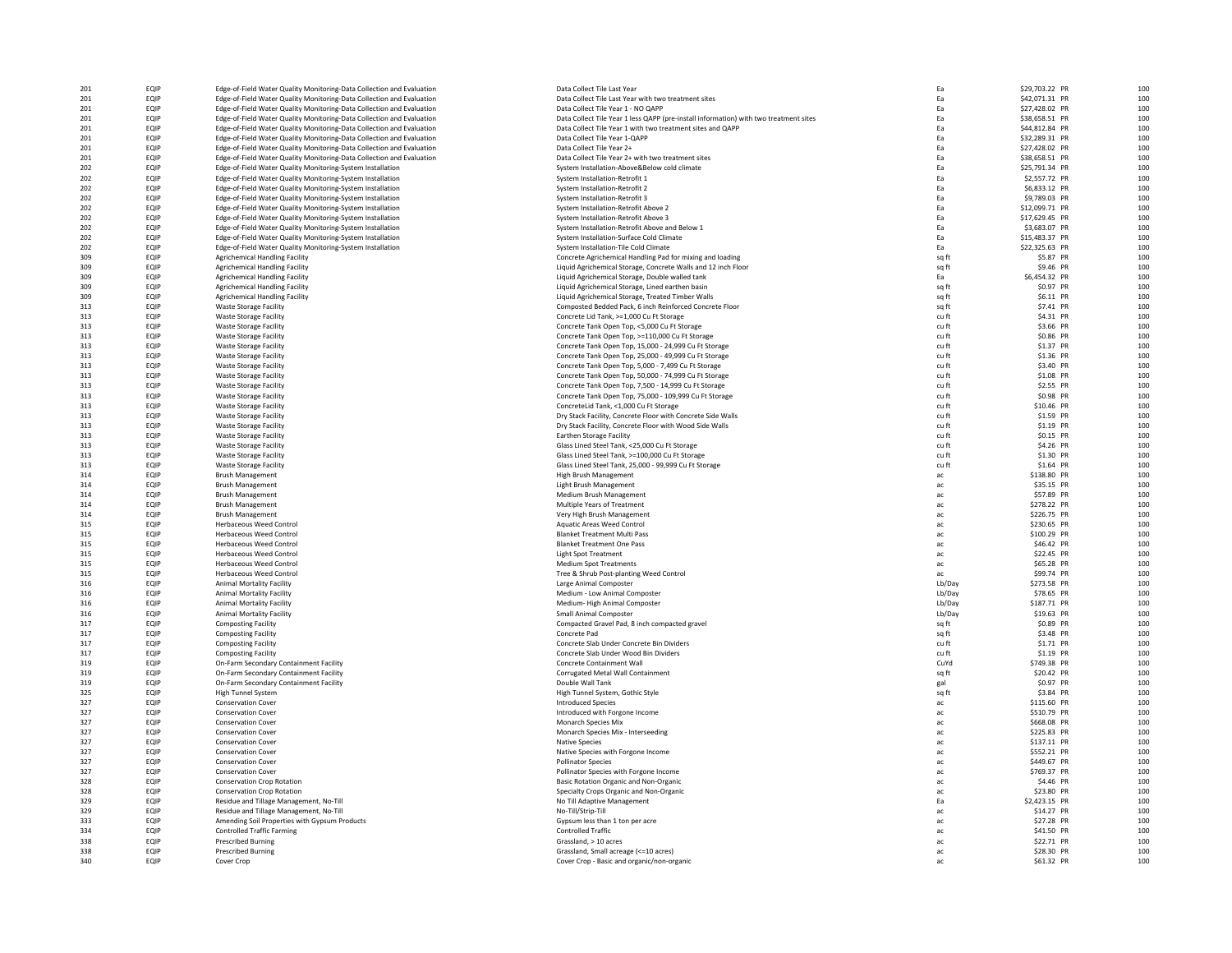| 340 | EQIP        | Cover Crop                                   | Cover Crop Adaptive Management                                     | Ea      | \$1,872.93 PR  | 100 |
|-----|-------------|----------------------------------------------|--------------------------------------------------------------------|---------|----------------|-----|
| 340 | EQIP        |                                              |                                                                    |         | \$35.77 PR     | 100 |
|     |             | Cover Crop                                   | Winter Kill Cover Crop Species                                     | ac      |                |     |
| 342 | EQIP        | <b>Critical Area Planting</b>                | Native and Introduced Vegetation - Moderate Grading                | ac      | \$418.94 PR    | 100 |
| 342 | EQIP        | <b>Critical Area Planting</b>                | Small Area Disturbance                                             | kSaFt   | \$4.06 PR      | 100 |
| 342 | <b>FOIP</b> | <b>Critical Area Planting</b>                | Vegetation-normal tillage (Organic and Non-Organic)                | ac      | \$136.57 PR    | 100 |
| 345 | EQIP        | Residue and Tillage Management, Reduced Till | Mulch till-Adaptive Management                                     | Ea      | \$2,888.46 PR  | 100 |
|     |             |                                              |                                                                    |         |                |     |
| 345 | EQIP        | Residue and Tillage Management, Reduced Till | Residue and Tillage Management, Reduced Till                       | ac      | \$15.16 PR     | 100 |
| 350 | EQIP        | Sediment Basin                               | Embankment earthen basin with no pipe                              | CuYd    | \$3.94 PR      | 100 |
| 350 | EQIP        | Sediment Basin                               | Embankment earthen basin with pipe                                 | CuYd    | \$5.29 PR      | 100 |
|     | <b>FOIP</b> |                                              |                                                                    |         |                |     |
| 350 |             | Sediment Basin                               | <b>Excavated Basin</b>                                             | CuYd    | \$1.82 PR      | 100 |
| 351 | EQIP        | Well Decommissioning                         | Drilled <= 100 ft                                                  | Ea      | \$732.81 PR    | 100 |
| 351 | EQIP        | Well Decommissioning                         | Drilled >100ft                                                     | ft      | \$5.29 PR      | 100 |
| 351 | EQIP        | Well Decommissioning                         | Hand Dug                                                           | ft      | \$45.07 PR     | 100 |
|     |             |                                              |                                                                    |         |                |     |
| 355 | EQIP        | <b>Groundwater Testing</b>                   | <b>Basic Water Test</b>                                            | Ea      | \$41.03 PR     | 100 |
| 355 | EQIP        | <b>Groundwater Testing</b>                   | <b>Full Spectrum Test</b>                                          | Ea      | \$204.83 PR    | 100 |
| 355 | EQIP        | <b>Groundwater Testing</b>                   | Specialty Water Test                                               | Fa      | \$168.22 PR    | 100 |
| 356 | EQIP        | Dike                                         | Dike                                                               | CuYd    | \$3.76 PR      | 100 |
|     |             |                                              |                                                                    |         |                |     |
| 356 | EQIP        | Dike                                         | Dike with 1&2 Stone                                                | CuYd    | \$5.61 PR      | 100 |
| 356 | <b>FOIP</b> | Dike                                         | Dike with Core Trench                                              | CuYd    | \$4.96 PR      | 100 |
| 356 | EQIP        | Dike                                         | Dike with Rin Ran                                                  | CuYd    | \$6,73 PR      | 100 |
| 359 | EQIP        | Waste Treatment Lagoon                       | Waste Treatment Lagoon                                             | cu ft   | \$0.11 PR      | 100 |
| 360 | EQIP        |                                              |                                                                    |         | \$3.61 PR      | 100 |
|     |             | <b>Waste Facility Closure</b>                | Demolition of Concrete Waste Storage Structure, Walls <= 6 Foot    | sq ft   |                |     |
| 360 | EQIP        | <b>Waste Facility Closure</b>                | Demolition of Concrete Waste Storage Structure, Walls >6 ft        | sq ft   | \$1.74 PR      | 100 |
| 360 | EQIP        | <b>Waste Facility Closure</b>                | Earthen Basin Closure no Sludge Removal                            | cu ft   | \$0.17 PR      | 100 |
| 360 | EQIP        | <b>Waste Facility Closure</b>                | Earthen Basin Closure with Sludge Removal                          | cu ft   | \$0.74 PR      | 100 |
|     |             |                                              |                                                                    |         |                |     |
| 362 | EQIP        | Diversion                                    | Large, >=3 CY/FT                                                   | ft      | \$7.25 PR      | 100 |
| 362 | EQIP        | Diversion                                    | Medium, 2 - 2.9 CY/FT                                              | ft      | \$5.35 PR      | 100 |
| 362 | EQIP        | Diversion                                    | Small, <2 CY/FT                                                    | ft      | \$2.49 PR      | 100 |
| 366 | <b>FOIP</b> | Anaerobic Digester                           | Covered Lagoon/Holding Pond                                        | ani unt | \$81.28 PR     | 100 |
|     | <b>FOIP</b> |                                              |                                                                    |         |                | 100 |
| 366 |             | Anaerobic Digester                           | Large Complete Mix >2,000 AU                                       | ani unt | \$351.80 PR    |     |
| 366 | EQIP        | Anaerobic Digester                           | Large Plug Flow >2000 AU                                           | ani unt | \$655.47 PR    | 100 |
| 366 | EQIP        | Anaerobic Digester                           | Medium Complete Mix 1000-2000 AU                                   | ani unt | \$516.11 PR    | 100 |
| 366 | EQIP        | Anaerobic Digester                           | Medium Plug Flow 1000-2000 AU                                      | ani unt | \$771.81 PR    | 100 |
|     |             |                                              |                                                                    |         |                |     |
| 366 | EQIP        | Anaerobic Digester                           | Small Complete Mix <1000 AU                                        | ani unt | \$538.18 PR    | 100 |
| 366 | EQIP        | Anaerobic Digester                           | Small Plug Flow <1000 AU                                           | ani unt | \$989,75 PR    | 100 |
| 367 | EQIP        | Roofs and Covers                             | Flexible Membrane Cover                                            | sq ft   | \$3.84 PR      | 100 |
| 367 | EQIP        | Roofs and Covers                             | Flexible Membrane Cover with gas collection                        | sq ft   | \$6.89 PR      | 100 |
|     |             |                                              |                                                                    |         |                |     |
| 367 | EQIP        | Roofs and Covers                             | Modular Floating Cover                                             | sq ft   | \$4.92 PR      | 100 |
| 367 | EQIP        | Roofs and Covers                             | Roof structure with foundation                                     | sq ft   | \$7.65 PR      | 100 |
| 367 | <b>FOIP</b> | <b>Roofs and Covers</b>                      | Roof Structure, 33 feet to 60 feet Wide                            | sq ft   | \$6.38 PR      | 100 |
| 367 | EQIP        | <b>Roofs and Covers</b>                      | Roof Structure, less than 33 feet Wide                             | sq ft   | \$6.88 PR      | 100 |
|     |             |                                              |                                                                    |         |                |     |
| 367 | EQIP        | Roofs and Covers                             | Roof Structure, more than 60 feet Wide                             | sq ft   | \$3.69 PR      | 100 |
| 368 | EQIP        | <b>Emergency Animal Mortality Management</b> | Burial                                                             | ani unt | \$70.98 PR     | 100 |
| 368 | EQIP        | <b>Emergency Animal Mortality Management</b> | In-House Composting                                                | ani unt | \$48.32 PR     | 100 |
| 371 | EQIP        | Air Filtration and Scrubbing                 | Single Pit Fan Biofilter                                           | Fa      | \$10.118.33 PR | 100 |
|     |             |                                              |                                                                    |         |                |     |
| 374 | EQIP        | FARMSTEAD ENERGY IMPROVEMENT                 | Controller - Mult Function Multiple Environmental Condition        | Ea      | \$2,595.17 PR  | 100 |
| 374 | EQIP        | FARMSTEAD ENERGY IMPROVEMENT                 | Controller - Multi Function Single Environmental Condition         | Ea      | \$954.53 PR    | 100 |
| 374 | EQIP        | FARMSTEAD ENERGY IMPROVEMENT                 | Controller - Single Function                                       | Ea      | \$101.14 PR    | 100 |
| 374 | <b>FOIP</b> | FARMSTEAD ENERGY IMPROVEMENT                 |                                                                    | HP      | \$637.66 PR    | 100 |
|     |             |                                              | Controller - Variable Speed Drive for <= 1 HP Motor                |         |                |     |
| 374 | <b>FOIP</b> | <b>FARMSTEAD ENERGY IMPROVEMENT</b>          | Controller - Variable Speed Drive for >= 50 HP Motor               | HP      | \$100.34 PR    | 100 |
| 374 | EQIP        | FARMSTEAD ENERGY IMPROVEMENT                 | Controller - Variable Speed Drive for >1 to <10 HP Motor           | HP      | \$505.96 PR    | 100 |
| 374 | EQIP        | FARMSTEAD ENERGY IMPROVEMENT                 | Controller - Variable Speed Drive for 10 to <50 HP Motor           | HP      | \$291.01 PR    | 100 |
| 374 | EQIP        | FARMSTEAD ENERGY IMPROVEMENT                 | Heating - Attic Heat Recovery Vents                                | Ea      | \$130.11 PR    | 100 |
|     |             |                                              |                                                                    |         |                |     |
| 374 | EQIP        | <b>FARMSTFAD ENFRGY IMPROVEMENT</b>          | Heating - Building                                                 | kBTU/Hr | \$9.72 PR      | 100 |
| 374 | <b>FOIP</b> | <b>FARMSTFAD ENFRGY IMPROVEMENT</b>          | <b>Heating - Radiant Systems</b>                                   | kBTU/Hr | \$9.48 PR      | 100 |
| 374 | EQIP        | FARMSTEAD ENERGY IMPROVEMENT                 | Refrigeration - Compressor Heat Recovery System                    | Ea      | \$2,936.73 PR  | 100 |
| 374 | EQIP        | FARMSTEAD ENERGY IMPROVEMENT                 | Refrigeration - Plate Cooler                                       | Ea      | \$3,906.67 PR  | 100 |
| 374 | EQIP        | FARMSTEAD ENERGY IMPROVEMENT                 |                                                                    | HP      | \$653.88 PR    | 100 |
|     |             |                                              | Refrigeration - Scroll Compressor                                  |         |                |     |
| 374 | EQIP        | FARMSTEAD ENERGY IMPROVEMENT                 | Ventilation - Cool Cell, Evaporative Cooling System                | sq ft   | \$22.09 PR     | 100 |
| 374 | <b>FOIP</b> | FARMSTEAD ENERGY IMPROVEMENT                 | Ventilation - Exhaust                                              | Fa      | \$1,059.89 PR  | 100 |
| 374 | EQIP        | FARMSTEAD ENERGY IMPROVEMENT                 | Ventilation - Horizontal Air Flow/Stir Fan                         | Ea      | \$169.04 PR    | 100 |
| 378 | EQIP        | Pond                                         | Embankment, >12in Pipe                                             | CuYd    | \$3.43 PR      | 100 |
|     |             |                                              |                                                                    |         |                |     |
| 378 | EQIP        | Pond                                         | Embankment, 4in-6in Pipe                                           | CuYd    | \$3.10 PR      | 100 |
| 378 | EQIP        | Pond                                         | Embankment, 8in-12in Pipe                                          | CuYd    | \$3.25 PR      | 100 |
| 378 | EQIP        | Pond                                         | Embankment, Tile Conduit                                           | CuYd    | \$2.37 PR      | 100 |
| 380 | EQIP        | Windbreak/Shelterbelt Establishment          | 1 row windbreak, bare-root shrub seedling planting stock           | ft      | \$0.44 PR      | 100 |
| 380 | EQIP        | Windbreak/Shelterbelt Establishment          | 1 row windbreak, bare-root tree seedling planting stock            | ft      | \$0.33 PR      | 100 |
|     |             |                                              |                                                                    |         |                |     |
| 380 | EQIP        | Windbreak/Shelterbelt Establishment          | 1 row windbreak, containerized shrub planting stock                | ft      | \$1.97 PR      | 100 |
| 382 | EQIP        | Fence                                        | Permanent Barbed Wire Multi Strand                                 | ft      | \$1.54 PR      | 100 |
| 382 | EQIP        | Fence                                        | Permanent High Tensile Electric 2-3 Strand                         | ft      | \$1.12 PR      | 100 |
| 382 | EQIP        | Fence                                        | Permanent High Tensile Electric Single Strand                      | ft      | \$0.76 PR      | 100 |
|     |             |                                              |                                                                    |         |                |     |
| 382 | EQIP        | Fence                                        | Permanent High Tensile, Minimum 4 Strand, Posts >18ft Centers      | ft      | \$1.36 PR      | 100 |
| 382 | EQIP        | Fence                                        | Permanent High Tensile, Minimum 4 Strand, Posts 12 to 18ft Centers | ft      | \$1.70 PR      | 100 |
| 382 | <b>FOIP</b> | Fence                                        | Permanent Wildlife Exclusion                                       | ft      | \$5.32 PR      | 100 |
| 382 | <b>FOIP</b> | Fence                                        | Permanent Woven Wire                                               | ft      | \$1.88 PR      | 100 |
|     |             |                                              |                                                                    |         |                |     |
| 382 | EQIP        | Fence                                        | Safety                                                             | ft      | \$3.91 PR      | 100 |
| 386 | EQIP        | Field Border                                 | Field Border, Introduced Species                                   | ac      | \$63.02 PR     | 100 |
| 386 | EQIP        | <b>Field Border</b>                          | Field Border, Introduced Species, Forgone Income                   | ac      | \$393.08 PR    | 100 |
| 386 | FOIP        | <b>Field Border</b>                          | Field Border, Native Species                                       | ac      | \$90.69 PR     | 100 |
|     |             |                                              |                                                                    |         |                |     |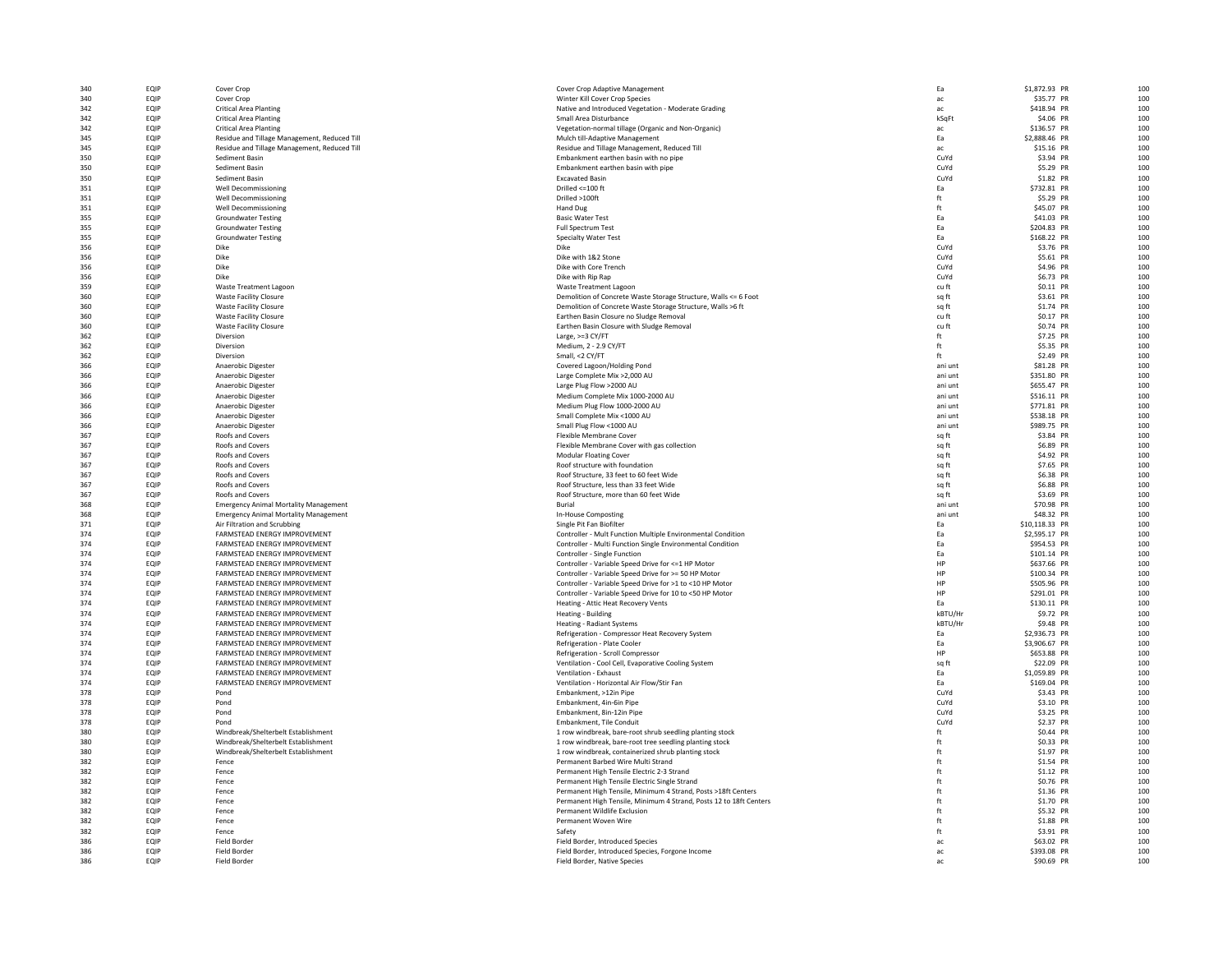| 386 | <b>FOIP</b> | <b>Field Border</b>                                        | Field Border, Native Species, Forgone Income                             | ac                         | \$505.79 PR   | 100 |
|-----|-------------|------------------------------------------------------------|--------------------------------------------------------------------------|----------------------------|---------------|-----|
|     |             |                                                            |                                                                          |                            |               |     |
| 386 | EQIP        | <b>Field Border</b>                                        | Field Border, Pollinator                                                 | ac                         | \$133.73 PR   | 100 |
| 386 | EQIP        | <b>Field Border</b>                                        | Field Border, Pollinator, Forgone Income                                 | ac                         | \$548.83 PR   | 100 |
| 390 | EQIP        | Riparian Herbaceous Cover                                  | <b>Native Grass</b>                                                      | ac                         | \$622.38 PR   | 100 |
| 390 | EQIP        | Riparian Herbaceous Cover                                  | Pollinator                                                               | ac                         | \$583.69 PR   | 100 |
|     |             |                                                            |                                                                          |                            |               |     |
| 390 | EQIP        | Riparian Herbaceous Cover                                  | Prairie Cordgrass Restoration                                            | ac                         | \$909.76 PR   | 100 |
| 391 | EQIP        | <b>Riparian Forest Buffer</b>                              | Bareroot shrubs, each                                                    | Ea                         | \$1.04 PR     | 100 |
| 391 | EQIP        | Riparian Forest Buffer                                     | Bareroot trees, each                                                     | Ea                         | \$1.54 PR     | 100 |
| 391 | EQIP        | <b>Riparian Forest Buffer</b>                              | Container Tress and Shrubs (3 gallon), Each                              | Ea                         | \$16.95 PR    | 100 |
|     |             |                                                            |                                                                          |                            |               |     |
| 391 | EQIP        | <b>Riparian Forest Buffer</b>                              | <b>Direct Seeding</b>                                                    | ac                         | \$684.41 PR   | 100 |
| 393 | <b>FOIP</b> | <b>Filter Strip</b>                                        | Filter Strip, Introduced species                                         | ac                         | \$126.01 PR   | 100 |
| 393 | EQIP        | <b>Filter Strip</b>                                        | Filter Strip, Introduced species, Forgone Income                         | ac                         | \$541.11 PR   | 100 |
| 393 | EQIP        | <b>Filter Strip</b>                                        | Filter Strip, Native species                                             | ac                         | \$120.80 PR   | 100 |
| 393 | EQIP        | <b>Filter Strip</b>                                        |                                                                          | ac                         | \$553.17 PR   | 100 |
|     |             |                                                            | Filter Strip, Native species, Forgone Income                             |                            |               |     |
| 394 | EQIP        | Firebreak                                                  | Constructed - Light Equipment                                            | ft                         | \$0.04 PR     | 100 |
| 394 | EQIP        | Firebreak                                                  | Vegetated permanent firebreak                                            | ft                         | \$0.11 PR     | 100 |
| 396 | EQIP        | Aquatic Organism Passage                                   | <b>Culvert Replacement</b>                                               | Ea                         | \$3,580.90 PR | 100 |
| 410 | EQIP        | <b>Grade Stabilization Structure</b>                       | Concrete Block Chute                                                     | sq ft                      | \$7.45 PR     | 100 |
| 410 | EQIP        |                                                            |                                                                          |                            | \$44.53 PR    |     |
|     |             | <b>Grade Stabilization Structure</b>                       | Concrete Drop Box with PVC outlet pipe                                   | ft                         |               | 100 |
| 410 | <b>FOIP</b> | <b>Grade Stabilization Structure</b>                       | Concrete Drop Structure                                                  | CuYd                       | \$614.80 PR   | 100 |
| 410 | EQIP        | <b>Grade Stabilization Structure</b>                       | Fmbankment >12in                                                         | CuYd                       | \$3.42 PR     | 100 |
| 410 | EQIP        | <b>Grade Stabilization Structure</b>                       | Embankment 4in-6in Pipe                                                  | CuYd                       | \$3.10 PR     | 100 |
| 410 | EQIP        | <b>Grade Stabilization Structure</b>                       | Embankment 8in-12in Pipe                                                 | CuYd                       | \$3.25 PR     | 100 |
|     |             |                                                            |                                                                          |                            |               |     |
| 410 | EQIP        | <b>Grade Stabilization Structure</b>                       | <b>Embankment Tile Conduit</b>                                           | CuYd                       | \$2.37 PR     | 100 |
| 410 | EQIP        | <b>Grade Stabilization Structure</b>                       | Full Flow Straight Pipe                                                  | DiaInFt                    | \$4.25 PR     | 100 |
| 410 | EQIP        | <b>Grade Stabilization Structure</b>                       | Gabion Chute                                                             | CuYd                       | \$224.89 PR   | 100 |
| 410 | EQIP        | <b>Grade Stabilization Structure</b>                       | Geotextile Reinforced Vegetated Outlet                                   | sa ft                      | \$2.00 PR     | 100 |
| 410 | EQIP        | <b>Grade Stabilization Structure</b>                       | Grouted Rock Rip Rap Chute                                               | CuYd                       | \$75.22 PR    | 100 |
|     |             |                                                            |                                                                          |                            |               |     |
| 410 | EQIP        | <b>Grade Stabilization Structure</b>                       | Open Flow Drop Spillway                                                  | sq ft                      | \$107.45 PR   | 100 |
| 410 | <b>FOIP</b> | <b>Grade Stabilization Structure</b>                       | Open Flow Drop Spillway-High overfall or sheet pile                      | sq ft                      | \$180.28 PR   | 100 |
| 410 | <b>FOIP</b> | <b>Grade Stabilization Structure</b>                       | Pipe Drop, Smooth Steel or CMP                                           | sa ft                      | \$10.29 PR    | 100 |
| 410 | EQIP        | <b>Grade Stabilization Structure</b>                       | Rock Rip Rap Chute                                                       | CuYd                       | \$52.06 PR    | 100 |
|     |             |                                                            |                                                                          |                            |               |     |
| 410 | EQIP        | <b>Grade Stabilization Structure</b>                       | Side Inlet                                                               | ft                         | \$50.22 PR    | 100 |
| 410 | EQIP        | <b>Grade Stabilization Structure</b>                       | Treated Wood Drop Structure                                              | sq ft                      | \$29.17 PR    | 100 |
| 412 | EQIP        | <b>Grassed Waterway</b>                                    | <35 foot top width                                                       | $\mathsf{ac}$              | \$2.382.73 PR | 100 |
| 412 | <b>FOIP</b> | <b>Grassed Waterway</b>                                    | <35 foot topwidth with checks                                            | ac                         | \$3,108.13 PR | 100 |
|     |             |                                                            |                                                                          |                            |               |     |
| 412 | EQIP        | Grassed Waterway                                           | >55 foot topwidth                                                        | ac                         | \$3,024.92 PR | 100 |
| 412 | EQIP        | Grassed Waterway                                           | >55 foot topwidth with checks                                            | ac                         | \$3,798.56 PR | 100 |
| 412 | EQIP        | Grassed Waterway                                           | 35-55 foot topwidth                                                      | ac                         | \$2,514.21 PR | 100 |
| 412 | <b>FOIP</b> | Grassed Waterway                                           | 35-55 foot topwidth with checks                                          | ac                         | \$3,334.18 PR | 100 |
| 422 | <b>FOIP</b> |                                                            |                                                                          | ft                         | \$0.39 PR     | 100 |
|     |             | <b>Hedgerow Planting</b>                                   | 1 row hedgerow, bare-root shrub seedling planting stock                  |                            |               |     |
| 422 | EQIP        | <b>Hedgerow Planting</b>                                   | 1 row hedgerow, bare-root tree seedling planting stock                   | ft                         | \$0.29 PR     | 100 |
| 430 | EQIP        | <b>Irrigation Pipeline</b>                                 | Micro Irrigation Pipeline                                                | ft                         | \$2.28 PR     | 100 |
| 441 | EQIP        | Irrigation System, Microirrigation                         | Potted Plant or Nursery Microirrigation System                           | sq ft                      | \$0.21 PR     | 100 |
| 441 | EQIP        | Irrigation System, Microirrigation                         | Seasonal High Tunnel Microirrigation System                              | Ea                         | \$253.88 PR   | 100 |
|     |             |                                                            |                                                                          |                            |               |     |
| 441 | EQIP        | Irrigation System, Microirrigation                         | Specialty Crop Microirrigation System                                    | ac                         | \$1,454.93 PR | 100 |
| 441 | EQIP        | Irrigation System, Microirrigation                         | Trees and Shrubs Microirrigation System                                  | sq ft                      | \$0.03 PR     | 100 |
| 449 | EQIP        | <b>Irrigation Water Management</b>                         | Advanced IWM                                                             | ac                         | \$13.48 PR    | 100 |
| 449 | EQIP        | <b>Irrigation Water Management</b>                         | IWM for microirrgation systems and specialty crops                       | ac                         | \$42.86 PR    | 100 |
| 449 | <b>FOIP</b> | <b>Irrigation Water Management</b>                         | IWM for row crops                                                        | ac                         | \$8.65 PR     | 100 |
|     |             |                                                            |                                                                          |                            |               |     |
| 449 | EQIP        | <b>Irrigation Water Management</b>                         | <b>IWM for Seasonal High Tunnels</b>                                     | Ea                         | \$321.45 PR   | 100 |
| 449 | EQIP        | <b>Irrigation Water Management</b>                         | Soil Moisture Sensors                                                    | Ea                         | \$933.83 PR   | 100 |
| 449 | EQIP        | <b>Irrigation Water Management</b>                         | Soil Moisture Sensors with Data Recorder                                 | Ea                         | \$1,397.25 PR | 100 |
| 468 | EQIP        | Lined Waterway or Outlet                                   | Rock Lined - 12in                                                        | sq ft                      | \$2.37 PR     | 100 |
| 468 | EQIP        | Lined Waterway or Outlet                                   | Rock Lined - 24in                                                        |                            | \$5.25 PR     | 100 |
|     |             |                                                            |                                                                          | sq ft                      |               |     |
| 472 | EQIP        | Access Control                                             | Animal exclusion from sensitive areas                                    | ac                         | \$44.10 PR    | 100 |
| 484 | EQIP        | Mulching                                                   | Erosion Control Blanket for Endangered Species, Vegetation Establishment | ac                         | \$6,963.51 PR | 100 |
| 484 | EQIP        | Mulching                                                   | Erosion Control Blanket, Vegetation Establishment                        | ac                         | \$5,811.15 PR | 100 |
| 484 | EQIP        | Mulching                                                   | Natural Material, Soil Moisture Management                               | ac                         | \$315.85 PR   | 100 |
| 484 | EQIP        | Mulching                                                   | Natural Material, Soil Moisture Management, Seasonal High Tunnel         | Ea                         | \$27.80 PR    | 100 |
|     |             |                                                            |                                                                          |                            |               |     |
| 484 | EQIP        | Mulching                                                   | Natural Material, Vegetation Establishment                               | ac.                        | \$239.89 PR   | 100 |
| 484 | EQIP        | Mulching                                                   | Synthetic Material, Soil Moisture Management                             | ac                         | \$1,287.81 PR | 100 |
| 484 | EQIP        | Mulching                                                   | Synthetic Material, Soil Moisture Management, Seasonal High Tunnel       | Ea                         | \$56.85 PR    | 100 |
| 484 | EQIP        | Mulching                                                   | Tree and Shrub, Individual Treatment, Soil Moisture Management           | Ea                         | \$1.91 PR     | 100 |
| 490 | EQIP        |                                                            | <b>Chemical Application</b>                                              |                            | \$40.71 PR    | 100 |
|     | EQIP        | Tree/Shrub Site Preparation<br>Tree/Shrub Site Prenaration |                                                                          | $\mathop{\mathsf{ac}}$     | \$241.96 PR   | 100 |
| 490 |             |                                                            | Heavy Mechanical with Chemical                                           | ac                         |               |     |
| 490 | EQIP        | Tree/Shrub Site Preparation                                | Light Mechanical                                                         | ac                         | \$39.56 PR    | 100 |
| 490 | EQIP        | Tree/Shrub Site Preparation                                | Light Mechanical with Chemical                                           | ac                         | \$80.27 PR    | 100 |
| 490 | EQIP        | Tree/Shrub Site Preparation                                | Spray, Cross Rip ARRI                                                    | ac                         | \$445.43 PR   | 100 |
| 500 | EQIP        | <b>Obstruction Removal</b>                                 | Removal and Disposal of Concrete Slab                                    | sa ft                      | \$0.57 PR     | 100 |
|     |             |                                                            |                                                                          |                            |               |     |
| 500 | EQIP        | <b>Obstruction Removal</b>                                 | Removal and Disposal of Fence, Feedlot                                   | ft                         | \$2.18 PR     | 100 |
| 511 | EQIP        | Forage Harvest Management                                  | <b>Improved Forage Quality</b>                                           | ac                         | \$3.68 PR     | 100 |
| 511 | EQIP        | Forage Harvest Management                                  | Perennial Crops - Delayed Mowing                                         | ac                         | \$4.51 PR     | 100 |
| 511 | EQIP        | Forage Harvest Management                                  | <b>Preemptive Harvest</b>                                                | $\mathop{\rm ac}\nolimits$ | \$3.68 PR     | 100 |
| 512 | <b>FOIP</b> | Forage and Biomass Planting                                | Interseed Legumes and/or forbs Organic                                   | ac                         | \$125.43 PR   | 100 |
|     |             |                                                            |                                                                          |                            |               |     |
| 512 | EQIP        | Forage and Biomass Planting                                | Interseeding Legumes and/or forbs                                        | ac                         | \$131.08 PR   | 100 |
| 512 | EQIP        | Forage and Biomass Planting                                | Introduced Grass Establishment or Renovation                             | ac                         | \$181.20 PR   | 100 |
| 512 | EQIP        | <b>Forage and Biomass Planting</b>                         | Introduced Grass Establishment or Renovation Organic                     | ac                         | \$193.03 PR   | 100 |
| 512 | FOIP        | Forage and Biomass Planting                                | Native Grass Establishment or Renovation - no fertility                  | ac                         | \$313.37 PR   | 100 |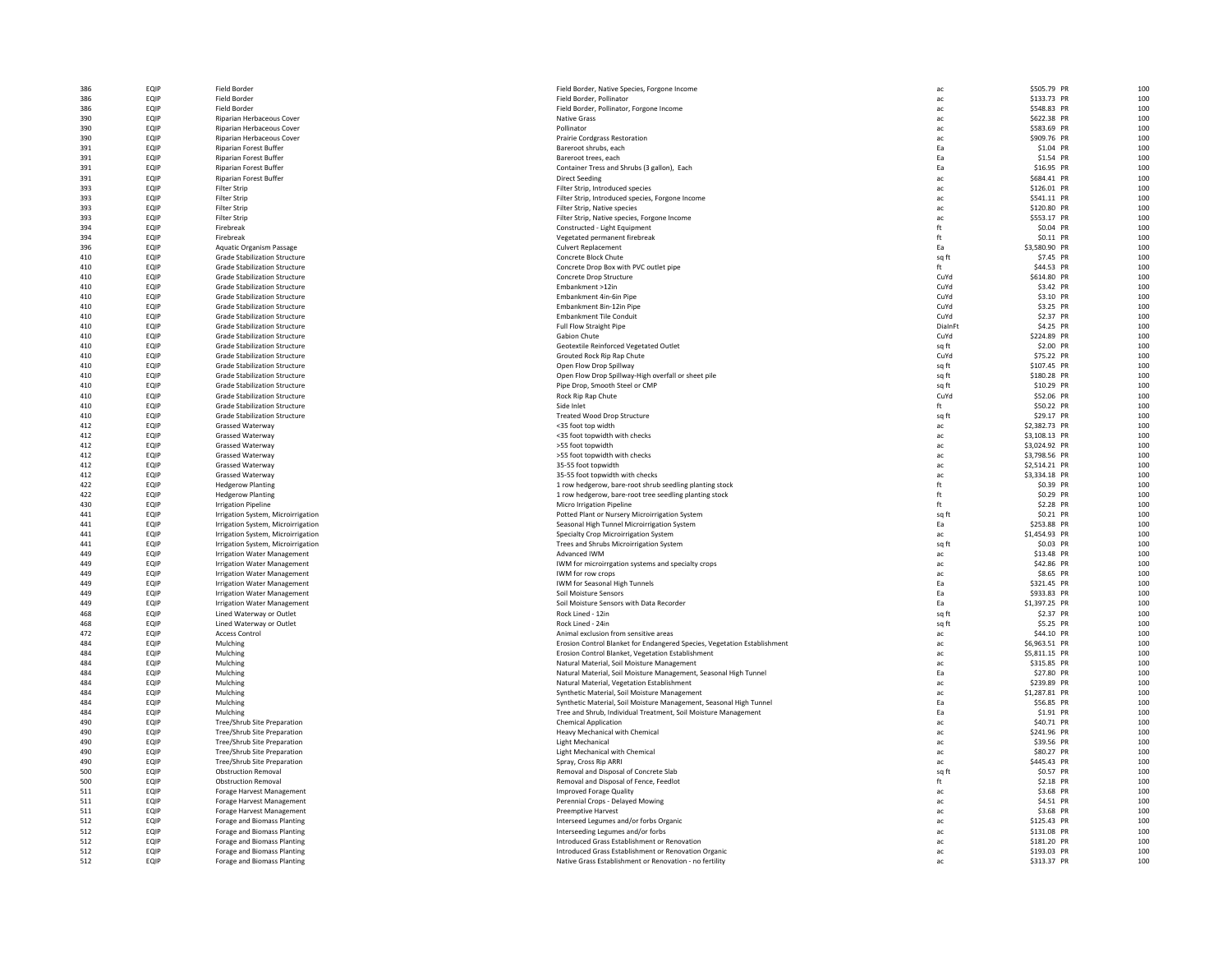| 512 | EQIP        | Forage and Biomass Planting                      | Native Grass Establishment or Renovation - no fertility Organic                | ac      | \$324.47 PR    | 100 |
|-----|-------------|--------------------------------------------------|--------------------------------------------------------------------------------|---------|----------------|-----|
|     |             |                                                  |                                                                                |         |                |     |
| 512 | EQIP        | Forage and Biomass Planting                      | Native Grass Establishment or Renovation - with fertility                      | ac      | \$348.99 PR    | 100 |
| 512 | EQIP        | <b>Forage and Biomass Planting</b>               | Native Grass Establishment or Renovation - with fertility Organic              | ac      | \$355.68 PR    | 100 |
| 512 | EQIP        | Forage and Biomass Planting                      | Pasture Renovation Utilizing Interim Seeding                                   | ac      | \$253.34 PR    | 100 |
| 516 | EQIP        | <b>Livestock Pineline</b>                        | Ahove Ground Pineline                                                          | ft      | \$0.80 PR      | 100 |
| 516 | EQIP        | <b>Livestock Pipeline</b>                        | <b>Bedded Pipeline</b>                                                         | f       | \$3.18 PR      | 100 |
|     |             |                                                  |                                                                                |         |                |     |
| 516 | EQIP        | <b>Livestock Pipeline</b>                        | Buried Pipeline, < 2in Plastic                                                 | ft      | \$1.79 PR      | 100 |
| 516 | EQIP        | <b>Livestock Pipeline</b>                        | Buried Pipeline, >3in                                                          | ft      | \$4.69 PR      | 100 |
| 516 | <b>FOIP</b> | Livestock Pipeline                               | Buried Pipeline, 2in - 3in Plastic                                             | ft      | \$2.64 PR      | 100 |
| 516 | <b>FOIP</b> | <b>Livestock Pineline</b>                        |                                                                                | ft      | \$74.57 PR     | 100 |
|     |             |                                                  | Cased Pipeline with Boring                                                     |         |                |     |
| 520 | EQIP        | Pond Sealing or Lining, Compacted Soil Treatment | <b>Bentonite Treatment - Covered</b>                                           | CuYd    | \$63.27 PR     | 100 |
| 520 | EQIP        | Pond Sealing or Lining, Compacted Soil Treatment | Compacted Earth Liner with Soil Cover                                          | CuYd    | \$7.28 PR      | 100 |
| 520 | EQIP        | Pond Sealing or Lining, Compacted Soil Treatment | Soil Dispersant - Covered                                                      | CuYd    | \$4.23 PR      | 100 |
|     |             |                                                  |                                                                                |         |                |     |
| 522 | EQIP        | Pond Sealing or Lining, Concrete                 | Reinforced concrete liner                                                      | sq ft   | \$4.59 PR      | 100 |
| 528 | EQIP        | <b>Prescribed Grazing</b>                        | <b>Biological Control with Grazing Animals</b>                                 | ac      | \$622.49 PR    | 100 |
| 528 | EQIP        | <b>Prescribed Grazing</b>                        | Deferment for Wildlife                                                         | ac      | \$53.66 PR     | 100 |
| 528 | EQIP        | <b>Prescribed Grazing</b>                        | <b>Enhanced - Strip Grazing</b>                                                | ac      | \$53.54 PR     | 100 |
| 528 | <b>FOIP</b> |                                                  |                                                                                |         | \$61.37 PR     |     |
|     |             | <b>Prescribed Grazing</b>                        | <b>High Density Grazing</b>                                                    | ac      |                | 100 |
| 528 | EQIP        | <b>Prescribed Grazing</b>                        | High Intensity, <= 2 Day Rotation Frequency                                    | ac.     | \$44.19 PR     | 100 |
| 528 | EQIP        | <b>Prescribed Grazing</b>                        | Low Intensity, > 7 Day Rotation Frequency                                      | ac      | \$20.40 PR     | 100 |
| 528 | EQIP        | <b>Prescribed Grazing</b>                        | Medium Intensity, 7-3 Days Rotation Frequency                                  | ac      | \$31.10 PR     | 100 |
|     |             |                                                  |                                                                                |         |                |     |
| 533 | EQIP        | <b>Pumping Plant</b>                             | <b>Irrigation Pump</b>                                                         | Ea      | \$23,130.03 PR | 100 |
| 533 | EQIP        | <b>Pumping Plant</b>                             | Large Wastewater Fuel Driven Pump > 50 Hp                                      | Ea      | \$23,924.25 PR | 100 |
| 533 | EQIP        | <b>Pumping Plant</b>                             | Livestock Water, Deep Well Pump (> 25 ft deep) with Buried Pump House          | Fa      | \$2,962.54 PR  | 100 |
| 533 | EQIP        | <b>Pumping Plant</b>                             | Livestock Water, Deep Well Pump (> 25ft deep) with Above Ground Pump House     | Ea      | \$2,106.35 PR  | 100 |
|     |             |                                                  |                                                                                |         |                |     |
| 533 | EQIP        | <b>Pumping Plant</b>                             | Livestock Water, Deep Well Pump (>25 ft deep)                                  | Ea      | \$1,418.23 PR  | 100 |
| 533 | EQIP        | <b>Pumping Plant</b>                             | Livestock Water, Shallow Well Pump (<= 25 ft deep)                             | Ea      | \$1,118.77 PR  | 100 |
| 533 | <b>FOIP</b> | <b>Pumping Plant</b>                             | Livestock Water, Shallow Well Pump (<= 25 ft deep) with Buried Pump House      | Fa      | \$2,669.91 PR  | 100 |
| 533 | EQIP        | <b>Pumping Plant</b>                             | Livestock Water, Shallow Well Pump (<= 25ft deep) with Above Ground Pump House | Ea      | \$1,806.89 PR  | 100 |
|     |             |                                                  |                                                                                |         |                |     |
| 533 | EQIP        | <b>Pumping Plant</b>                             | Manure Pump >5 Hp                                                              | Ea      | \$5,965.70 PR  | 100 |
| 533 | EQIP        | <b>Pumping Plant</b>                             | Micro Irrigation Pump                                                          | Ea      | \$1,168.95 PR  | 100 |
| 533 | EQIP        | <b>Pumping Plant</b>                             | Milk Transfer Pump                                                             | Ea      | \$443.74 PR    | 100 |
| 533 | EQIP        | <b>Pumping Plant</b>                             | Pump with Sump                                                                 | Ea      | \$2,690.77 PR  | 100 |
|     |             |                                                  |                                                                                |         |                |     |
| 533 | EQIP        | <b>Pumping Plant</b>                             | Small Wastewater Fuel Driven Pump <= 50 Hp                                     | Fa      | \$18,514.06 PR | 100 |
| 533 | EQIP        | <b>Pumping Plant</b>                             | Solar Pump for Deep Well                                                       | Ea      | \$7,900.85 PR  | 100 |
| 533 | EQIP        | <b>Pumping Plant</b>                             | Solar Pump for Pond                                                            | Ea      | \$2,106.33 PR  | 100 |
| 533 | EQIP        | <b>Pumping Plant</b>                             | Solar Pump for Shallow Well or Spring Development                              | Ea      | \$2,470.15 PR  | 100 |
|     |             |                                                  |                                                                                |         |                |     |
| 533 | <b>FOIP</b> | <b>Pumping Plant</b>                             | Vacuum Pump                                                                    | Fa      | \$4,062.53 PR  | 100 |
| 533 | EQIP        | <b>Pumping Plant</b>                             | Wastewater Pump < 1 Hp                                                         | Ea      | \$938.31 PR    | 100 |
| 533 | EQIP        | <b>Pumping Plant</b>                             | Wastewater Pump 1-5 Hp                                                         | Ea      | \$2,464.48 PR  | 100 |
| 533 | EQIP        | <b>Pumping Plant</b>                             | Windmill-Powered Pump                                                          | ft      | \$775.18 PR    | 100 |
|     |             |                                                  |                                                                                |         |                |     |
| 554 | EQIP        | Drainage Water Management                        | <= 10 Acres per Structure                                                      | ac      | \$7.63 PR      | 100 |
| 554 | EQIP        | Drainage Water Management                        | >10 Acres per Structure                                                        | ac.     | \$5.09 PR      | 100 |
| 558 | EQIP        | Roof Runoff Structure                            | RockTrenchDrain                                                                | f       | \$7.44 PR      | 100 |
| 558 | EQIP        | Roof Runoff Structure                            |                                                                                | ft      | \$18.66 PR     | 100 |
|     |             |                                                  | RoofGutter, Large                                                              |         |                |     |
| 558 | EQIP        | Roof Runoff Structure                            | RoofGutter, Med                                                                | ft      | \$9.77 PR      | 100 |
| 558 | EQIP        | Roof Runoff Structure                            | RoofGutter.Small                                                               | #       | \$6,77 PR      | 100 |
| 560 | EQIP        | <b>Access Road</b>                               | New gravel road, 8in x 10ft, wet level terrain                                 | ft      | \$10.06 PR     | 100 |
| 560 | EQIP        | Access Road                                      | New gravel road, 8in x 12ft, wet level terrain                                 | ft      | \$11.73 PR     | 100 |
|     |             |                                                  |                                                                                |         |                |     |
| 560 | EQIP        | <b>Access Road</b>                               | New gravel road, 8in x 16ft, wet level terrain                                 | ft      | \$15.70 PR     | 100 |
| 561 | EQIP        | <b>Heavy Use Area Protection</b>                 | Concrete HUA                                                                   | sq ft   | \$3.49 PR      | 100 |
| 561 | EQIP        | Heavy Use Area Protection                        | Gravel with Geotextile, Regular Thickness                                      | sq ft   | \$0.91 PR      | 100 |
| 561 | EQIP        | <b>Heavy Use Area Protection</b>                 | Gravel with Geotextile, Thick                                                  | sq ft   | \$1.18 PR      | 100 |
|     |             |                                                  |                                                                                |         |                |     |
| 561 | EQIP        | <b>Heavy Use Area Protection</b>                 | Gravel without Geotextile, Regular Thickness                                   | sq ft   | \$0.70 PR      | 100 |
| 561 | EQIP        | <b>Heavy Use Area Protection</b>                 | Gravel without Geotextile, Thick                                               | sq ft   | \$0.97 PR      | 100 |
| 574 | EQIP        | Spring Development                               | <b>Collection Structure</b>                                                    | Ea      | \$931.13 PR    | 100 |
| 574 | EQIP        | Spring Development                               | <b>Horizontal Collection Pipe</b>                                              | Ea      | \$707.64 PR    | 100 |
| 574 | EQIP        |                                                  | Horizontal Pine with Collection Box                                            | Ea      |                | 100 |
|     |             | Spring Development                               |                                                                                |         | \$1,755.90 PR  |     |
| 575 | EQIP        | <b>Trails and Walkways</b>                       | Trail or Walkway, Rock/Gravel on Geotextile                                    | ft      | \$6.23 PR      | 100 |
| 575 | EQIP        | <b>Trails and Walkways</b>                       | HU- Trail or Walkway, Rock/Gravel on Geotextile                                | ft      | \$7.47 PR      | 100 |
| 578 | EQIP        | <b>Stream Crossing</b>                           | <b>Culvert Installation</b>                                                    | DiaInFt | \$2.75 PR      | 100 |
| 578 | <b>FOIP</b> |                                                  |                                                                                |         | \$2.47 PR      | 100 |
|     |             | <b>Stream Crossing</b>                           | <b>Rip Rap Crossing</b>                                                        | sq ft   |                |     |
| 580 | EQIP        | Streambank and Shoreline Protection              | <b>Bank Shaning</b>                                                            | ft      | \$7.30 PR      | 100 |
| 580 | EQIP        | Streambank and Shoreline Protection              | Bioengineered                                                                  | f       | \$15.33 PR     | 100 |
| 580 | EQIP        | Streambank and Shoreline Protection              | Stone Toe protection with vegetation                                           | ft      | \$34.13 PR     | 100 |
| 580 | EQIP        | Streambank and Shoreline Protection              | Stream Barb/Bendway Weir-large stream                                          | ft      | \$57.53 PR     | 100 |
| 580 | EQIP        |                                                  |                                                                                | ft      | \$29.74 PR     | 100 |
|     |             | Streambank and Shoreline Protection              | Stream Barb/LPSTP-Longitudinal Peaked Stone Toe Protection-small Streams       |         |                |     |
| 580 | EQIP        | Streambank and Shoreline Protection              | Structural                                                                     | CuYd    | \$41.67 PR     | 100 |
| 580 | EQIP        | Streambank and Shoreline Protection              | Weir/Riffle Large                                                              | Ea      | \$6,522.21 PR  | 100 |
| 580 | EQIP        | Streambank and Shoreline Protection              | Weir/Riffle Medium                                                             | Ea      | \$4,959.13 PR  | 100 |
|     |             |                                                  |                                                                                |         |                |     |
| 580 | EQIP        | Streambank and Shoreline Protection              | Weir/Riffle Small                                                              | Ea      | \$2,455.54 PR  | 100 |
| 582 | EQIP        | Onen Channel                                     | Two stage ditch                                                                | ft      | \$8.31 PR      | 100 |
| 585 | EQIP        | Stripcropping                                    | Stripcropping - wind and water erosion                                         | ac      | \$1.18 PR      | 100 |
| 587 | EQIP        | Structure for Water Control                      | Inline Stoplog WCS, Surface Water Control, >18 in. dia. Pipe                   | Ea      | \$5,468.29 PR  | 100 |
|     |             |                                                  |                                                                                |         |                |     |
| 587 | EQIP        | Structure for Water Control                      | Inline Stoplog WCS, Surface Water Control, 12-18 in. dia. Pipe                 | Ea      | \$3,246.72 PR  | 100 |
| 587 | EQIP        | <b>Structure for Water Control</b>               | Inline Stoplog WCS, Surface Water Control, 6-10 in. dia. Pipe                  | Ea      | \$1,934.80 PR  | 100 |
| 587 | EQIP        | Structure for Water Control                      | Inline WCS, Subsurface Drainage Control, <= 10 in. dia. Pipe                   | Ea      | \$1,270.42 PR  | 100 |
| 587 | <b>FOIP</b> | <b>Structure for Water Control</b>               | Inline WCS, Subsurface Drainage Control, >10 in. dia. Pipe                     | Fa      | \$1,758.94 PR  | 100 |
|     |             |                                                  |                                                                                |         |                |     |
| 587 | EQIP        | <b>Structure for Water Control</b>               | Inline WCS, Subsurface Drainage Control, float activated head pressure valve   | Fa      | \$890.59 PR    | 100 |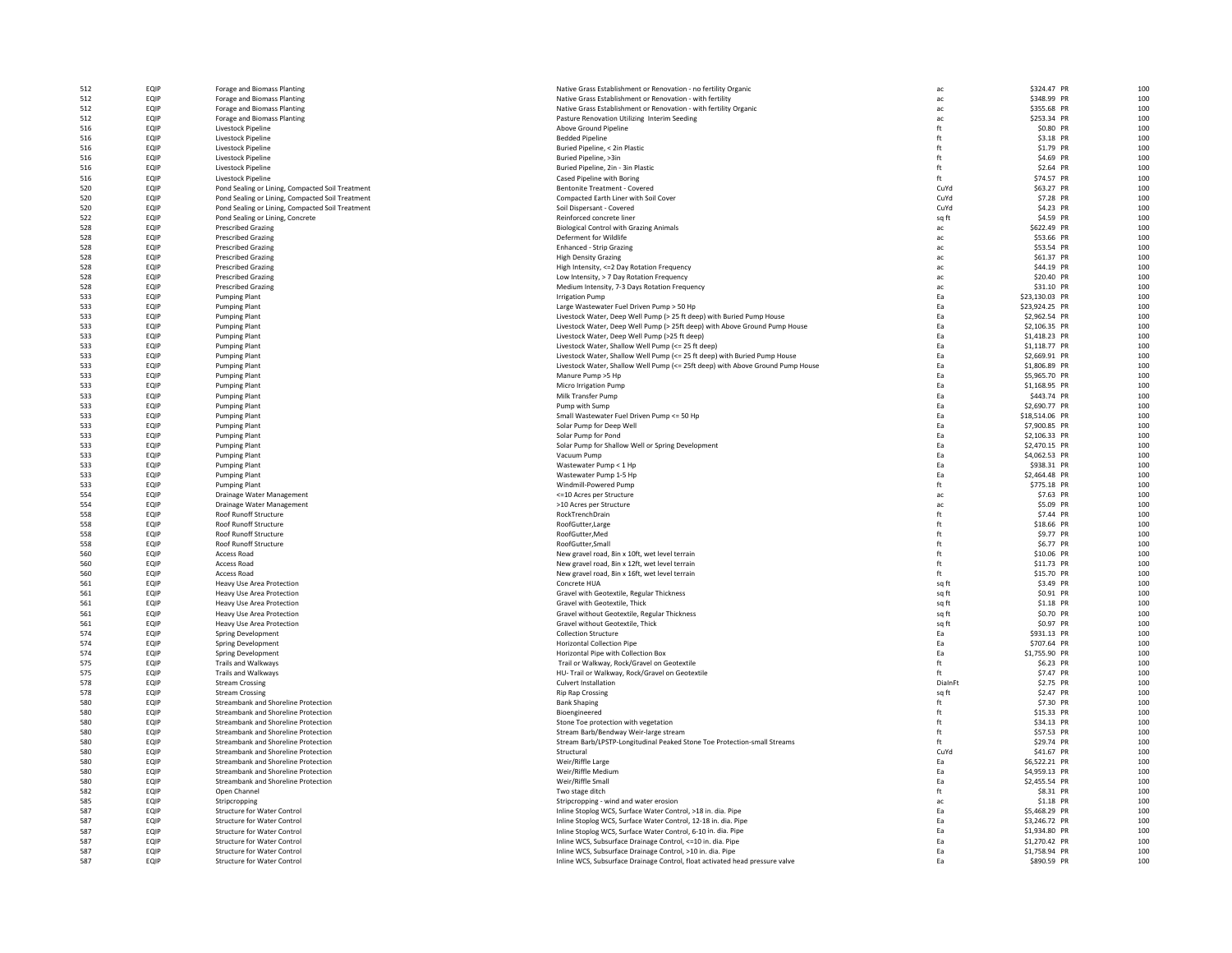| 587 | <b>FOIP</b> | <b>Structure for Water Control</b>                 | Straight Pipe, Surface Water Control, <= 10 in. dia. Pipe (w/o adjustable control)                                              | ft                     | \$33.09 PR    | 100 |
|-----|-------------|----------------------------------------------------|---------------------------------------------------------------------------------------------------------------------------------|------------------------|---------------|-----|
| 587 | EQIP        | <b>Structure for Water Control</b>                 | Straight Pipe, Surface Water Control, >=12 in. dia. Pipe (w/o adjustable control)                                               | ft                     | \$40.31 PR    | 100 |
| 587 | EQIP        | Structure for Water Control                        | Watertight Flapgate Inflow WCS, Surface Water Control, <= 15 in. dia. Pipe                                                      | Ea                     | \$2,411.10 PR | 100 |
| 587 | <b>FOIP</b> | <b>Structure for Water Control</b>                 | Watertight Flapgate Inflow WCS, Surface Water Control, >15 in. dia. Pipe                                                        | Fa                     | \$2,895.57 PR | 100 |
|     |             |                                                    |                                                                                                                                 |                        |               |     |
| 587 | EQIP        | <b>Structure for Water Control</b>                 | Weir Box Inlet WCS, Surface Water Control Using Existing Pipe (Box Only)                                                        | Ea                     | \$382,74 PR   | 100 |
| 587 | EQIP        | <b>Structure for Water Control</b>                 | Weir Box Inlet WCS, Surface Water Control, <= 16 in. dia. Pipe.                                                                 | Ea                     | \$2,890.25 PR | 100 |
| 587 | EQIP        | <b>Structure for Water Control</b>                 | Weir Box Inlet WCS, Surface Water Control, >16 in. dia. Pipe.                                                                   | Ea                     | \$4,084.52 PR | 100 |
| 590 | EQIP        | <b>Nutrient Management</b>                         | Adaptive NM                                                                                                                     | Ea                     | \$1,446.57 PR | 100 |
| 590 | <b>FOIP</b> | <b>Nutrient Management</b>                         | Basic NM (Non-Organic/Organic)                                                                                                  | ac                     | \$2.37 PR     | 100 |
| 590 | EQIP        | <b>Nutrient Management</b>                         | Basic NM with Manure and/or Compost (Non-Organic/Organic)                                                                       | ac                     | \$4.13 PR     | 100 |
|     |             |                                                    |                                                                                                                                 |                        |               |     |
| 590 | EQIP        | Nutrient Management                                | Basic NM with Manure Injection or Incorporation                                                                                 | ac                     | \$15.92 PR    | 100 |
| 590 | EQIP        | Nutrient Management                                | NM GRID/ZONE Soil Sampling, Variable Rate - Deep Placement                                                                      | ac                     | \$25.98 PR    | 100 |
| 590 | EQIP        | Nutrient Management                                | NM Nitrification/Urease Inhibitors, variable rate, grid/zone soil sampling, soil nitrate/plant tissue test (Non-Organic/Organac |                        | \$23.62 PR    | 100 |
| 590 | <b>FOIP</b> | <b>Nutrient Management</b>                         | Small Farm NM (Non-Organic/Organic)                                                                                             | Fa                     | \$117.67 PR   | 100 |
| 591 | EQIP        | Amendments for the Treatment of Agricultural Waste | Liquid Animal Waste Amendment                                                                                                   | cu ft                  | \$0.14 PR     | 100 |
| 591 | EQIP        |                                                    |                                                                                                                                 |                        | \$25.82 PR    | 100 |
|     |             | Amendments for the Treatment of Agricultural Waste | Litter Amendments applied for Air Quality resource concerns                                                                     | kSqFt                  |               |     |
| 591 | EQIP        | Amendments for the Treatment of Agricultural Waste | Litter Amendments applied on a %w/w basis for Water Quality Impacts                                                             | ton                    | \$712.87 PR   | 100 |
| 591 | <b>FOIP</b> | Amendments for the Treatment of Agricultural Waste | Litter Amendments for Air Quality With Partially Treated Brood Chamber                                                          | kSaFt                  | \$20.90 PR    | 100 |
| 591 | EQIP        | Amendments for the Treatment of Agricultural Waste | Litter Amendments for Water Quality With Partially Treated Brood Chamber                                                        | kSqFt                  | \$28.85 PR    | 100 |
| 592 | EQIP        | <b>Feed Management</b>                             | Cow Dairy - Large                                                                                                               | ani unt                | \$2.99 PR     | 100 |
| 592 | EQIP        | <b>Feed Management</b>                             | Dairy-Small                                                                                                                     | ani unt                | \$25.48 PR    | 100 |
|     | <b>FOIP</b> |                                                    | Livestock                                                                                                                       | ani unt                | \$1.51 PR     |     |
| 592 |             | Feed Management                                    |                                                                                                                                 |                        |               | 100 |
| 592 | <b>FOIP</b> | <b>Feed Management</b>                             | Poultry/Layer Operation                                                                                                         | ani unt                | \$18.42 PR    | 100 |
| 595 | EQIP        | Integrated Pest Management (IPM)                   | Advanced IPM Field All RCs                                                                                                      | ac                     | \$26.04 PR    | 100 |
| 595 | EQIP        | Integrated Pest Management (IPM)                   | Advanced IPM Fruit/Veg All RCs                                                                                                  | ac                     | \$186,33 PR   | 100 |
| 595 | EQIP        | Integrated Pest Management (IPM)                   | Advanced IPM Orchard All RCs                                                                                                    | ac                     | \$206.68 PR   | 100 |
| 595 | EQIP        |                                                    | Advanced IPM S-Farm All RCs                                                                                                     | Ea                     | \$2,066.76 PR | 100 |
|     |             | Integrated Pest Management (IPM)                   |                                                                                                                                 |                        |               |     |
| 595 | <b>FOIP</b> | Integrated Pest Management (IPM)                   | Basic IPM Field >1RC                                                                                                            | ac                     | \$13.65 PR    | 100 |
| 595 | EQIP        | Integrated Pest Management (IPM)                   | Basic IPM Field 1RC                                                                                                             | ac                     | \$9.10 PR     | 100 |
| 595 | EQIP        | Integrated Pest Management (IPM)                   | Basic IPM Fruit/Veg >1RC                                                                                                        | ac                     | \$134.66 PR   | 100 |
| 595 | EQIP        | Integrated Pest Management (IPM)                   | Basic IPM Fruit/Veg 1RC                                                                                                         | ac                     | \$61.84 PR    | 100 |
| 595 | <b>FOIP</b> | Integrated Pest Management (IPM)                   | Basic IPM Orchard >1RC                                                                                                          | ac                     | \$176.16 PR   | 100 |
| 595 | <b>FOIP</b> | Integrated Pest Management (IPM)                   | Basic IPM Orchard 1RC                                                                                                           | ac.                    | \$150.32 PR   | 100 |
|     |             |                                                    |                                                                                                                                 |                        |               |     |
| 595 | EQIP        | Integrated Pest Management (IPM)                   | IPM S-Farm >1RC                                                                                                                 | Ea                     | \$876.77 PR   | 100 |
| 595 | EQIP        | Integrated Pest Management (IPM)                   | IPM S-Farm 1RC                                                                                                                  | Ea                     | \$516.69 PR   | 100 |
| 595 | EQIP        | Integrated Pest Management (IPM)                   | Risk Prevention IPM All RCs                                                                                                     | ac                     | \$116.46 PR   | 100 |
| 603 | EQIP        | <b>Herbaceous Wind Barriers</b>                    | Cool Season Annual/Perennial Species                                                                                            | <b>LnFt</b>            | \$0.06 PR     | 100 |
| 604 | <b>FOIP</b> | <b>Saturated Buffer</b>                            | <b>Saturated Buffer</b>                                                                                                         | ft                     | \$4.51 PR     | 100 |
|     |             |                                                    |                                                                                                                                 |                        |               |     |
| 605 | EQIP        | Denitrifying Bioreactor                            | Denitrifying Bioreactor                                                                                                         | CuYd                   | \$38.56 PR    | 100 |
| 606 | EQIP        | Subsurface Drain                                   | $<$ = 5in CPP                                                                                                                   | ft                     | \$1.60 PR     | 100 |
| 606 | EQIP        | Subsurface Drain                                   | $>$ /= 15in CPP                                                                                                                 | ft                     | \$8.25 PR     | 100 |
| 606 | <b>FOIP</b> | Subsurface Drain                                   | 10in CPP                                                                                                                        | ft                     | \$5.68 PR     | 100 |
| 606 | EQIP        | Subsurface Drain                                   | 12in CPP                                                                                                                        | ft                     | \$6.40 PR     | 100 |
| 606 | EQIP        | Subsurface Drain                                   | 6in CPP                                                                                                                         | ft                     | \$1.93 PR     | 100 |
|     |             |                                                    |                                                                                                                                 |                        |               |     |
| 606 | EQIP        | Subsurface Drain                                   | 8in CPF                                                                                                                         | ft                     | \$4.25 PR     | 100 |
| 606 | EQIP        | Subsurface Drain                                   | Enveloped Corrugated Plastic Pipe (CPP), Single-Wall, = 6in                                                                     | ft                     | \$3.33 PR     | 100 |
| 606 | EQIP        | Subsurface Drain                                   | Secondary Main Retrofit for DWM                                                                                                 | ft                     | \$5.64 PR     | 100 |
| 612 | EQIP        | Tree/Shrub Establishment                           | Bareroot Trees and Shrubs, Each                                                                                                 | Fa                     | \$0.57 PR     | 100 |
| 612 | EQIP        | Tree/Shrub Establishment                           | Bareroot Trees and Shrubs, Hand Planting                                                                                        | Ea                     | \$1.86 PR     | 100 |
| 612 | EQIP        | Tree/Shrub Establishment                           | Bareroot Tress and Shrubs, with Tree Shelters, Each                                                                             | Ea                     | \$2.55 PR     | 100 |
|     |             |                                                    |                                                                                                                                 |                        |               |     |
| 612 | <b>FOIP</b> | Tree/Shrub Establishment                           | Conifer Establishment, Bareroot                                                                                                 | ac                     | \$649.33 PR   | 100 |
| 612 | EQIP        | Tree/Shrub Establishment                           | Container Trees and Shrubs (3 gallon), Each                                                                                     | Ea                     | \$8.65 PR     | 100 |
| 612 | EQIP        | Tree/Shrub Establishment                           | Container Tress and Shrubs (3 gallon) with tree shelters, Each                                                                  | Ea                     | \$12.45 PR    | 100 |
| 612 | EQIP        | Tree/Shrub Establishment                           | Hardwood Establishment, Bareroot                                                                                                | ac                     | \$660.23 PR   | 100 |
| 612 | EQIP        | Tree/Shrub Establishment                           | Hardwood Establishment, Bareroot, Free Seedlings                                                                                | ac                     | \$467.85 PR   | 100 |
| 612 | EQIP        | Tree/Shrub Establishment                           | Hardwood Establishment, Direct Seeding                                                                                          |                        | \$684.41 PR   | 100 |
|     |             |                                                    |                                                                                                                                 | $\mathop{\mathsf{ac}}$ |               |     |
| 612 | EQIP        | Tree/Shrub Establishment                           | Hardwood Establishment, Direct Seeding, no Foregone Income                                                                      | ac                     | \$269.30 PR   | 100 |
| 612 | EQIP        | Tree/Shrub Establishment                           | Hardwood Planting, 1 gallon pots                                                                                                | ac                     | \$676.60 PR   | 100 |
| 612 | EQIP        | Tree/Shrub Establishment                           | Hardwood Planting, 1 gallon pots with tree shelters                                                                             | ac                     | \$1,109.40 PR | 100 |
| 612 | EQIP        | Tree/Shrub Establishment                           | Shrub Establishment, Bareroot                                                                                                   | ac                     | \$1,209.13 PR | 100 |
| 612 | <b>FOIP</b> | Tree/Shrub Establishment                           | Tree/Shrub Regeneration Area with Protection                                                                                    | ac                     | \$293.12 PR   | 100 |
| 614 | EQIP        | <b>Watering Facility</b>                           | Above Ground Storage, >3,000 gallons                                                                                            | Ea                     | \$3,652.39 PR | 100 |
|     |             |                                                    |                                                                                                                                 | Fa                     |               |     |
| 614 | EQIP        | <b>Watering Facility</b>                           | Above Ground Storage, 1,000 - 3,000 gallons                                                                                     |                        | \$2,171.11 PR | 100 |
| 614 | EQIP        | <b>Watering Facility</b>                           | Access Ramp                                                                                                                     | sq ft                  | \$1.56 PR     | 100 |
| 614 | EQIP        | <b>Watering Facility</b>                           | <b>Frost Free Waterer</b>                                                                                                       | Ea                     | \$975.89 PR   | 100 |
| 614 | EQIP        | <b>Watering Facility</b>                           | Large Permanent Tank, 450 -1000 gallons, or Fountain                                                                            | Ea                     | \$962.14 PR   | 100 |
| 614 | EQIP        | <b>Watering Facility</b>                           | Permanent Tank, <450 gallons                                                                                                    | Ea                     | \$390.20 PR   | 100 |
| 614 | EQIP        | <b>Watering Facility</b>                           | Portable Tank                                                                                                                   | Ea                     | \$147.06 PR   | 100 |
| 614 | EQIP        |                                                    | <b>Tire Tank</b>                                                                                                                | Ea                     | \$877,00 PR   | 100 |
|     |             | <b>Watering Facility</b>                           |                                                                                                                                 |                        |               |     |
| 614 | <b>FOIP</b> | <b>Watering Facility</b>                           | Underground Storage Tank                                                                                                        | Fa                     | \$3,484.95 PR | 100 |
| 620 | EQIP        | Underground Outlet                                 | <= 5in Diameter Pipe with Catch Basin                                                                                           | ft                     | \$2.90 PR     | 100 |
| 620 | EQIP        | <b>Underground Outlet</b>                          | <= 5in Diameter Pipe with Risers                                                                                                | ft                     | \$2.25 PR     | 100 |
| 620 | EQIP        | <b>Underground Outlet</b>                          | <= 5in Diameter Pipe                                                                                                            | ft                     | \$2.04 PR     | 100 |
| 620 | EQIP        | Underground Outlet                                 | >=12in Diameter Pipe                                                                                                            | ft                     | \$7.30 PR     | 100 |
|     | <b>FOIP</b> |                                                    |                                                                                                                                 |                        | \$8.43 PR     | 100 |
| 620 |             | <b>Underground Outlet</b>                          | >=12in Diameter Pipe with Catch Basin                                                                                           | ft                     |               |     |
| 620 | EQIP        | <b>Underground Outlet</b>                          | >=12in Diameter Pipe with Risers                                                                                                | ft                     | \$8.92 PR     | 100 |
| 620 | EQIP        | Underground Outlet                                 | 10in Diameter Pipe                                                                                                              | ft                     | \$6.45 PR     | 100 |
| 620 | EQIP        | <b>Underground Outlet</b>                          | 10in Diameter Pipe with Catch Basin                                                                                             | ft                     | \$7.31 PR     | 100 |
| 620 | <b>FOIP</b> | <b>Underground Outlet</b>                          | 10in Diameter Pipe with Risers                                                                                                  | ft                     | \$6.89 PR     | 100 |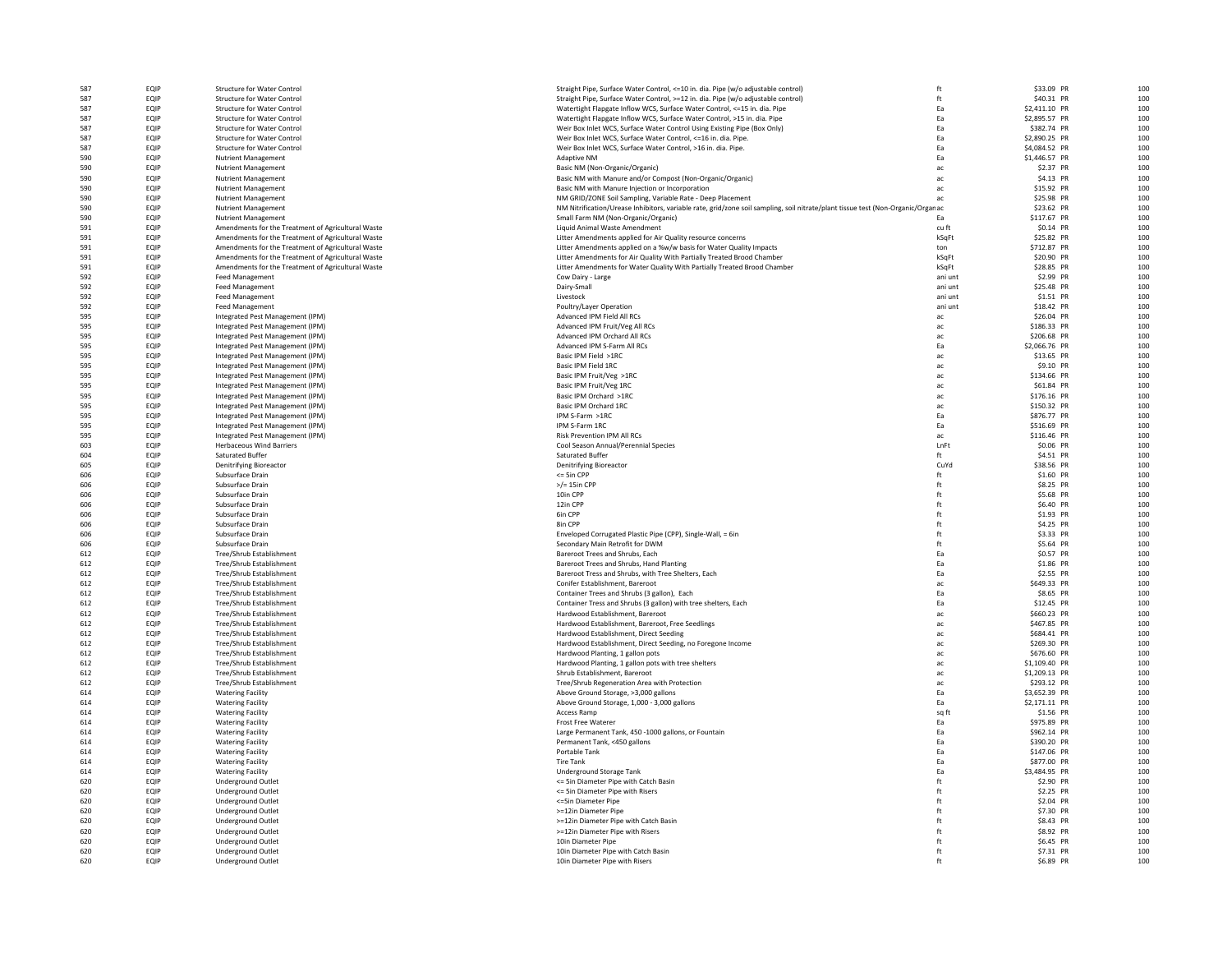| 620 | EQIP        | <b>Underground Outlet</b>                                 | 6in Diameter Pipe                                                                | ft                     | \$2.43 PR      | 100 |
|-----|-------------|-----------------------------------------------------------|----------------------------------------------------------------------------------|------------------------|----------------|-----|
| 620 | <b>FOIP</b> | <b>Underground Outlet</b>                                 | 6in Diameter Pipe with Catch Basin                                               | ft                     | \$3.29 PR      | 100 |
| 620 | EQIP        | <b>Underground Outlet</b>                                 | 6in Diameter Pipe with Risers                                                    | ft                     | \$2.64 PR      | 100 |
|     |             |                                                           |                                                                                  |                        |                |     |
| 620 | EQIP        | <b>Underground Outlet</b>                                 | 8in Diameter Pipe                                                                | ft                     | \$4.82 PR      | 100 |
| 620 | EQIP        | <b>Underground Outlet</b>                                 | 8in Diameter Pipe with Catch Basin                                               | ft                     | \$5.27 PR      | 100 |
| 620 | EQIP        | <b>Underground Outlet</b>                                 | 8in Diameter Pipe with Risers                                                    | ft                     | \$4.74 PR      | 100 |
| 620 | EQIP        | <b>Underground Outlet</b>                                 | <b>Blind Inlet</b>                                                               | ft                     | \$44.10 PR     | 100 |
|     |             |                                                           |                                                                                  |                        |                |     |
| 620 | EQIP        | <b>Underground Outlet</b>                                 | Blind Inlet for Water Quality                                                    | CuYd                   | \$39.84 PR     | 100 |
| 620 | EQIP        | <b>Underground Outlet</b>                                 | Perforated Pipe Riser                                                            | Ea                     | \$215.20 PR    | 100 |
| 620 | EQIP        | Underground Outlet                                        | <b>Trickle Flow Collector</b>                                                    | ft                     | \$43.65 PR     | 100 |
|     |             |                                                           |                                                                                  | Fa                     |                |     |
| 629 | EQIP        | <b>Waste Treatment</b>                                    | Milking Parlor Waste Treatment System with Dosing System                         |                        | \$6,023.94 PR  | 100 |
| 632 | <b>FOIP</b> | <b>Waste Separation Facility</b>                          | <b>Concrete Basin</b>                                                            | cu ft                  | \$3.19 PR      | 100 |
| 632 | EQIP        | <b>Waste Separation Facility</b>                          | Concrete Sand Settling Lane                                                      | sa ft                  | \$5.46 PR      | 100 |
| 632 | EQIP        | <b>Waste Separation Facility</b>                          | <b>Earthen Settling Structure</b>                                                | cu ft                  | \$0.24 PR      | 100 |
|     |             |                                                           |                                                                                  |                        |                |     |
| 632 | EQIP        | <b>Waste Separation Facility</b>                          | Gravity Tank                                                                     | cu ft                  | \$3.19 PR      | 100 |
| 634 | EQIP        | Waste Transfer                                            | Agitator, large, > 15 ft deep reception pit                                      | Ea                     | \$19,772.51 PR | 100 |
| 634 | EQIP        | <b>Waste Transfer</b>                                     | Agitator, medium, 10 ft to 15 ft deep reception pit                              | Ea                     | \$13,541.62 PR | 100 |
| 634 | <b>FOIP</b> |                                                           |                                                                                  | Fa                     |                |     |
|     |             | <b>Waste Transfer</b>                                     | Agitator, small, < 10 ft deep reception pit                                      |                        | \$8,815.62 PR  | 100 |
| 634 | EQIP        | Waste Transfer                                            | Cased Pipeline with Boring                                                       | ft                     | \$90.83 PR     | 100 |
| 634 | EQIP        | Waste Transfer                                            | Concrete Channel with Drop Chute                                                 | Fa                     | \$7,531.29 PR  | 100 |
| 634 | <b>FOIP</b> | <b>Waste Transfer</b>                                     | Concrete Channel with push-off wall at pond and safety gate                      |                        | \$9.66 PR      | 100 |
|     |             |                                                           |                                                                                  | sq ft                  |                |     |
| 634 | EQIP        | <b>Waste Transfer</b>                                     | Concrete Channel, no footers                                                     | sa ft                  | \$6.46 PR      | 100 |
| 634 | EQIP        | <b>Waste Transfer</b>                                     | Concrete Channel, with footers                                                   | sq ft                  | \$7.84 PR      | 100 |
| 634 | EQIP        | Waste Transfer                                            | Gravity or Low Pressure Flow Pipeline, Large                                     | ft                     | \$29.11 PR     | 100 |
|     |             |                                                           |                                                                                  |                        |                |     |
| 634 | EQIP        | <b>Waste Transfer</b>                                     | Gravity or Low Pressure Flow Pipeline, Small                                     | ft                     | \$12.64 PR     | 100 |
| 634 | EQIP        | <b>Waste Transfer</b>                                     | Lot Runoff Containment Wall, <= 1ft tall                                         | ft                     | \$36.39 PR     | 100 |
| 634 | EQIP        | <b>Waste Transfer</b>                                     | <b>Manure Auger</b>                                                              | Ea                     | \$4,242.13 PR  | 100 |
|     |             |                                                           |                                                                                  |                        |                |     |
| 634 | EQIP        | <b>Waste Transfer</b>                                     | Manure Flush System                                                              | gal                    | \$4.14 PR      | 100 |
| 634 | EQIP        | <b>Waste Transfer</b>                                     | <b>Pressurized Pipeline</b>                                                      | ft                     | \$13.43 PR     | 100 |
| 634 | EQIP        | Waste Transfer                                            | Wastewater catch basin, less than 1000 gal.                                      | gal                    | \$4.45 PR      | 100 |
| 634 | <b>FOIP</b> | <b>Waste Transfer</b>                                     | Wastewater Recycle System for Flush System, Pipes only                           | ft                     | \$6.76 PR      | 100 |
|     |             |                                                           |                                                                                  |                        |                |     |
| 635 | EQIP        | <b>Vegetated Treatment Area</b>                           | VTA using an Existing Vegetative Area with Flow Distribution                     | ac.                    | \$6,744.45 PR  | 100 |
| 635 | EQIP        | <b>Vegetated Treatment Area</b>                           | VTA-Constructed Vegetative Area with Flow Distribution                           | ac                     | \$5,252.14 PR  | 100 |
| 635 | EQIP        | <b>Vegetated Treatment Area</b>                           | VTA-Constructed with Mechanical distribution                                     | ac                     | \$1,549.06 PR  | 100 |
|     |             |                                                           |                                                                                  |                        |                |     |
| 638 | EQIP        | Water and Sediment Control Basin                          | Base                                                                             | CuYd                   | \$2.08 PR      | 100 |
| 638 | EQIP        | Water and Sediment Control Basin                          | Base, crop seasonal construction                                                 | CuYd                   | \$2.67 PR      | 100 |
| 638 | EQIP        | Water and Sediment Control Basin                          | Farmable                                                                         | ft                     | \$4.24 PR      | 100 |
|     |             |                                                           |                                                                                  |                        |                |     |
| 638 | EQIP        | Water and Sediment Control Basin                          | Narrow Base                                                                      | ft                     | \$1.73 PR      | 100 |
| 638 | EQIP        | Water and Sediment Control Basin                          | Topsoil                                                                          | CuYd                   | \$2.30 PR      | 100 |
| 642 | EQIP        | Water Well                                                | Deep Drilled Well, > 100 Feet                                                    | ft                     | \$19,78 PR     | 100 |
| 642 | <b>FOIP</b> | Water Well                                                |                                                                                  | ft                     | \$39.13 PR     | 100 |
|     |             |                                                           | Shallow Drilled Well, <= 100 feet, <= 6in Diam                                   |                        |                |     |
| 642 | EQIP        | Water Well                                                | Shallow Drilled Well, <= 100 feet, > 6in Diam                                    | ft                     | \$47.22 PR     | 100 |
| 643 | EQIP        | Restoration and Management of Rare and Declining Habitats | Development of Deep Micro-Topographic Features with Heavy Equipment              | ac                     | \$79.45 PR     | 100 |
| 643 | EQIP        | Restoration and Management of Rare and Declining Habitats | Development of Shallow Micro-Topographic Features with Normal Farming Equipment. | ac                     | \$29.27 PR     | 100 |
|     |             |                                                           |                                                                                  |                        |                |     |
| 643 | EQIP        | Restoration and Management of Rare and Declining Habitats | Glade Restoration, Heavy                                                         | ac                     | \$501.50 PR    | 100 |
| 643 | EQIP        | Restoration and Management of Rare and Declining Habitats | Glade Restoration, Light                                                         | ac                     | \$275.82 PR    | 100 |
| 643 | EQIP        | Restoration and Management of Rare and Declining Habitats | Habitat Monitoring and Management, Low Intensity and Complexity                  | ac                     | \$3.06 PR      | 100 |
| 643 | EQIP        | Restoration and Management of Rare and Declining Habitats | Savanna or Prairie Restoration, Heavy                                            | ac                     | \$170.08 PR    | 100 |
|     |             |                                                           |                                                                                  |                        |                |     |
| 643 | EQIP        | Restoration and Management of Rare and Declining Habitats | Savanna or Prairie Restoration, Light                                            | ac                     | \$50.05 PR     | 100 |
| 643 | EQIP        | Restoration and Management of Rare and Declining Habitats | Savanna or Prairie Restoration, Medium                                           | ac                     | \$92.18 PR     | 100 |
| 643 | EQIP        | Restoration and Management of Rare and Declining Habitats | Woodland Restoration, Heavy                                                      | ac.                    | \$160.98 PR    | 100 |
|     |             |                                                           |                                                                                  |                        |                |     |
| 643 | EQIP        | Restoration and Management of Rare and Declining Habitats | Woodland Restoration, Light                                                      | ac                     | \$77.65 PR     | 100 |
| 643 | EQIP        | Restoration and Management of Rare and Declining Habitats | Woodland Restoration, Medium                                                     | ac                     | \$87.24 PR     | 100 |
| 644 | EQIP        | Wetland Wildlife Habitat Management                       | Development of Deep Micro-Topographic Features with Heavy Equipment.             | ac                     | \$79.45 PR     | 100 |
| 644 |             |                                                           |                                                                                  |                        |                | 100 |
|     | EQIP        | Wetland Wildlife Habitat Management                       | Development of Shallow Micro-Topographic Features with Normal Farming Equipment. | $\mathop{\mathsf{ac}}$ | \$29.27 PR     |     |
| 644 | EQIP        | Wetland Wildlife Habitat Management                       | Management and monitoring only, foregone income                                  | ac                     | \$426.89 PR    | 100 |
| 644 | EQIP        | Wetland Wildlife Habitat Management                       | Topoggraphic Feature Creation, Low                                               | ac                     | \$654.71 PR    | 100 |
| 644 | EQIP        | Wetland Wildlife Habitat Management                       | Topographic Feature Creation, High                                               | ac                     | \$1,344.74 PR  | 100 |
|     |             |                                                           |                                                                                  |                        |                |     |
| 644 | EQIP        | Wetland Wildlife Habitat Management                       | Wetland Widlife Habitat Monitoring and Management, Low Intensity and Complexity  | ac                     | \$3.06 PR      | 100 |
| 645 | <b>FOIP</b> | Upland Wildlife Habitat Management                        | <b>Deferred Acres</b>                                                            | ac                     | \$427.00 PR    | 100 |
| 645 | <b>FOIP</b> | Upland Wildlife Habitat Management                        | Habitat Monitoring and Management, Low Intensity and Complexity                  | ac.                    | \$3.06 PR      | 100 |
| 645 | EQIP        | Upland Wildlife Habitat Management                        | Macro Topography, deep                                                           | Ea                     | \$623.58 PR    | 100 |
|     |             |                                                           |                                                                                  |                        |                |     |
| 645 | EQIP        | Upland Wildlife Habitat Management                        | Wildlife Habitat Enh w/ FI                                                       | ac                     | \$18.14 PR     | 100 |
| 646 | EQIP        | Shallow Water Development and Management                  | Management, Low Level                                                            | ac                     | \$64.15 PR     | 100 |
| 647 | EQIP        | Early Successional Habitat Development/Management         | Disking                                                                          | ac                     | \$68.98 PR     | 100 |
| 647 | EQIP        | Early Successional Habitat Development/Management         | Mowing and Disking                                                               | ac.                    | \$150.25 PR    | 100 |
|     |             |                                                           |                                                                                  |                        |                |     |
| 647 | EQIP        | Early Successional Habitat Development/Management         | Mowing and Heavy Disking                                                         | ac                     | \$158.16 PR    | 100 |
| 649 | EQIP        | <b>Structures for Wildlife</b>                            | Brush Pile, Small                                                                | Ea                     | \$24.49 PR     | 100 |
| 649 | <b>FOIP</b> | <b>Structures for Wildlife</b>                            | Downed Tree Structure                                                            | Fa                     | \$187.06 PR    | 100 |
| 649 | <b>FOIP</b> | Structures for Wildlife                                   |                                                                                  |                        | \$747.19 PR    | 100 |
|     |             |                                                           | Edgefeathering, heavy                                                            | ac.                    |                |     |
| 649 | EQIP        | <b>Structures for Wildlife</b>                            | Edgefeathering, light                                                            | ac                     | \$394.53 PR    | 100 |
| 650 | EQIP        | Windbreak/Shelterbelt Renovation                          | Removal and/or Thinning with Chain Saw                                           | ft                     | \$0.48 PR      | 100 |
|     |             |                                                           |                                                                                  |                        |                |     |
| 650 | EQIP        | Windbreak/Shelterbelt Renovation                          | Within Row Replacement, Bare-root Planting Stock                                 | ft                     | \$0.31 PR      | 100 |
| 650 | EQIP        | Windbreak/Shelterbelt Renovation                          | Within Row Replacement, Containerized Planting Stock                             | ft                     | \$1.21 PR      | 100 |
| 656 | <b>FOIP</b> | <b>Constructed Wetland</b>                                | Constructed Wetland, Dense Planting                                              | ac                     | \$9,780.75 PR  | 100 |
| 657 | EQIP        | <b>Wetland Restoration</b>                                | Depression Sediment Removal and Ditch Plug                                       | ac                     | \$2,340.95 PR  | 100 |
|     |             |                                                           |                                                                                  |                        |                |     |
| 657 | EQIP        | <b>Wetland Restoration</b>                                | Mineral Flat, Tile Removal                                                       | ac                     | \$430.53 PR    | 100 |
| 657 | EQIP        | <b>Wetland Restoration</b>                                | Riverine Channel and Floodplain Restoration                                      | ac                     | \$1,149.60 PR  | 100 |
| 657 | <b>FOIP</b> | <b>Wetland Restoration</b>                                | Riverine, oxbow wetland                                                          | ac                     | \$19,232.92 PR | 100 |